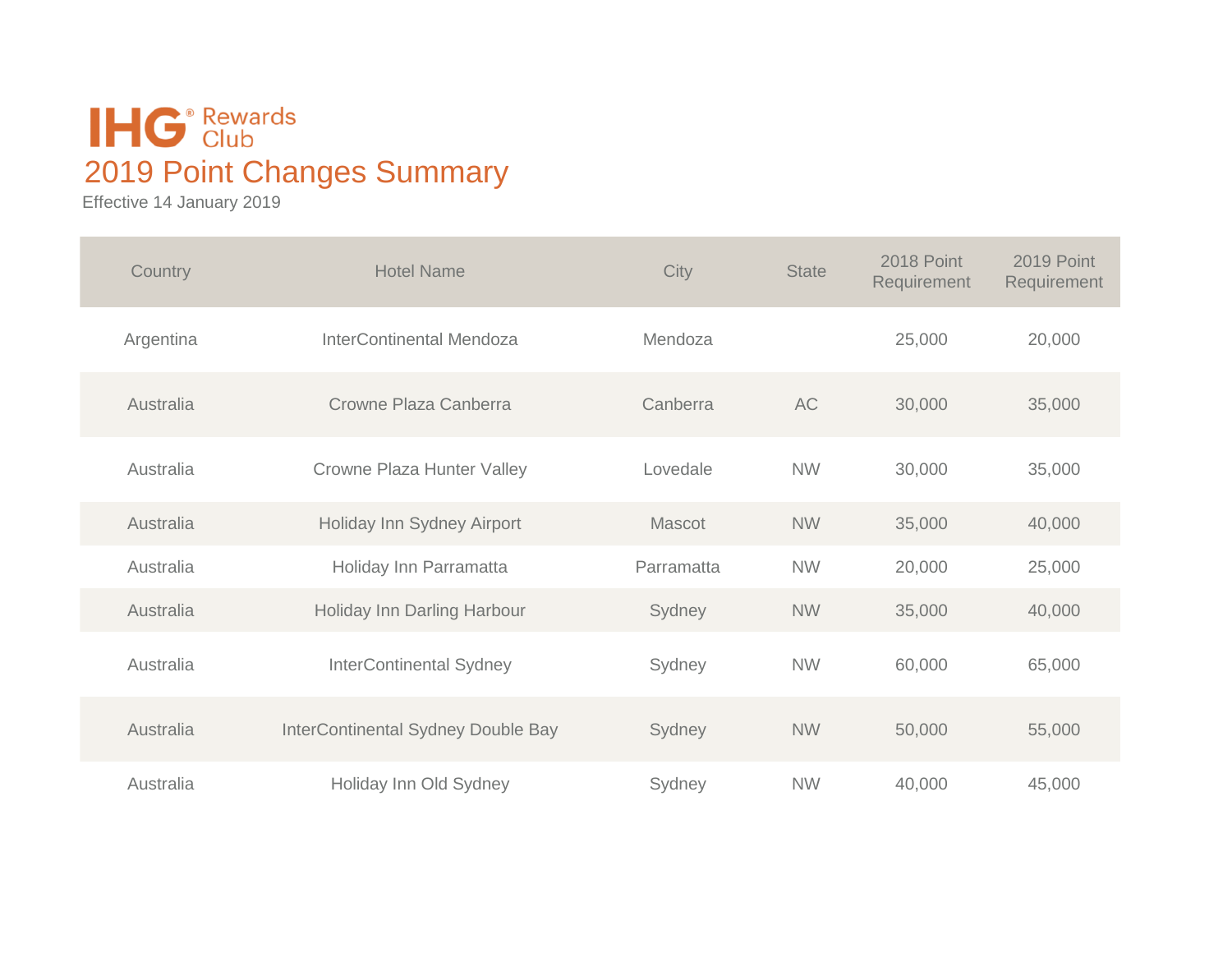| Australia     | Crowne Plaza Hawkesbury Valley                | Windsor                 | <b>NW</b> | 30,000 | 25,000 |
|---------------|-----------------------------------------------|-------------------------|-----------|--------|--------|
| Australia     | Holiday Inn Cairns Harbourside                | Cairns                  | QL        | 25,000 | 30,000 |
| Australia     | <b>InterContinental Sanctuary Cove Resort</b> | <b>Sanctuary Cove</b>   | QL        | 35,000 | 40,000 |
| Australia     | <b>Crowne Plaza Surfers Paradise</b>          | <b>Surfers Paradise</b> | QL        | 30,000 | 35,000 |
| Australia     | Holiday Inn Express Adelaide City Centre      | Adelaide                | SU        | 20,000 | 25,000 |
| Australia     | Crowne Plaza Melbourne                        | Melbourne               | VC        | 45,000 | 50,000 |
| Australia     | Holiday Inn Melbourne on Flinders             | Melbourne               | VC        | 35,000 | 40,000 |
| Australia     | <b>InterContinental Melbourne</b>             | Melbourne               | VC        | 55,000 | 60,000 |
| Australia     | Holiday Inn Melbourne Airport                 | Melbourne               | VC        | 35,000 | 40,000 |
| Belgium       | Crowne Plaza Brugge                           | <b>Brugge</b>           |           | 30,000 | 35,000 |
| Belgium       | Crowne Plaza Brussels - Le Palace             | <b>Brussels</b>         |           | 30,000 | 35,000 |
| <b>Brazil</b> | Holiday Inn Fortaleza                         | Fortaleza               |           | 15,000 | 10,000 |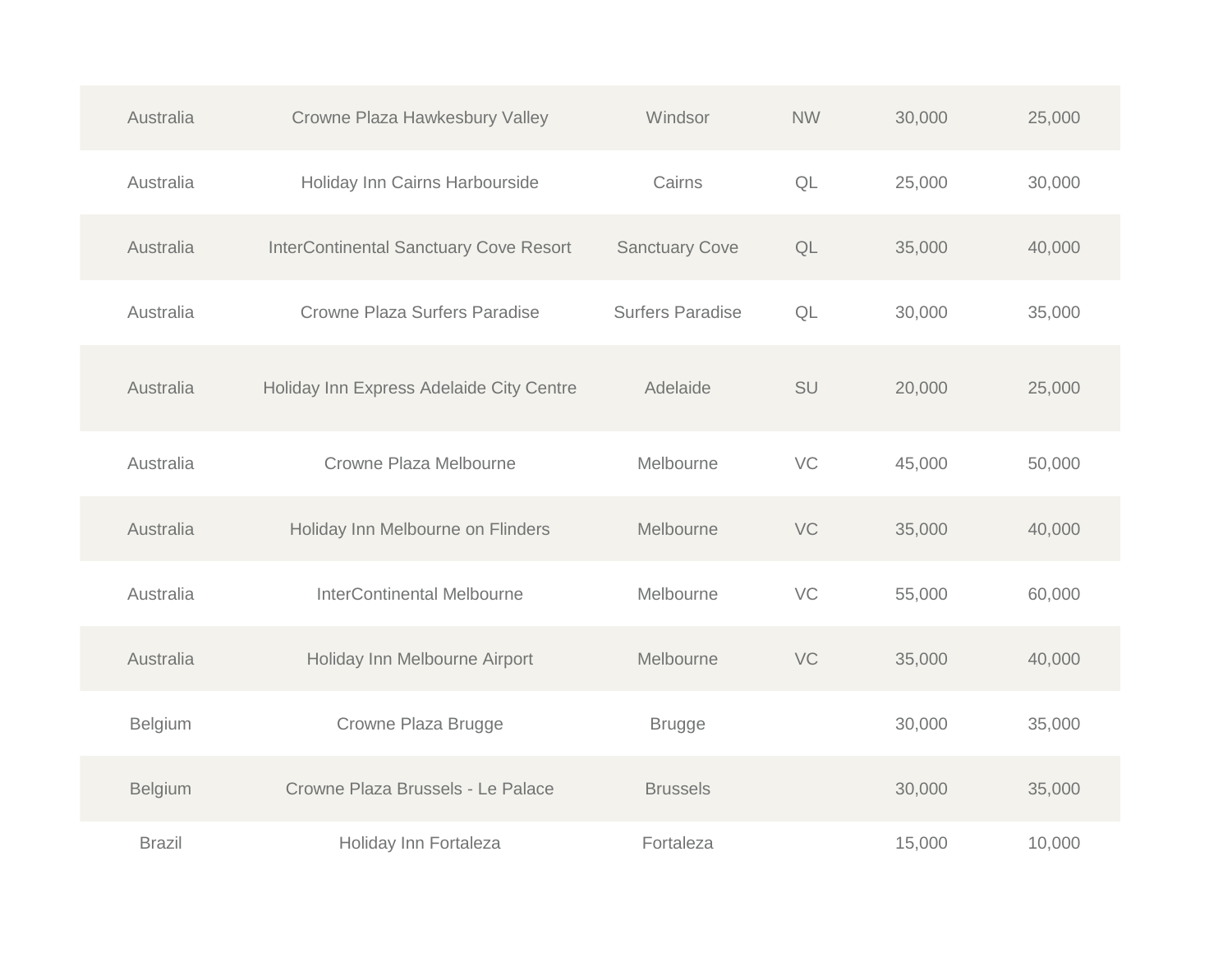| <b>Brazil</b> | Holiday Inn Natal                                              | Natal - RN      |           | 15,000 | 10,000 |
|---------------|----------------------------------------------------------------|-----------------|-----------|--------|--------|
| <b>Brazil</b> | Holiday Inn Sao Paulo Parque Anhembi                           | Sao Paulo       |           | 15,000 | 10,000 |
| Canada        | Holiday Inn Express Edmonton Downtown                          | Edmonton        | <b>AB</b> | 15,000 | 20,000 |
| Canada        | Holiday Inn Express & Suites Medicine Hat<br>Transcanada Hwy 1 | Medicine Hat    | <b>AB</b> | 25,000 | 20,000 |
| Canada        | Holiday Inn Express Red Deer                                   | <b>Red Deer</b> | <b>AB</b> | 20,000 | 15,000 |
| Canada        | Holiday Inn & Suites West Edmonton                             | West Edmonton   | AB        | 25,000 | 20,000 |
| Canada        | Holiday Inn & Suites North Vancouver                           | North Vancouver | <b>BC</b> | 30,000 | 35,000 |
| Canada        | Holiday Inn Express Vancouver Airport -<br>Richmond            | Richmond        | <b>BC</b> | 25,000 | 30,000 |
| Canada        | Holiday Inn Express & Suites Terrace                           | Terrace         | <b>BC</b> | 20,000 | 15,000 |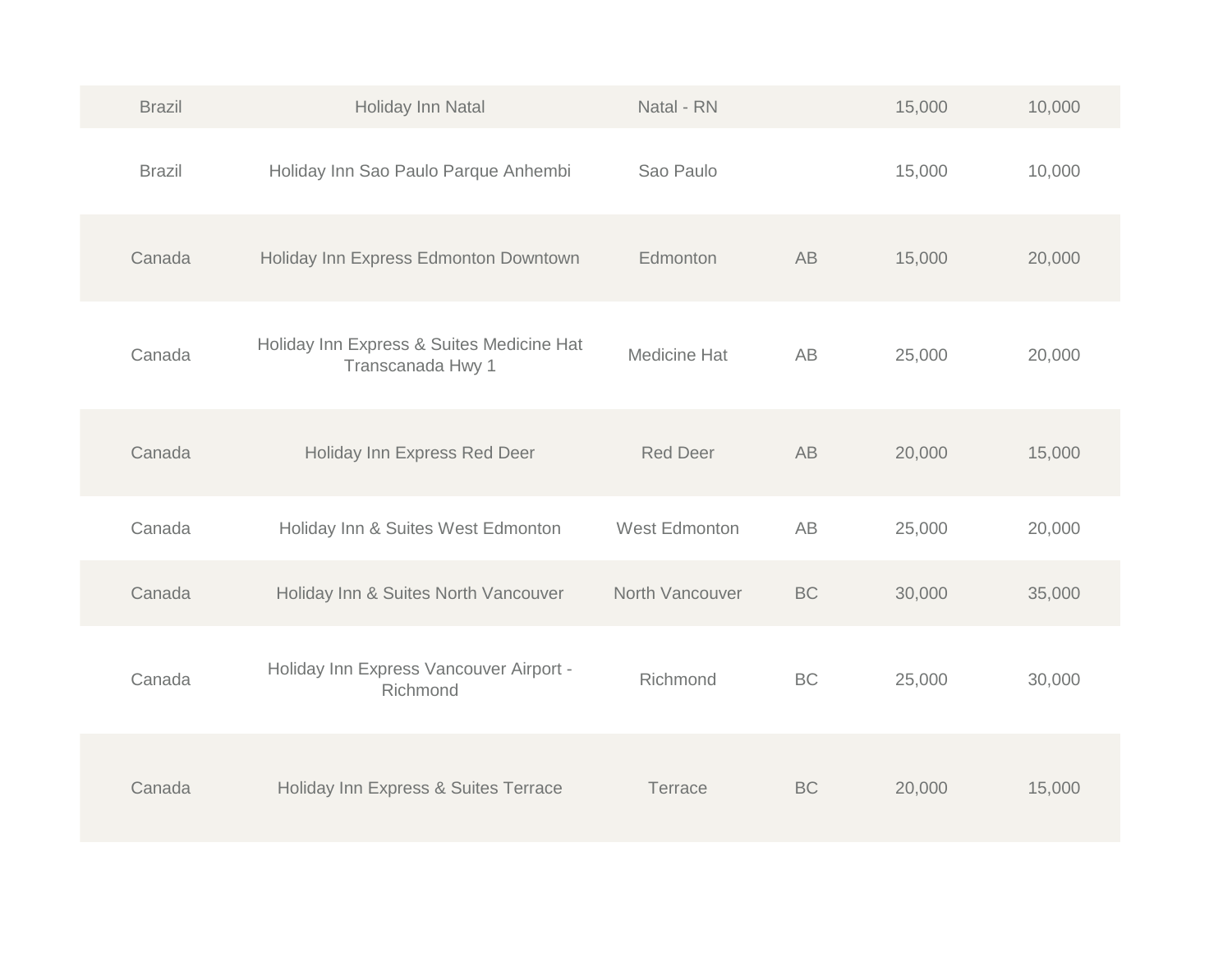| Canada | Holiday Inn Vancouver-Centre (Broadway)                               | Vancouver         | BC            | 40,000 | 45,000 |
|--------|-----------------------------------------------------------------------|-------------------|---------------|--------|--------|
| Canada | Crowne Plaza Fredericton-Lord Beaverbrook                             | Fredericton       | $\mathsf{NB}$ | 25,000 | 20,000 |
| Canada | Holiday Inn Express & Suites Halifax -<br><b>Bedford</b>              | Halifax           | <b>NS</b>     | 20,000 | 25,000 |
| Canada | Holiday Inn Burlington-Hotel & Conf Centre                            | <b>Burlington</b> | ON            | 15,000 | 20,000 |
| Canada | Holiday Inn Kingston-Waterfront                                       | Kingston          | ON            | 25,000 | 30,000 |
| Canada | Holiday Inn Express & Suites Mississauga-<br><b>Toronto Southwest</b> | Mississauga       | ON            | 15,000 | 20,000 |
| Canada | Holiday Inn Niagara Falls - by the Falls                              | Niagara Falls     | ON            | 40,000 | 45,000 |
| Canada | Holiday Inn Ottawa East                                               | Ottawa            | ON            | 20,000 | 25,000 |
| Canada | Holiday Inn & Suites St. Catharines Conf Ctr                          | St. Catharines    | ON            | 20,000 | 25,000 |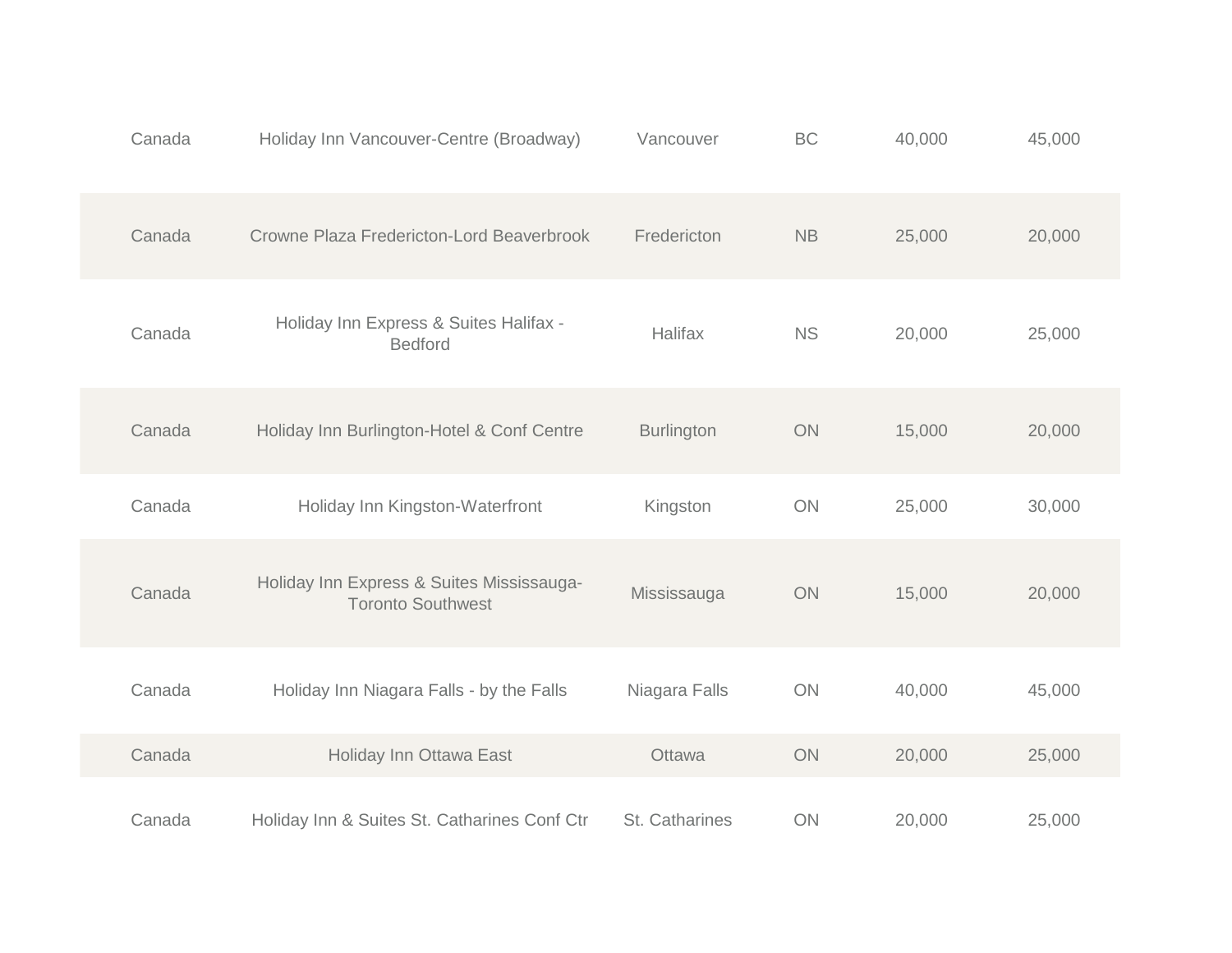| Canada | Kimpton Saint George Hotel                          | Toronto  | ON | 40,000 | 45,000 |
|--------|-----------------------------------------------------|----------|----|--------|--------|
| Canada | <b>InterContinental Toronto Centre</b>              | Toronto  | ON | 40,000 | 45,000 |
| Canada | Holiday Inn Toronto International Airport           | Toronto  | ON | 20,000 | 25,000 |
| Canada | InterContinental Toronto Yorkville                  | Toronto  | ON | 40,000 | 45,000 |
| Canada | Holiday Inn Toronto Downtown Centre                 | Toronto  | ON | 30,000 | 35,000 |
| Canada | Holiday Inn Toronto-Yorkdale                        | Toronto  | ON | 20,000 | 25,000 |
| Canada | Holiday Inn Toronto-Airport East                    | Toronto  | ON | 15,000 | 20,000 |
| Canada | Holiday Inn Express Toronto Downtown                | Toronto  | ON | 25,000 | 30,000 |
| Canada | Holiday Inn & Suites Windsor (Ambassador<br>Bridge) | Windsor  | ON | 15,000 | 20,000 |
| Canada | Holiday Inn Laval - Montreal                        | Laval    | QC | 20,000 | 25,000 |
| Canada | <b>InterContinental Montreal</b>                    | Montreal | QC | 45,000 | 50,000 |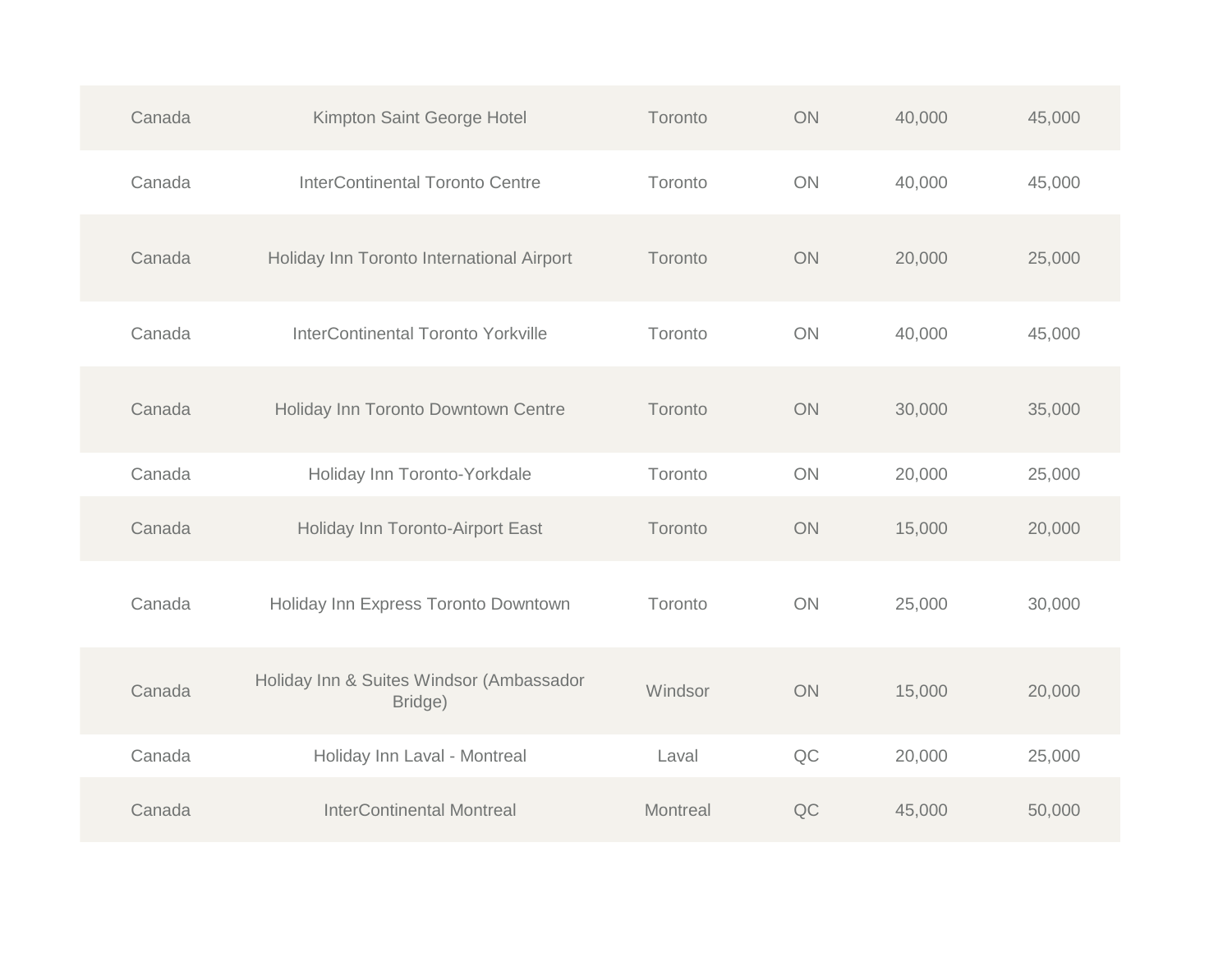| Canada     | Holiday Inn Montreal Centreville Downtown           | Montreal          | QC | 30,000 | 35,000 |
|------------|-----------------------------------------------------|-------------------|----|--------|--------|
| Chile      | Holiday Inn Santiago - Airport Terminal             | Santiago          |    | 20,000 | 25,000 |
| Colombia   | Holiday Inn Express Cartagena Bocagrande            | Cartagena         |    | 20,000 | 25,000 |
| Colombia   | Holiday Inn Cucuta                                  | Cucuta            |    | 15,000 | 10,000 |
| Costa Rica | Holiday Inn Express San Jose Forum                  | San Jose          |    | 10,000 | 15,000 |
| Cyprus     | Crowne Plaza Limassol                               | Limassol          |    | 30,000 | 35,000 |
| France     | Crowne Plaza Montpellier - Corum                    | Montpellier       |    | 30,000 | 25,000 |
| France     | Crowne Plaza Paris - Neuilly                        | Neuilly-sur-Seine |    | 30,000 | 35,000 |
| France     | Holiday Inn Paris - Notre Dame                      | Paris             |    | 40,000 | 45,000 |
| France     | Holiday Inn Express Paris - Canal de la<br>Villette | Paris             |    | 30,000 | 35,000 |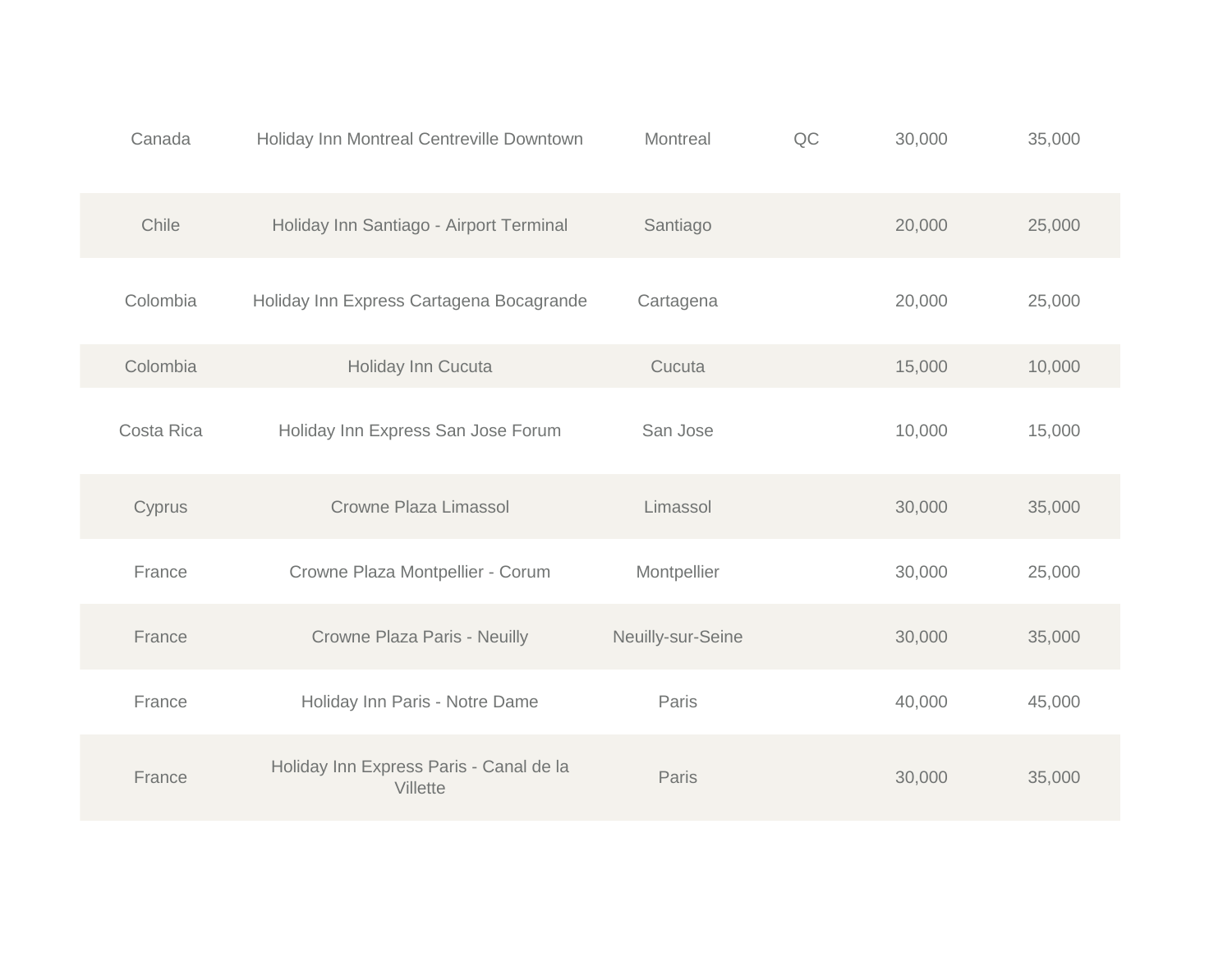| France  | Holiday Inn Paris - Gare Montparnasse       | Paris                  | 40,000 | 45,000 |
|---------|---------------------------------------------|------------------------|--------|--------|
| France  | Crowne Plaza Paris - Charles de Gaulle      | Roissy-en-France       | 30,000 | 25,000 |
| France  | Holiday Inn Lyon - Vaise                    | Tassin La Demi<br>Lune | 10,000 | 15,000 |
| Germany | <b>InterContinental Berlin</b>              | <b>Berlin</b>          | 35,000 | 40,000 |
| Germany | Hotel Indigo Berlin - Centre Alexanderplatz | <b>Berlin</b>          | 25,000 | 30,000 |
| Germany | Crowne Plaza Berlin - Potsdamer Platz       | <b>Berlin</b>          | 30,000 | 35,000 |
| Germany | Holiday Inn Express Berlin - Alexanderplatz | <b>Berlin</b>          | 20,000 | 25,000 |
| Germany | Holiday Inn Express Cologne - City Centre   | Cologne                | 20,000 | 25,000 |
| Germany | InterContinental Düsseldorf                 | <b>Dusseldorf</b>      | 55,000 | 60,000 |
| Germany | Holiday Inn Express Frankfurt - Messe       | Frankfurt              | 20,000 | 25,000 |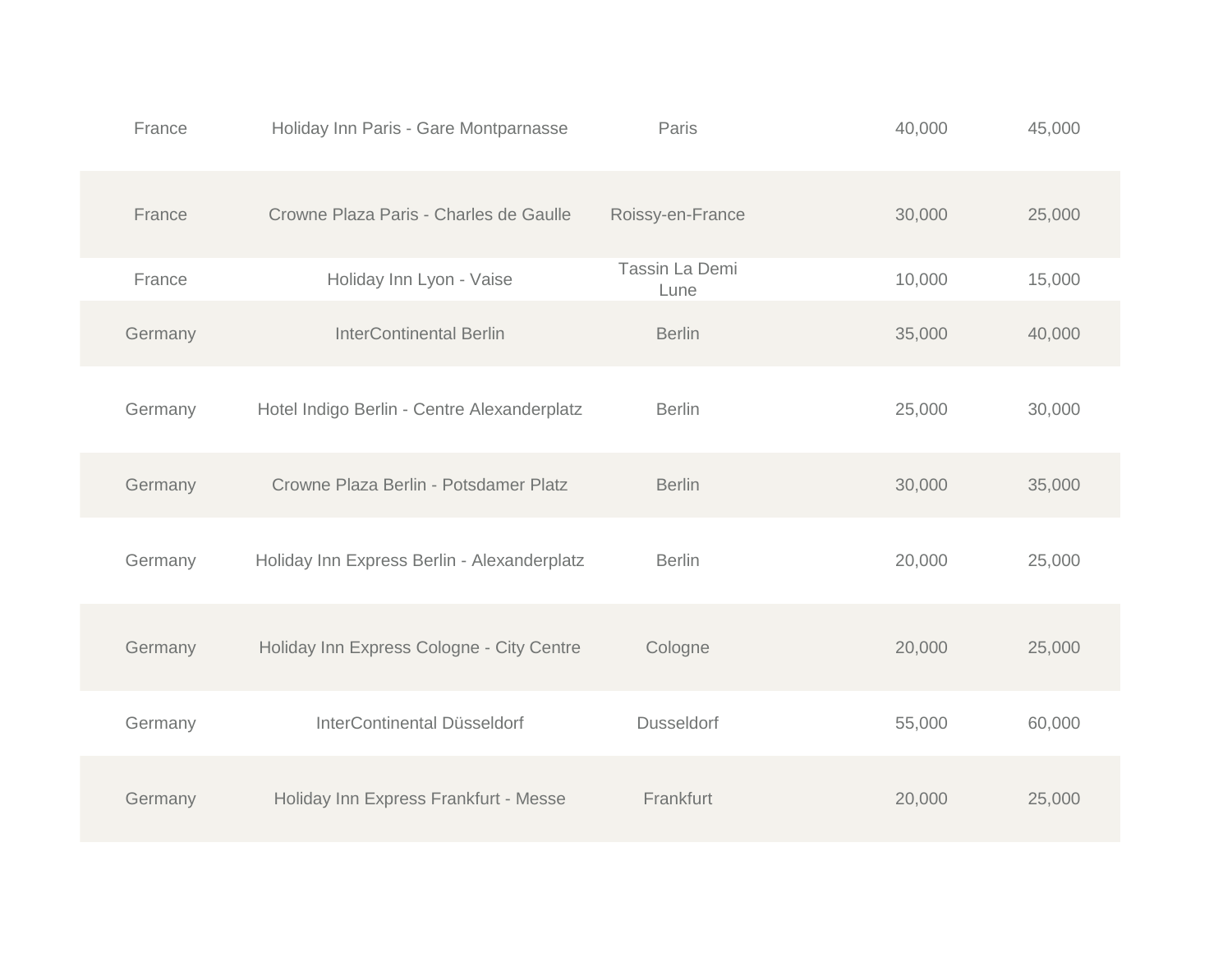| Germany   | Holiday Inn Frankfurt Airport          | Frankfurt               | 20,000 | 25,000 |
|-----------|----------------------------------------|-------------------------|--------|--------|
| Germany   | Holiday Inn Express Frankfurt Airport  | Moerfelden-<br>Walldorf | 15,000 | 20,000 |
| Germany   | Holiday Inn Express Munich - City East | Munich                  | 20,000 | 25,000 |
| Germany   | Holiday Inn Express Munich City West   | Munich                  | 20,000 | 25,000 |
| Germany   | Holiday Inn Munich - City East         | Munich                  | 20,000 | 25,000 |
| Germany   | Holiday Inn Munich - City East         | Munich                  | 20,000 | 15,000 |
| Germany   | Holiday Inn Express Munich - City East | Munich                  | 20,000 | 15,000 |
| Germany   | Holiday Inn Express Siegen             | Siegen                  | 20,000 | 15,000 |
| Germany   | Holiday Inn Express Singen             | Singen                  | 20,000 | 15,000 |
| Guatemala | Holiday Inn Guatemala                  | Ciudad De<br>Guatemala  | 15,000 | 20,000 |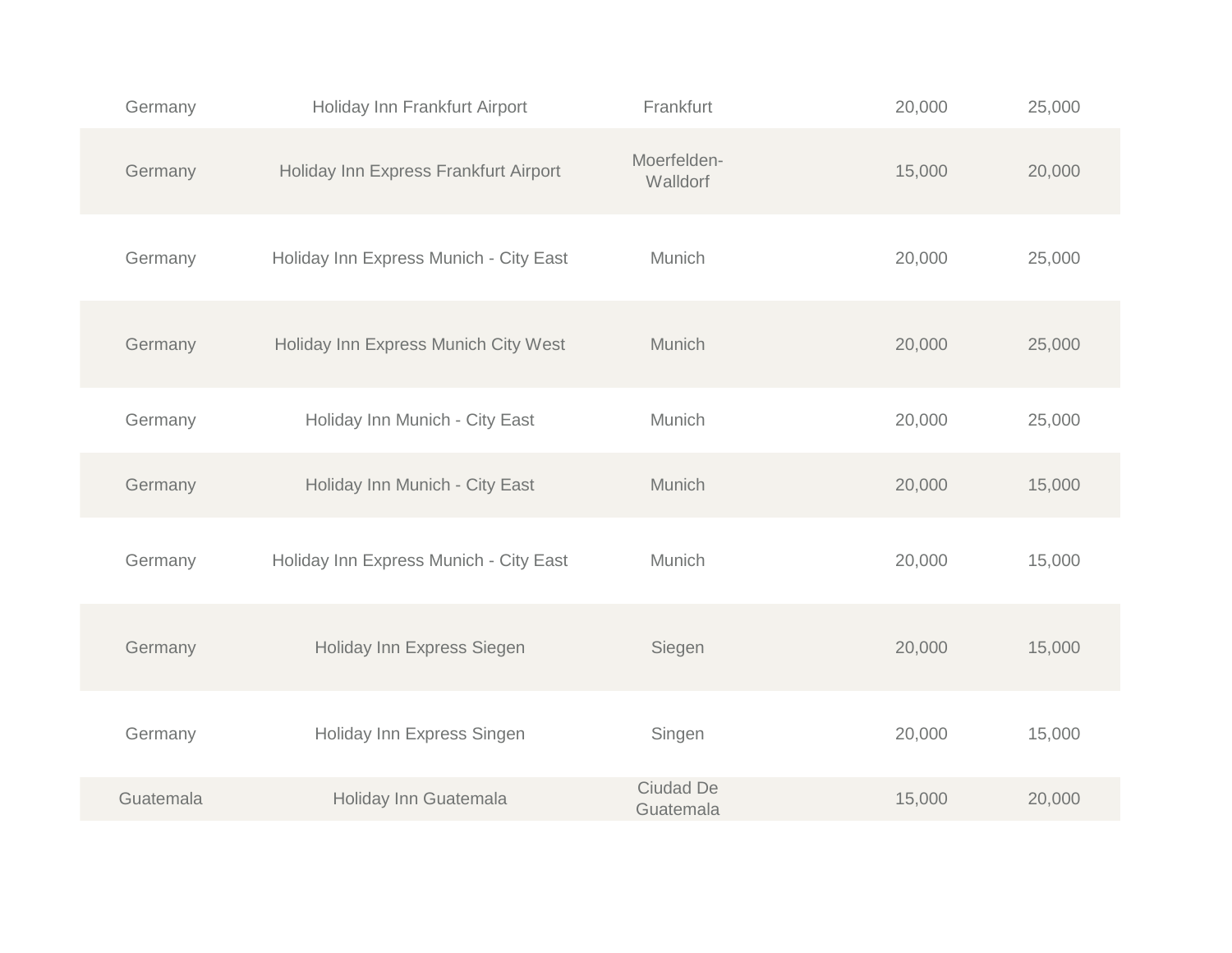| Hong Kong | Crowne Plaza Hong Kong Kowloon East                  | Hong Kong         | 35,000 | 40,000 |
|-----------|------------------------------------------------------|-------------------|--------|--------|
| Hong Kong | Holiday Inn Express Hong Kong Kowloon<br>East        | Hong Kong         | 30,000 | 35,000 |
| Hong Kong | Holiday Inn Express Hong Kong SoHo                   | Hong Kong         | 30,000 | 35,000 |
| Hong Kong | Crowne Plaza Hong Kong Causeway Bay                  | Hong Kong         | 50,000 | 55,000 |
| Hungary   | <b>InterContinental Budapest</b>                     | <b>Budapest</b>   | 35,000 | 40,000 |
| India     | Holiday Inn Express & Suites Bengaluru<br>Racecourse | Bangalore         | 20,000 | 15,000 |
| India     | Holiday Inn Jaipur City Centre                       | Jaipur, Rajasthan | 15,000 | 20,000 |
| India     | Holiday Inn New Delhi Int'l Airport                  | New Delhi         | 20,000 | 25,000 |
| Ireland   | <b>InterContinental Dublin</b>                       | Dublin            | 50,000 | 55,000 |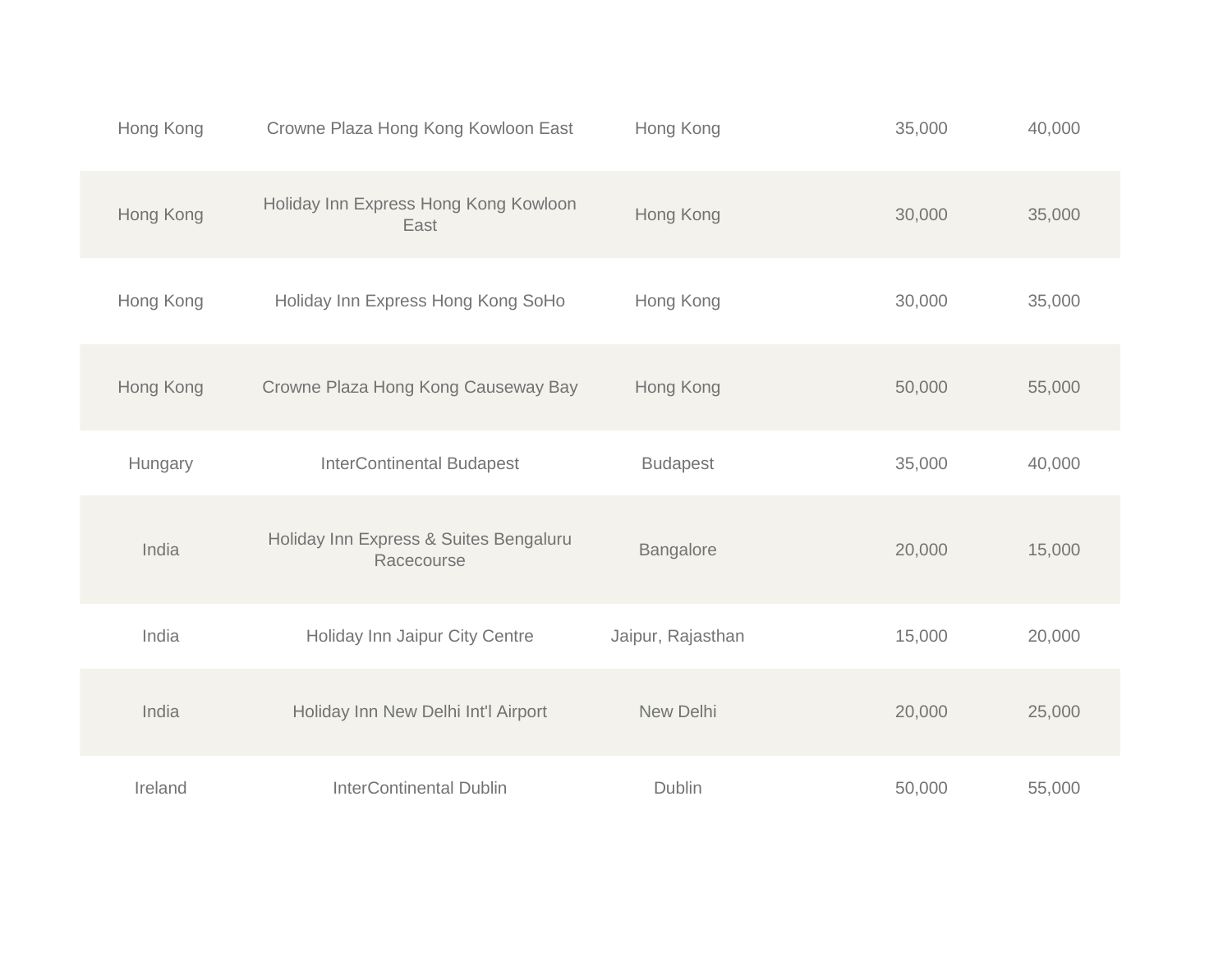| Ireland | Crowne Plaza Dublin - Blanchardstown  | <b>Dublin</b> |    | 35,000 | 40,000 |
|---------|---------------------------------------|---------------|----|--------|--------|
| Ireland | Crowne Plaza Dublin Airport           | Dublin        |    | 30,000 | 35,000 |
| Ireland | Holiday Inn Express Dublin Airport    | Dublin        |    | 30,000 | 35,000 |
| Japan   | InterContinental - ANA Tokyo          | Tokyo         | 13 | 50,000 | 55,000 |
| Japan   | InterContinental Tokyo Bay            | Tokyo         | 13 | 50,000 | 55,000 |
| Japan   | InterContinental Yokohama Grand       | Yokohama      | 14 | 50,000 | 55,000 |
| Japan   | Crowne Plaza - ANA Okayama            | Okayama-shi   | 33 | 20,000 | 25,000 |
| Japan   | Holiday Inn - ANA Resort Miyazaki     | Miyazaki-shi  | 45 | 20,000 | 15,000 |
| Japan   | Crowne Plaza - ANA Okinawa Harborview | Naha-shi      | 47 | 25,000 | 30,000 |
| Japan   | Holiday Inn - ANA Sapporo Susukino    | Sapporo-shi   |    | 20,000 | 25,000 |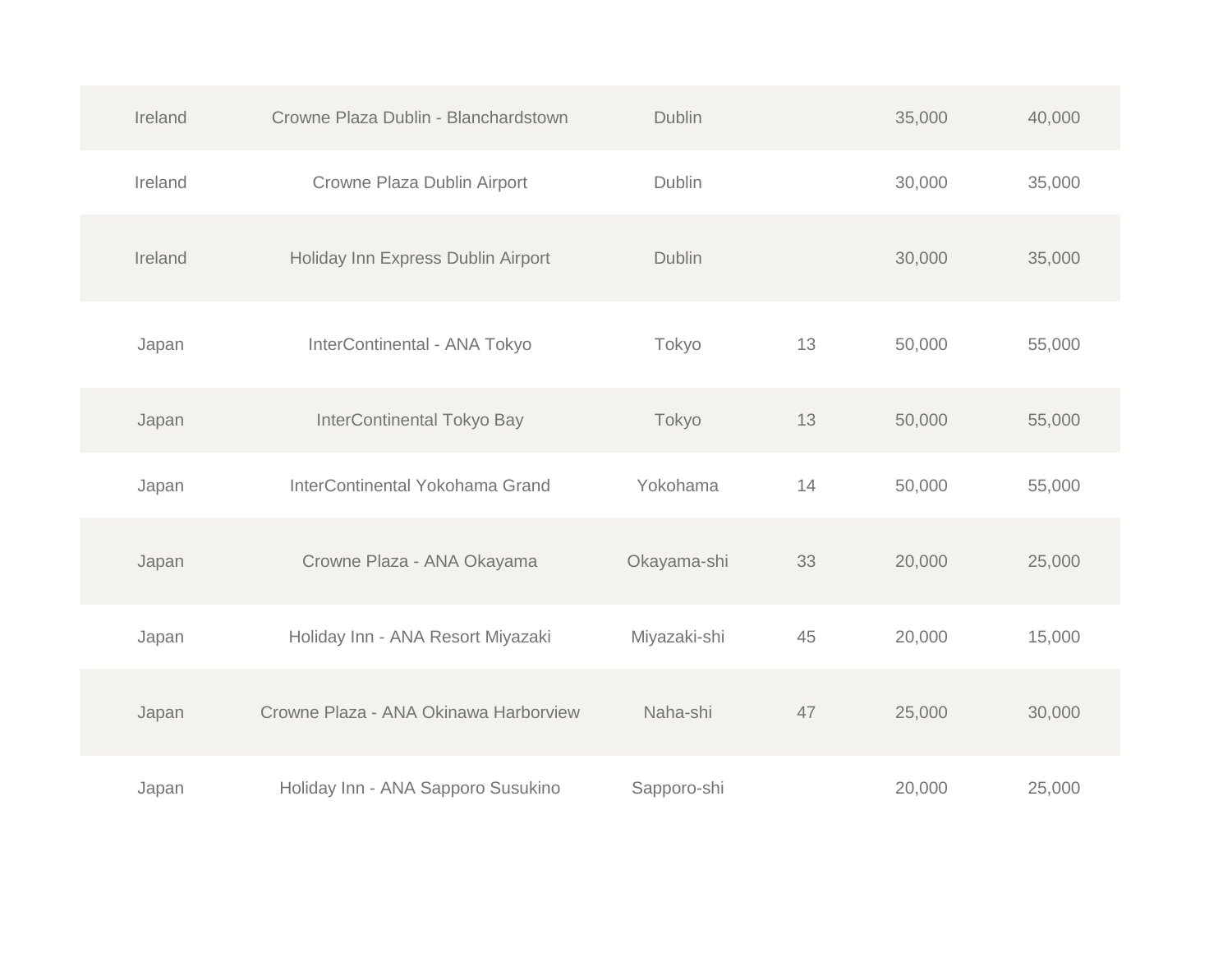| Korea, Republic of    | Holiday Inn Express Suwon Ingye          | Suwon Si              |           | 20,000 | 15,000 |
|-----------------------|------------------------------------------|-----------------------|-----------|--------|--------|
| Laos                  | Crowne Plaza Vientiane                   | Vientiane             |           | 25,000 | 20,000 |
| Macau                 | Holiday Inn Macau                        | Macau                 |           | 35,000 | 40,000 |
| Macau                 | Crowne Plaza Macau                       | Macau                 |           | 35,000 | 40,000 |
| <b>Mainland China</b> | Holiday Inn Changbaishan Suites          | <b>Jilin Province</b> |           | 30,000 | 25,000 |
| <b>Mainland China</b> | Crowne Plaza Beijing Wangfujing          | <b>Beijing</b>        | <b>BJ</b> | 25,000 | 30,000 |
| <b>Mainland China</b> | Holiday Inn Express Beijing Airport Zone | <b>Beijing</b>        | <b>BJ</b> | 10,000 | 15,000 |
| <b>Mainland China</b> | Holiday Inn Beijing Temple Of Heaven     | <b>Beijing</b>        | <b>BJ</b> | 20,000 | 15,000 |
| Mainland China        | Holiday Inn Chongqing North              | Chongqing             | CQ        | 10,000 | 15,000 |
| Mainland China        | Holiday Inn Putian Xiuyu                 | Putian                | FJ        | 15,000 | 10,000 |
| <b>Mainland China</b> | Hotel Indigo Xiamen Harbour              | Xiamen                | FJ        | 25,000 | 30,000 |
| Mainland China        | Holiday Inn Shenzhen Donghua             | Shenzhen              | GD        | 15,000 | 20,000 |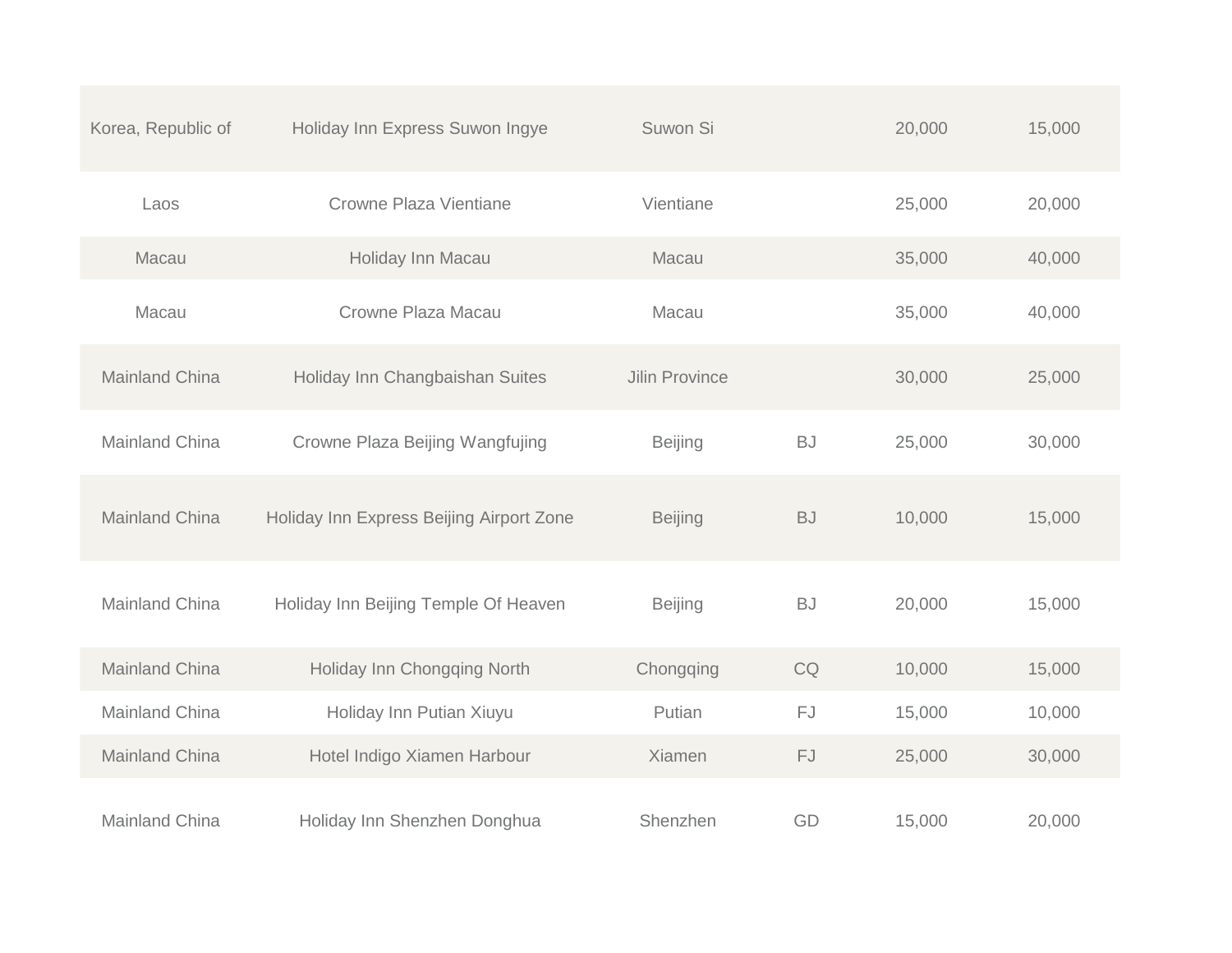| <b>Mainland China</b> | <b>HUALUXE Yangjiang City Center</b>         | Yangjiang   | GD        | 35,000 | 30,000 |
|-----------------------|----------------------------------------------|-------------|-----------|--------|--------|
| Mainland China        | <b>HUALUXE Haikou Seaview</b>                | Haikou      | <b>HA</b> | 35,000 | 30,000 |
| <b>Mainland China</b> | Holiday Inn Resort Hainan Clear Water Bay    | Sanya       | <b>HA</b> | 20,000 | 15,000 |
| Mainland China        | InterContinental Tangshan                    | Tangshan    | <b>HE</b> | 25,000 | 20,000 |
| Mainland China        | <b>HUALUXE Zhangjiakou</b>                   | Zhangjiakou | HE.       | 35,000 | 30,000 |
| Mainland China        | <b>HUALUXE Nanchang High-tech Zone</b>       | Nanchang    | <b>JX</b> | 20,000 | 15,000 |
| Mainland China        | Holiday Inn Express Shanghai Gongkang        | Shanghai    | <b>SH</b> | 10,000 | 15,000 |
| Mainland China        | Holiday Inn Express Shanghai Jinqiao Central | Shanghai    | <b>SH</b> | 10,000 | 15,000 |
| Mainland China        | Holiday Inn Shanghai Jinxiu                  | Shanghai    | <b>SH</b> | 15,000 | 20,000 |
| Mainland China        | Holiday Inn Shanghai Vista                   | Shanghai    | <b>SH</b> | 15,000 | 10,000 |
| Mainland China        | InterContinental Shanghai Expo               | Shanghai    | <b>SH</b> | 30,000 | 25,000 |
| <b>Mainland China</b> | <b>InterContinental Heilong Lake</b>         | Meishan     | SN        | 30,000 | 25,000 |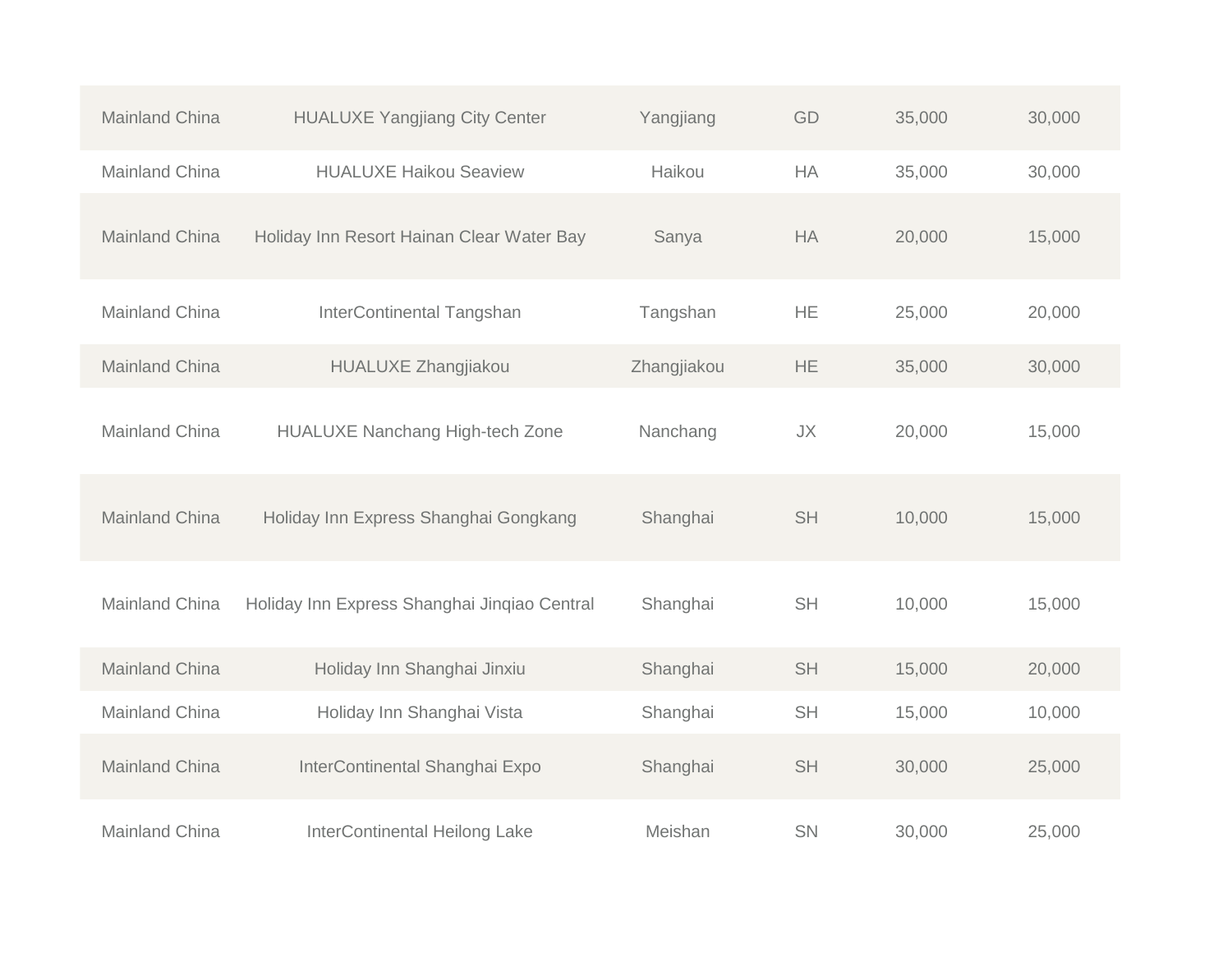| Mainland China        | Hotel Indigo Tianjin Haihe                         | Tianjin          | TJ        | 20,000 | 15,000 |  |
|-----------------------|----------------------------------------------------|------------------|-----------|--------|--------|--|
| Mainland China        | <b>InterContinental Lhasa Paradise</b>             | Lhasa            | XZ        | 25,000 | 20,000 |  |
| <b>Mainland China</b> | Holiday Inn Hangzhou CBD                           | Hangzhou         | ZJ        | 15,000 | 20,000 |  |
| Mainland China        | Holiday Inn Hangzhou Xiaoshan                      | Hangzhou         | ZJ        | 10,000 | 15,000 |  |
| <b>Mainland China</b> | InterContinental OneThousand Island Lake<br>Resort | Hangzhou         | ZJ        | 45,000 | 40,000 |  |
| <b>Mainland China</b> | Crowne Plaza<br>HangzhouOneThousandIslandLake      | Hangzhou         | ZJ        | 30,000 | 25,000 |  |
| <b>Maldives</b>       | Holiday Inn Resort Kandooma Maldives               | South Male Atoll |           | 40,000 | 45,000 |  |
| Mexico                | Holiday Inn Express & Suites Mexicali              | Mexicali         | <b>BN</b> | 20,000 | 15,000 |  |
| Mexico                | Staybridge Suites Chihuahua                        | <b>CHIHUAHUA</b> | CH        | 20,000 | 15,000 |  |
| Mexico                | Holiday Inn Monclova                               | <b>MONCLOVA</b>  | CI        | 15,000 | 10,000 |  |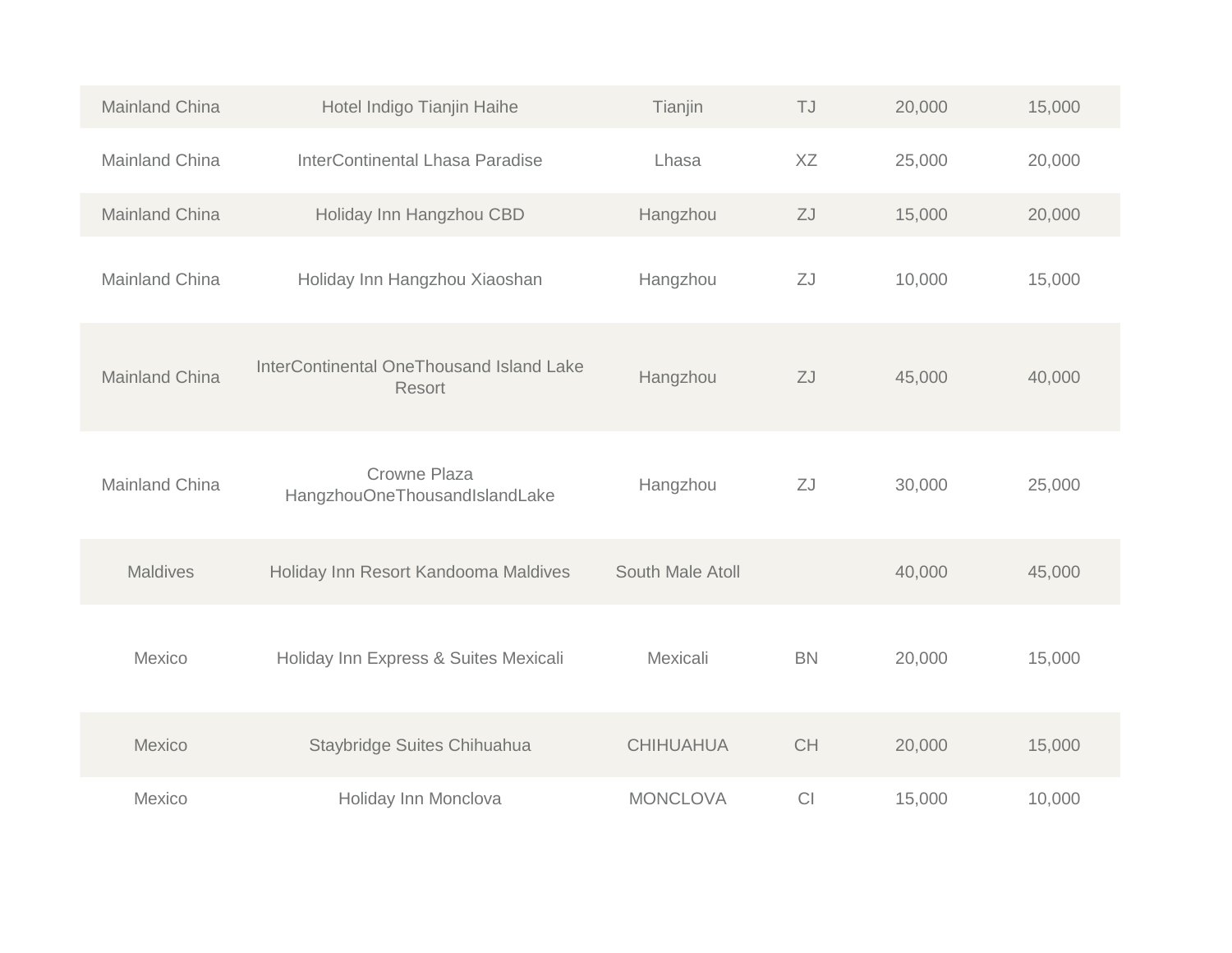| Mexico | Holiday Inn Express Torreon               | Torreon           | CI        | 20,000 | 15,000 |
|--------|-------------------------------------------|-------------------|-----------|--------|--------|
| Mexico | Holiday Inn Express Manzanillo            | Manzanillo        | CL        | 20,000 | 15,000 |
| Mexico | Holiday Inn Express Cd. del Carmen        | Ciudad del Carmen | <b>CM</b> | 15,000 | 10,000 |
| Mexico | InterContinental Presidente Mexico City   | Ciudad de Mexico  | DF        | 30,000 | 35,000 |
| Mexico | Holiday Inn Mexico City-Plaza Universidad | Ciudad de Mexico  | DF        | 20,000 | 15,000 |
| Mexico | Holiday Inn Ciudad de Mexico-Trade Center | Ciudad de Mexico  | DF        | 25,000 | 20,000 |
| Mexico | Holiday Inn & Suites Mexico Zona Rosa     | Ciudad de Mexico  | DF        | 15,000 | 10,000 |
| Mexico | Holiday Inn Express Mexico Santa Fe       | Ciudad de Mexico  | DF        | 20,000 | 15,000 |
| Mexico | Holiday Inn Mexico Santa Fe               | Ciudad de Mexico  | DF        | 20,000 | 15,000 |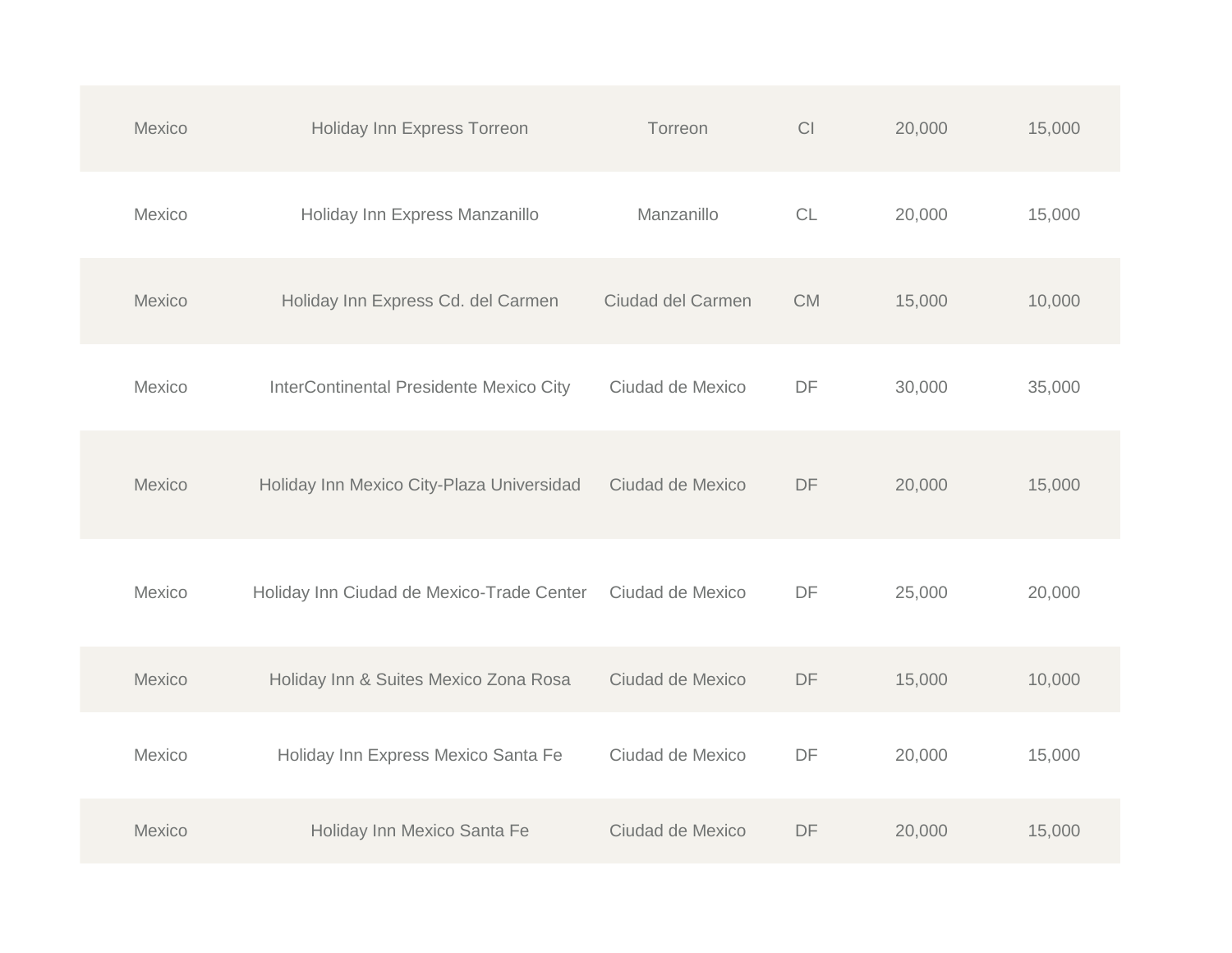| Mexico        | Holiday Inn Express Mexico - Toreo                          | Naucalpan               | EM        | 20,000 | 15,000 |
|---------------|-------------------------------------------------------------|-------------------------|-----------|--------|--------|
| Mexico        | Holiday Inn Express & Suites Toluca Zona<br>Aeropuerto      | Toluca                  | <b>EM</b> | 15,000 | 10,000 |
| Mexico        | Holiday Inn Chilpancingo                                    | Chilpancingo            | GR        | 20,000 | 15,000 |
| <b>Mexico</b> | Holiday Inn & Suites Leon Plaza Mayor                       | Leon                    | GT        | 20,000 | 15,000 |
| Mexico        | Holiday Inn Leon                                            | <b>LEON</b>             | GT        | 15,000 | 10,000 |
| Mexico        | Holiday Inn Express & Suites Silao<br>Aeropuerto - Terminal | Silao                   | GT        | 20,000 | 15,000 |
| Mexico        | Holiday Inn & Suites Guadalajara Centro<br>Historico        | <b>GUADALAJARA</b>      | <b>JA</b> | 20,000 | 15,000 |
| Mexico        | Holiday Inn Guadalajara Expo                                | Zapopan                 | <b>JA</b> | 20,000 | 15,000 |
| Mexico        | Holiday Inn Morelia                                         | <b>MORELIA</b>          | <b>MC</b> | 15,000 | 10,000 |
| Mexico        | Holiday Inn Huatulco                                        | Santa Maria<br>Huatulco | <b>OA</b> | 20,000 | 15,000 |
| Mexico        | Staybridge Suites Puebla                                    | Puebla                  | PU        | 20,000 | 15,000 |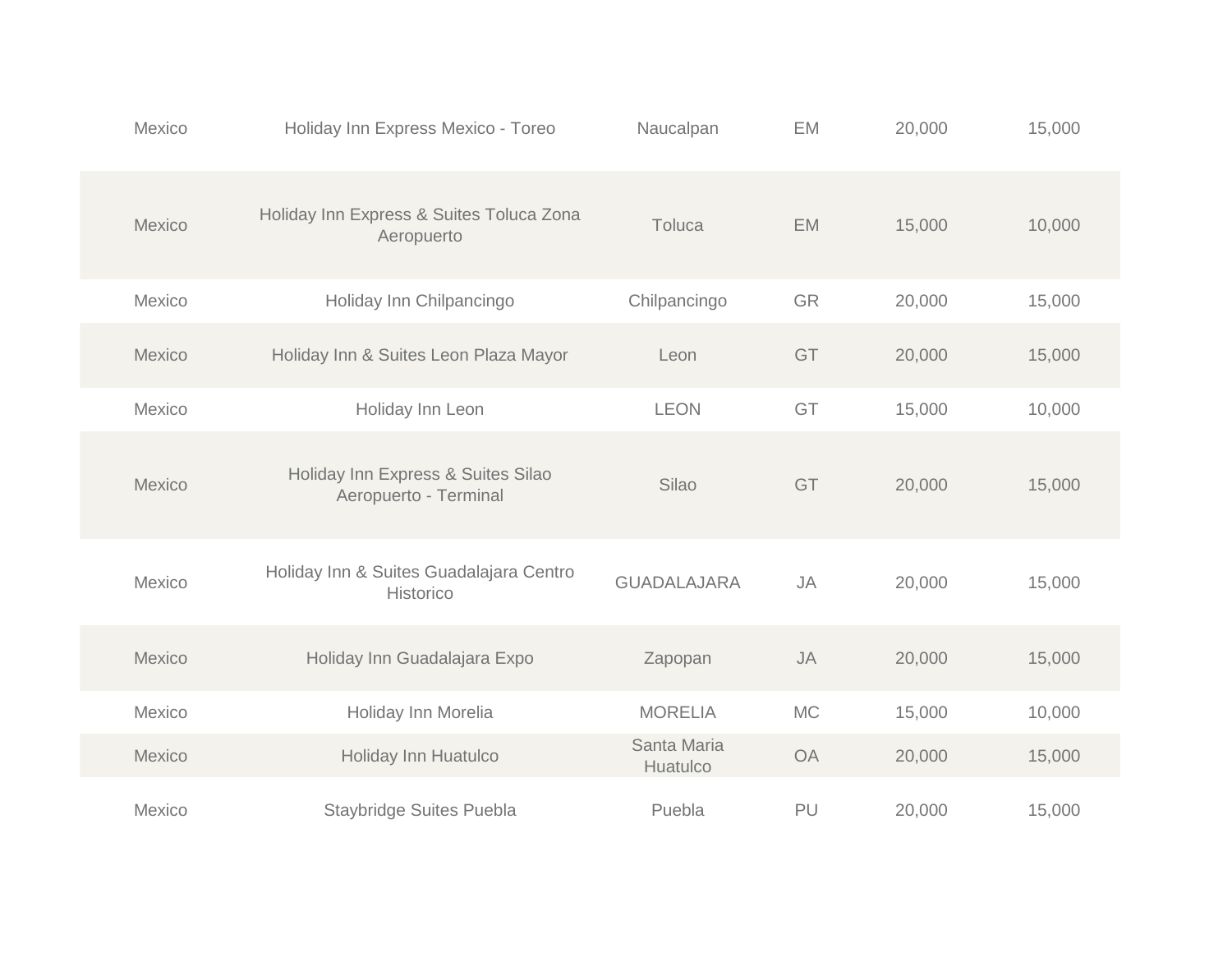| Mexico                          | Holiday Inn Puebla Finsa             | Puebla              | PU        | 15,000 | 10,000 |
|---------------------------------|--------------------------------------|---------------------|-----------|--------|--------|
| Mexico                          | Holiday Inn San Luis Potosi-Quijote  | San Luis Potosi     | <b>SL</b> | 15,000 | 10,000 |
| Mexico                          | Staybridge Suites San Luis Potosi    | San Luis Potosi     | <b>SL</b> | 20,000 | 15,000 |
| Mexico                          | Holiday Inn Hermosillo               | Hermosillo          | <b>SO</b> | 15,000 | 10,000 |
| Mexico                          | Crowne Plaza Villahermosa            | <b>VILLAHERMOSA</b> | TB        | 25,000 | 20,000 |
| Mexico                          | <b>Holiday Inn Matamoros</b>         | <b>Matamoros</b>    | <b>TM</b> | 15,000 | 10,000 |
| Mexico                          | <b>Holiday Inn Coatzacoalcos</b>     | Coatzacoalcos       | VE        | 15,000 | 10,000 |
| Mexico                          | Holiday Inn Express Xalapa           | <b>XALAPA</b>       | VE        | 15,000 | 10,000 |
| Netherlands<br>(Holland)        | Holiday Inn Amsterdam                | Amsterdam           |           | 25,000 | 30,000 |
| <b>Netherlands</b><br>(Holland) | Kimpton De Witt Amsterdam            | Amsterdam           |           | 50,000 | 55,000 |
| Netherlands<br>(Holland)        | Holiday Inn Leiden                   | Leiden              |           | 20,000 | 25,000 |
| New Zealand                     | Holiday Inn Queenstown Frankton Road | Queenstown          |           | 20,000 | 25,000 |
| Oman                            | Crowne Plaza Muscat                  | <b>Muscat</b>       |           | 30,000 | 35,000 |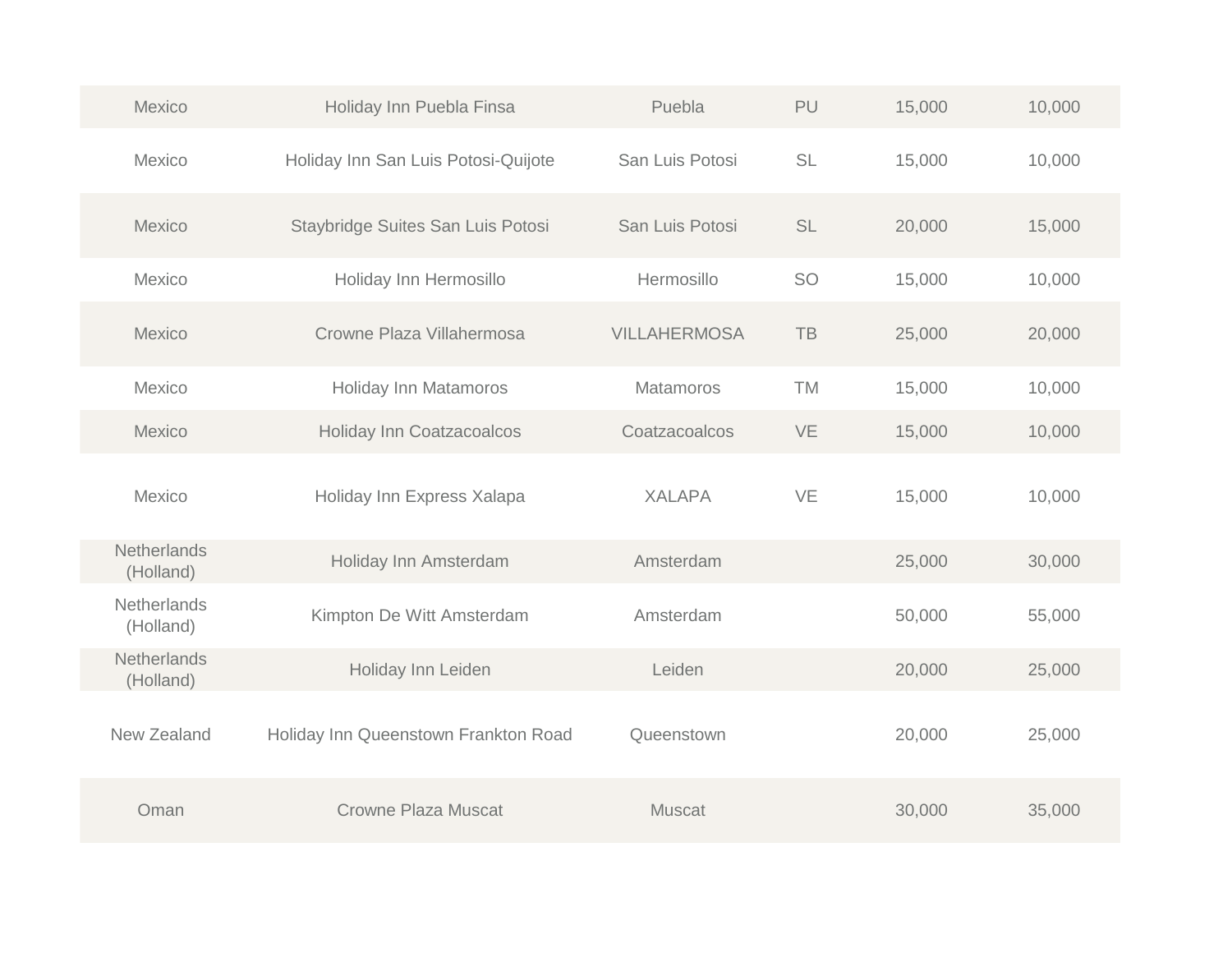| Oman               | <b>Crowne Plaza Muscat OCEC</b>               | <b>Muscat</b>  | 30,000 | 25,000 |
|--------------------|-----------------------------------------------|----------------|--------|--------|
| Portugal           | Holiday Inn Express Lisbon Airport            | Lisbon         | 20,000 | 25,000 |
| Portugal           | Holiday Inn Express Lisbon - Av. Liberdade    | Lisbon         | 20,000 | 25,000 |
| Portugal           | InterContinental Porto - Palacio das Cardosas | Porto          | 45,000 | 50,000 |
| <b>Puerto Rico</b> | Holiday Inn Express San Juan Condado          | San Juan       | 30,000 | 35,000 |
| Russia             | Holiday Inn Moscow - Tagansky                 | Moscow         | 20,000 | 15,000 |
| Russia             | Holiday Inn Moscow - Seligerskaya             | Moscow         | 20,000 | 15,000 |
| <b>Russia</b>      | Holiday Inn St. Petersburg - Moskovskye V.    | St. Petersburg | 20,000 | 25,000 |
| Russia             | Hotel Indigo St. Petersburg - Tchaikovskogo   | St. Petersburg | 30,000 | 25,000 |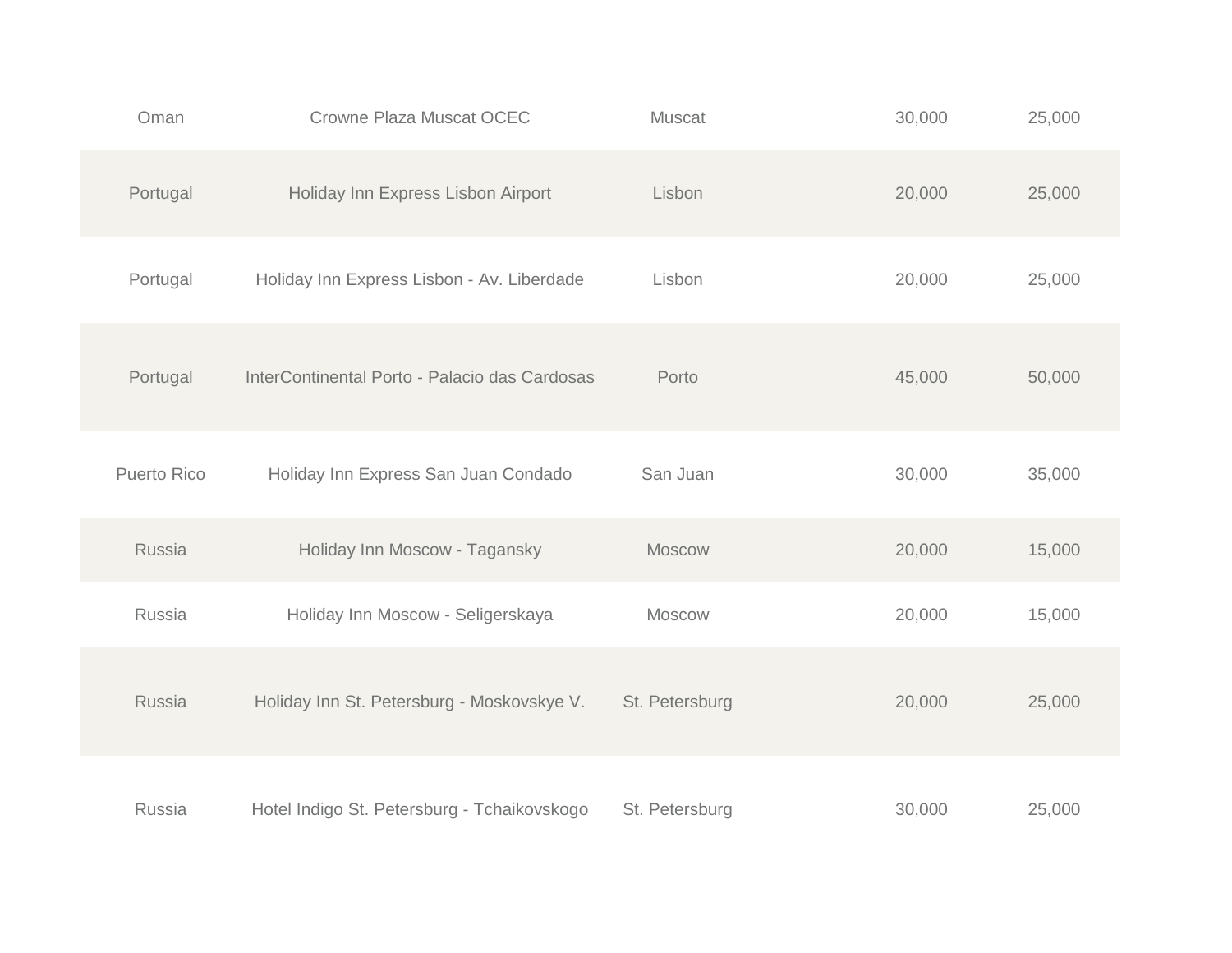| Russia       | Holiday Inn Ufa                               | Ufa       | 15,000 | 10,000 |
|--------------|-----------------------------------------------|-----------|--------|--------|
| Saudi Arabia | InterContinental Dar Al Tawhid Makkah         | Makkah    | 45,000 | 50,000 |
| Saudi Arabia | Crowne Plaza Riyadh RDC Hotel &<br>Convention | Riyadh    | 30,000 | 25,000 |
| Serbia       | Holiday Inn Express Belgrade - City           | Belgrade  | 15,000 | 10,000 |
| Singapore    | Hotel Indigo Singapore Katong                 | Singapore | 30,000 | 35,000 |
| Singapore    | Holiday Inn Express Singapore Clarke Quay     | Singapore | 30,000 | 35,000 |
| Singapore    | Holiday Inn Express Singapore Katong          | Singapore | 20,000 | 25,000 |
| South Africa | Holiday Inn Express Cape Town City Centre     | Cape Town | 15,000 | 20,000 |
| South Africa | Holiday Inn Cape Town                         | Cape Town | 20,000 | 15,000 |
| South Africa | Holiday Inn Express Pretoria - Sunnypark      | Pretoria  | 15,000 | 10,000 |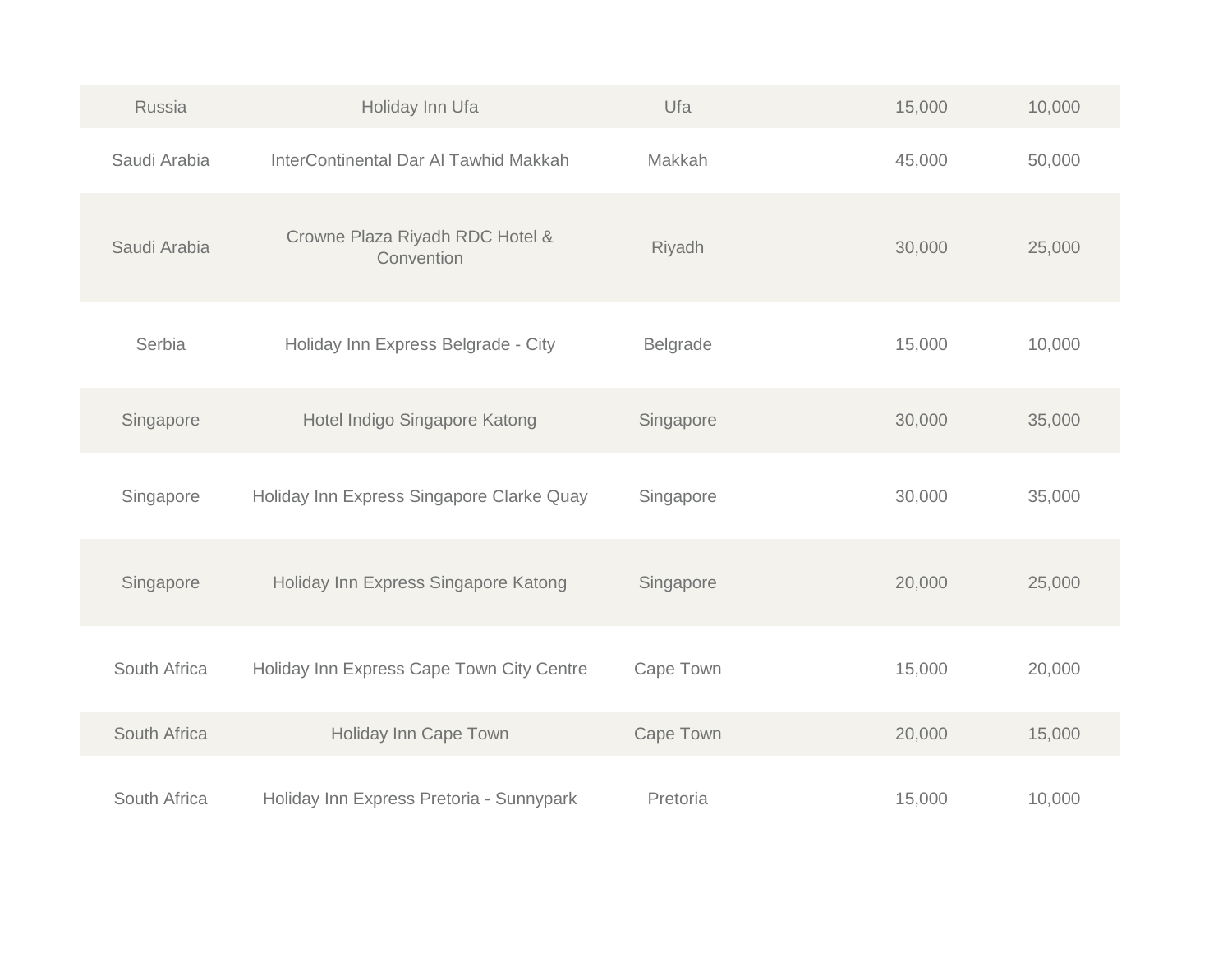| Spain                          | Holiday Inn Madrid - Piramides                      | Madrid       | 20,000 | 25,000 |
|--------------------------------|-----------------------------------------------------|--------------|--------|--------|
| Spain                          | Hotel Indigo Madrid - Gran Via                      | Madrid       | 35,000 | 40,000 |
| Spain                          | Holiday Inn Express Valencia-Ciudad las<br>Ciencias | Valencia     | 20,000 | 25,000 |
| Turkey                         | Holiday Inn Ankara - Kavaklidere                    | Ankara       | 15,000 | 10,000 |
| Turkey                         | Holiday Inn Bursa - City Centre                     | <b>Bursa</b> | 20,000 | 15,000 |
| Turkey                         | Holiday Inn Express Istanbul - Altunizade           | Istanbul     | 15,000 | 10,000 |
| Turkey                         | Holiday Inn Istanbul - Tuzla Bay                    | Istanbul     | 20,000 | 15,000 |
| Ukraine                        | Holiday Inn Kyiv                                    | Kyiv         | 15,000 | 20,000 |
| <b>United Arab</b><br>Emirates | Crowne Plaza Abu Dhabi - Yas Island                 | Abu Dhabi    | 30,000 | 35,000 |
| <b>United Arab</b><br>Emirates | Staybridge Suites Abu Dhabi - Yas Island            | Abu Dhabi    | 25,000 | 30,000 |
| <b>United Arab</b><br>Emirates | Holiday Inn Abu Dhabi Downtown                      | Abu Dhabi    | 20,000 | 25,000 |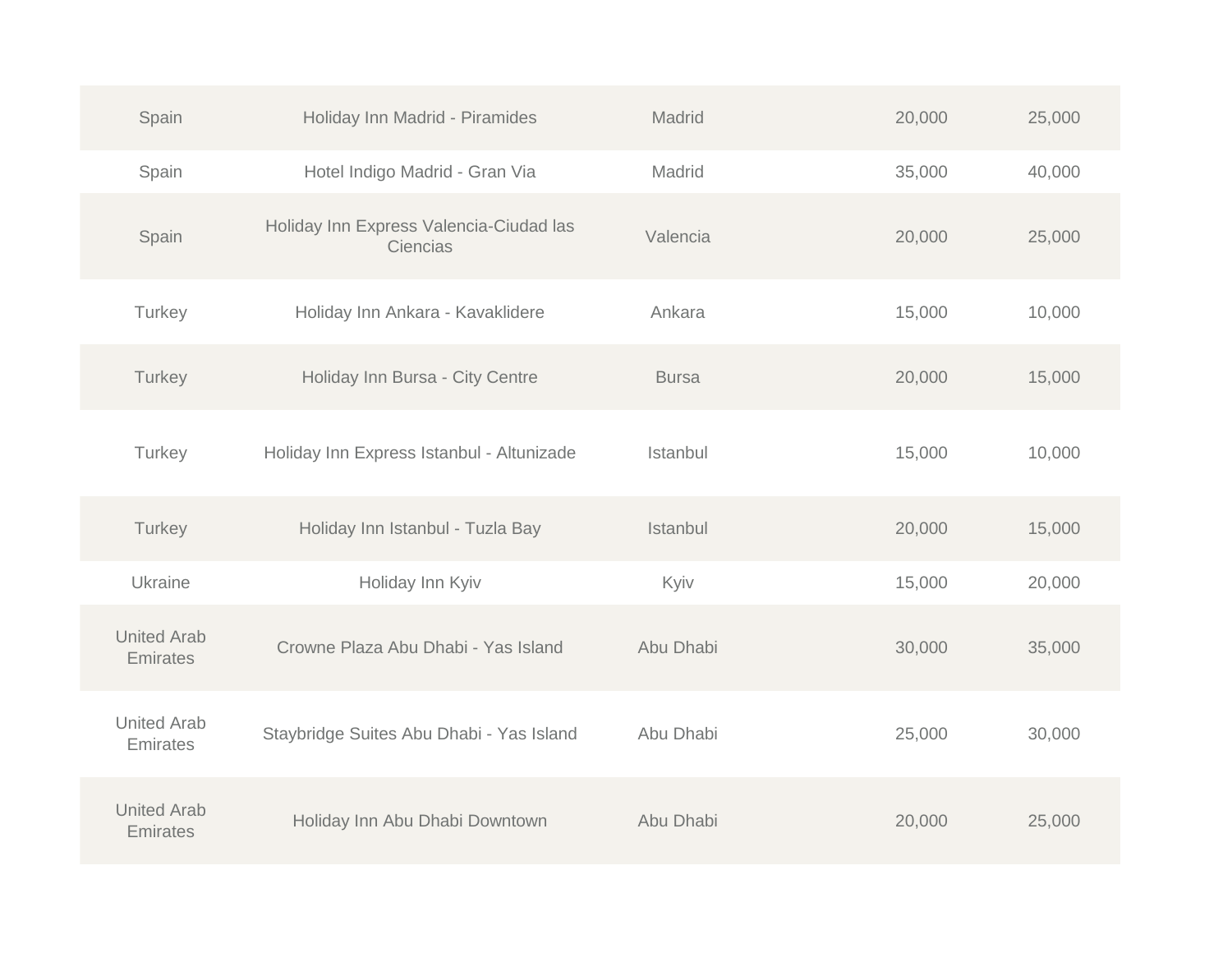| <b>United Arab</b><br>Emirates | Crowne Plaza Dubai - Festival City                    | Dubai                        | 40,000 | 45,000 |
|--------------------------------|-------------------------------------------------------|------------------------------|--------|--------|
| <b>United Arab</b><br>Emirates | Holiday Inn Dubai - Downtown Dubai                    | Dubai                        | 15,000 | 20,000 |
| <b>United Kingdom</b>          | Holiday Inn Birmingham Airport - NEC                  | Birmingham                   | 15,000 | 20,000 |
| <b>United Kingdom</b>          | Holiday Inn Express Cambridge                         | Cambridge                    | 20,000 | 25,000 |
| <b>United Kingdom</b>          | Holiday Inn Cambridge                                 | Cambridge,<br>Cambridgeshire | 25,000 | 30,000 |
| <b>United Kingdom</b>          | Hotel Indigo Cardiff                                  | Cardiff                      | 50,000 | 45,000 |
| <b>United Kingdom</b>          | <b>Crowne Plaza Chester</b>                           | Chester                      | 35,000 | 40,000 |
| <b>United Kingdom</b>          | Crowne Plaza Glasgow                                  | Glasgow                      | 25,000 | 30,000 |
| <b>United Kingdom</b>          | Holiday Inn Glasgow - City Ctr Theatreland            | Glasgow                      | 20,000 | 25,000 |
| <b>United Kingdom</b>          | Holiday Inn Express Glasgow - City Ctr<br>Theatreland | Glasgow                      | 20,000 | 25,000 |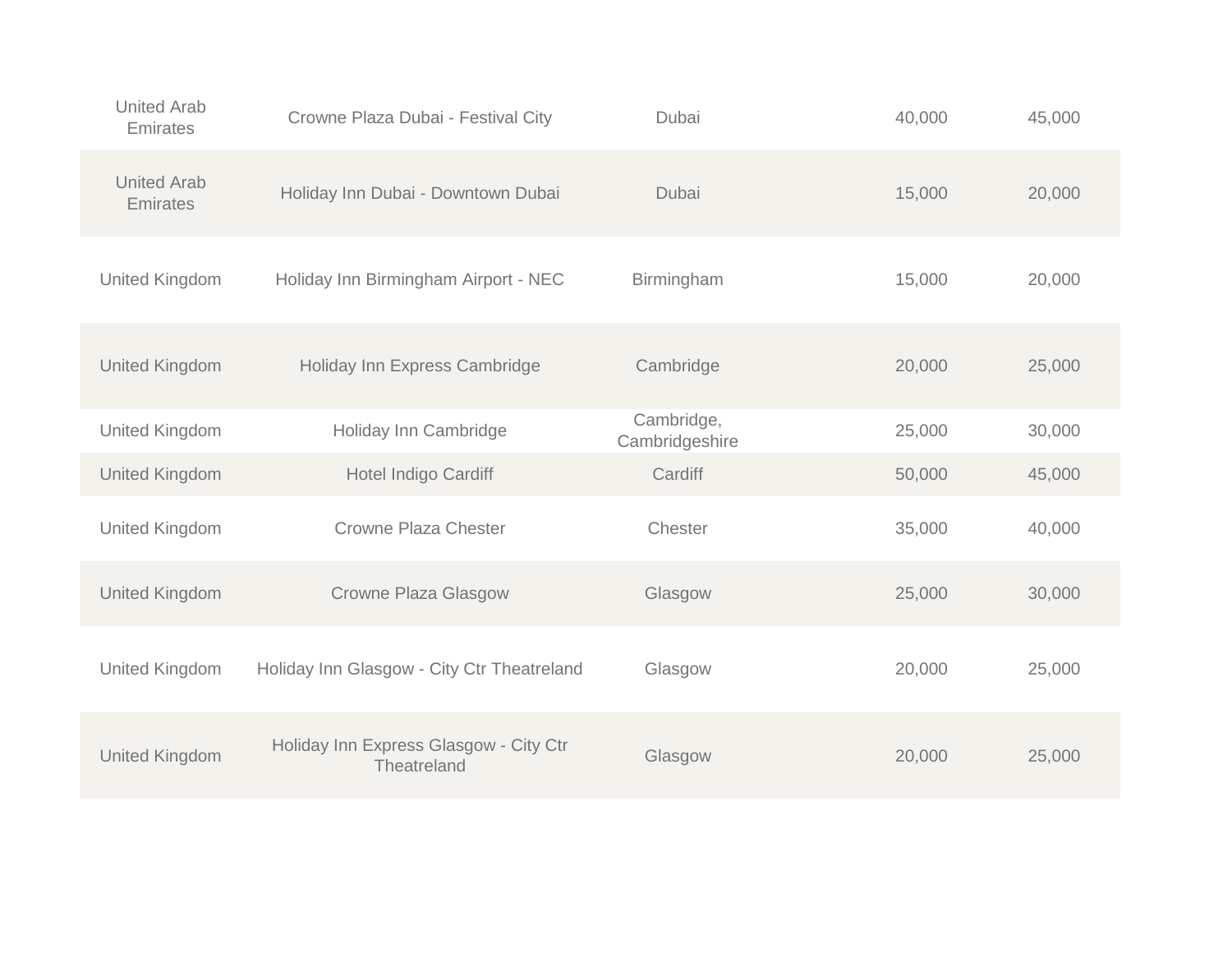| <b>United Kingdom</b> | Holiday Inn Express Gloucester - South    | Gloucester | 15,000 | 20,000 |
|-----------------------|-------------------------------------------|------------|--------|--------|
| <b>United Kingdom</b> | <b>Crowne Plaza Leeds</b>                 | Leeds      | 25,000 | 30,000 |
| <b>United Kingdom</b> | Holiday Inn Leicester                     | Leicester  | 20,000 | 25,000 |
| <b>United Kingdom</b> | Holiday Inn Lincoln                       | Lincoln    | 25,000 | 30,000 |
| United Kingdom        | Holiday Inn Express London - Limehouse    | London     | 30,000 | 35,000 |
| <b>United Kingdom</b> | Holiday Inn Express London - Earl's Court | London     | 35,000 | 40,000 |
| <b>United Kingdom</b> | Holiday Inn Express London - Southwark    | London     | 35,000 | 40,000 |
| <b>United Kingdom</b> | Crowne Plaza London - Kings Cross         | London     | 35,000 | 40,000 |
| United Kingdom        | Holiday Inn London - Oxford Circus        | London     | 35,000 | 40,000 |
| <b>United Kingdom</b> | Holiday Inn London - Kensington Forum     | London     | 40,000 | 45,000 |
| <b>United Kingdom</b> | Holiday Inn London - Regent's Park        | London     | 40,000 | 45,000 |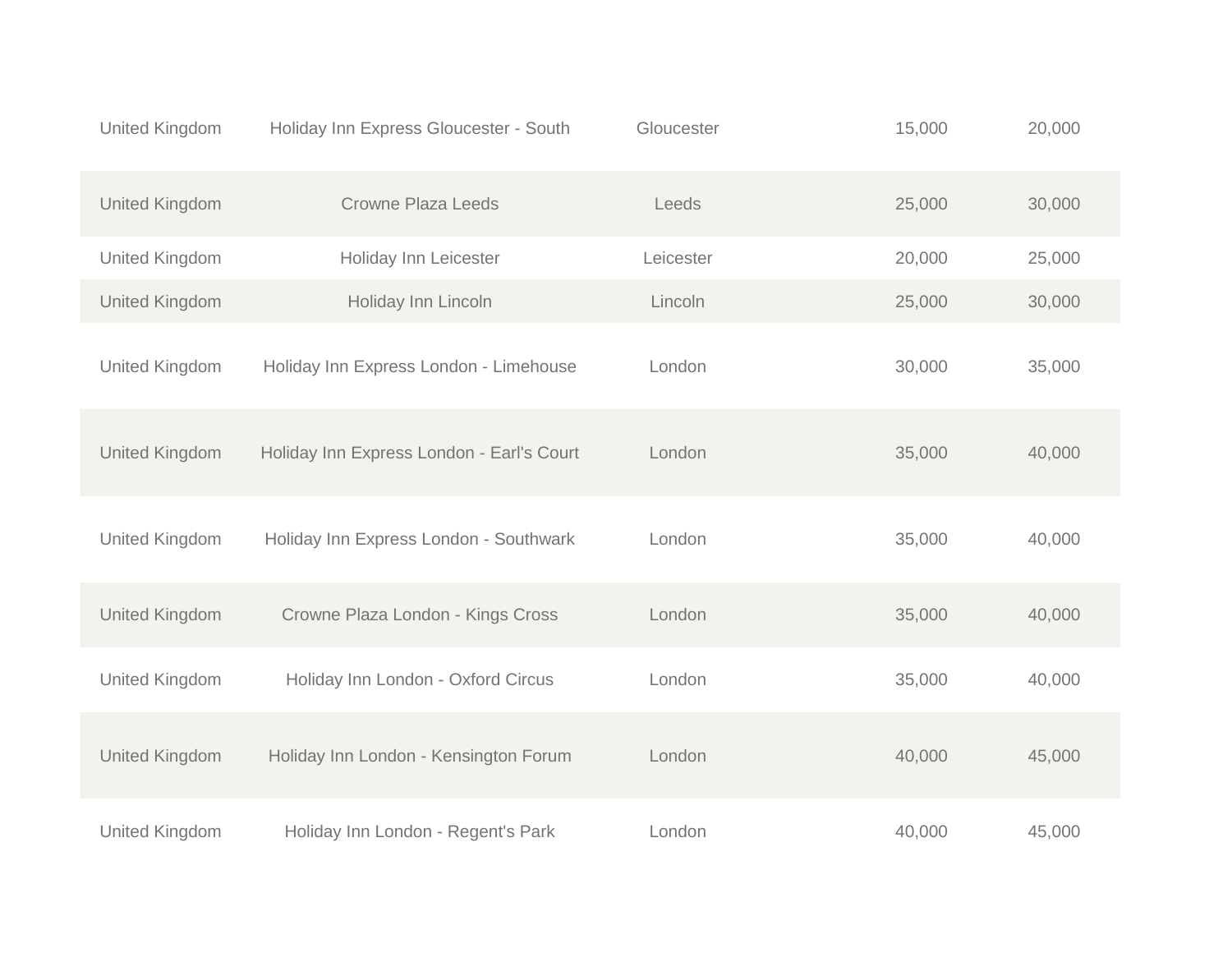| United Kingdom        | Holiday Inn London - Camden Lock                      | London                        | 40,000 | 45,000 |
|-----------------------|-------------------------------------------------------|-------------------------------|--------|--------|
| <b>United Kingdom</b> | Holiday Inn London - Bloomsbury                       | London                        | 40,000 | 45,000 |
| <b>United Kingdom</b> | Hotel Indigo London - Paddington                      | London                        | 50,000 | 55,000 |
| <b>United Kingdom</b> | Crowne Plaza Manchester City Centre                   | Manchester                    | 35,000 | 40,000 |
| <b>United Kingdom</b> | Holiday Inn Express Manchester City Centre -<br>Arena | Manchester                    | 25,000 | 30,000 |
| <b>United Kingdom</b> | Holiday Inn Express Manchester CC - Oxford<br>Road    | Manchester                    | 25,000 | 30,000 |
| United Kingdom        | Holiday Inn Manchester - City Centre                  | Manchester                    | 30,000 | 35,000 |
| United Kingdom        | Crowne Plaza Manchester Airport                       | Manchester                    | 25,000 | 30,000 |
| <b>United Kingdom</b> | Holiday Inn Newcastle - Gosforth Park                 | Newcastle Upon<br><b>Tyne</b> | 15,000 | 20,000 |
| <b>United Kingdom</b> | Hotel Indigo Newcastle                                | Newcastle Upon<br>Tyne        | 25,000 | 30,000 |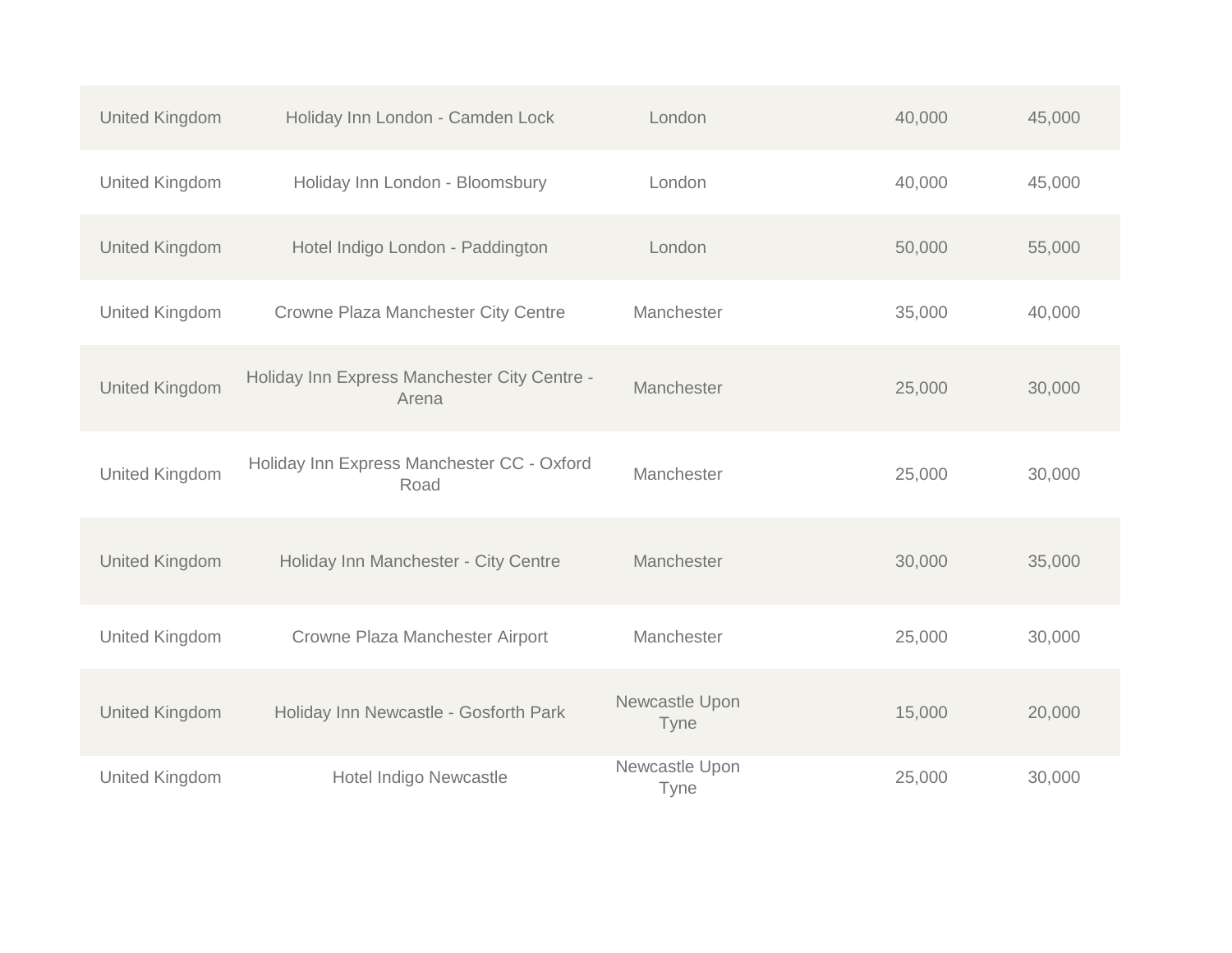| <b>United Kingdom</b> | Crowne Plaza Newcastle - Stephenson<br>Quarter        | Newcastle Upon<br>Tyne  | 30,000 | 35,000 |
|-----------------------|-------------------------------------------------------|-------------------------|--------|--------|
| <b>United Kingdom</b> | Holiday Inn Express Norwich                           | <b>Norwich</b>          | 20,000 | 15,000 |
| <b>United Kingdom</b> | Crowne Plaza Nottingham                               | Nottingham              | 25,000 | 30,000 |
| <b>United Kingdom</b> | Holiday Inn Oxford                                    | Oxford                  | 30,000 | 35,000 |
| <b>United Kingdom</b> | Holiday Inn London - Shepperton                       | Shepperton              | 15,000 | 20,000 |
| <b>United Kingdom</b> | <b>Crowne Plaza Solihull</b>                          | Solihull                | 20,000 | 25,000 |
| United Kingdom        | Crowne Plaza Stratford Upon Avon                      | Stratford-Upon-<br>Avon | 25,000 | 30,000 |
| United Kingdom        | Holiday Inn Birmingham - Walsall M6, Jct.10           | Walsall                 | 10,000 | 15,000 |
| <b>United Kingdom</b> | Holiday Inn Express Warwick - Stratford-upon-<br>Avon | Warwick                 | 15,000 | 20,000 |
| <b>United Kingdom</b> | Holiday Inn London - Wembley                          | Wembley                 | 25,000 | 30,000 |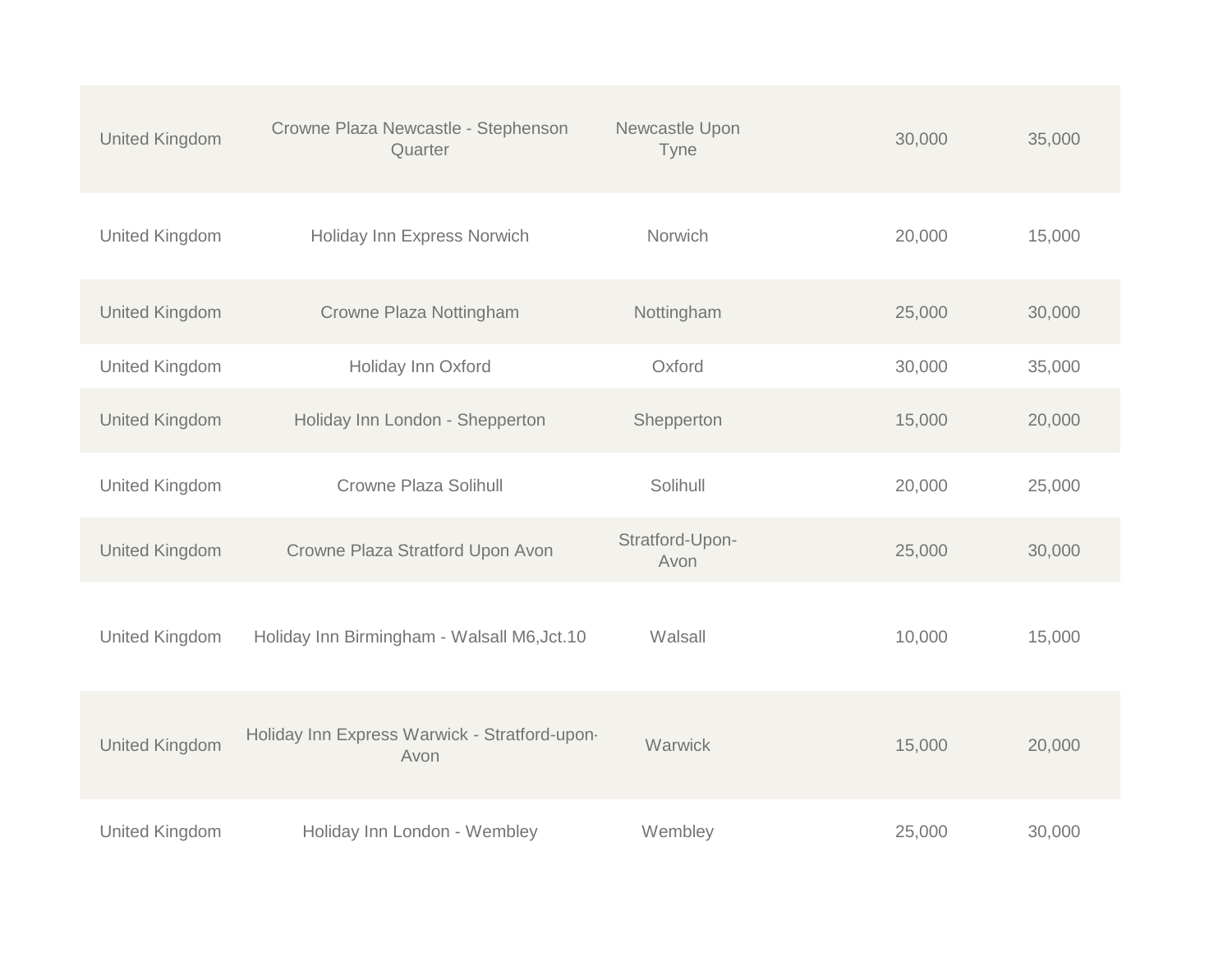| <b>United Kingdom</b> | Holiday Inn Express Wigan                          | Wigan       |           | 20,000 | 15,000 |
|-----------------------|----------------------------------------------------|-------------|-----------|--------|--------|
| <b>United Kingdom</b> | Hotel Indigo York                                  | York        |           | 40,000 | 45,000 |
| <b>United States</b>  | Hotel Indigo Birmingham Five Points S - UAB        | Birmingham  | AL        | 30,000 | 25,000 |
| <b>United States</b>  | Holiday Inn Huntsville-Research Park               | Huntsville  | AL        | 15,000 | 20,000 |
| <b>United States</b>  | Holiday Inn Express & Suites Huntsville<br>Airport | Madison     | AL        | 15,000 | 20,000 |
| <b>United States</b>  | Holiday Inn Express & Suites Prattville South      | Prattville  | <b>AL</b> | 15,000 | 20,000 |
| <b>United States</b>  | Holiday Inn Express & Suites Bentonville           | Bentonville | <b>AR</b> | 15,000 | 20,000 |
| <b>United States</b>  | Holiday Inn Express & Suites Conway                | Conway      | <b>AR</b> | 15,000 | 20,000 |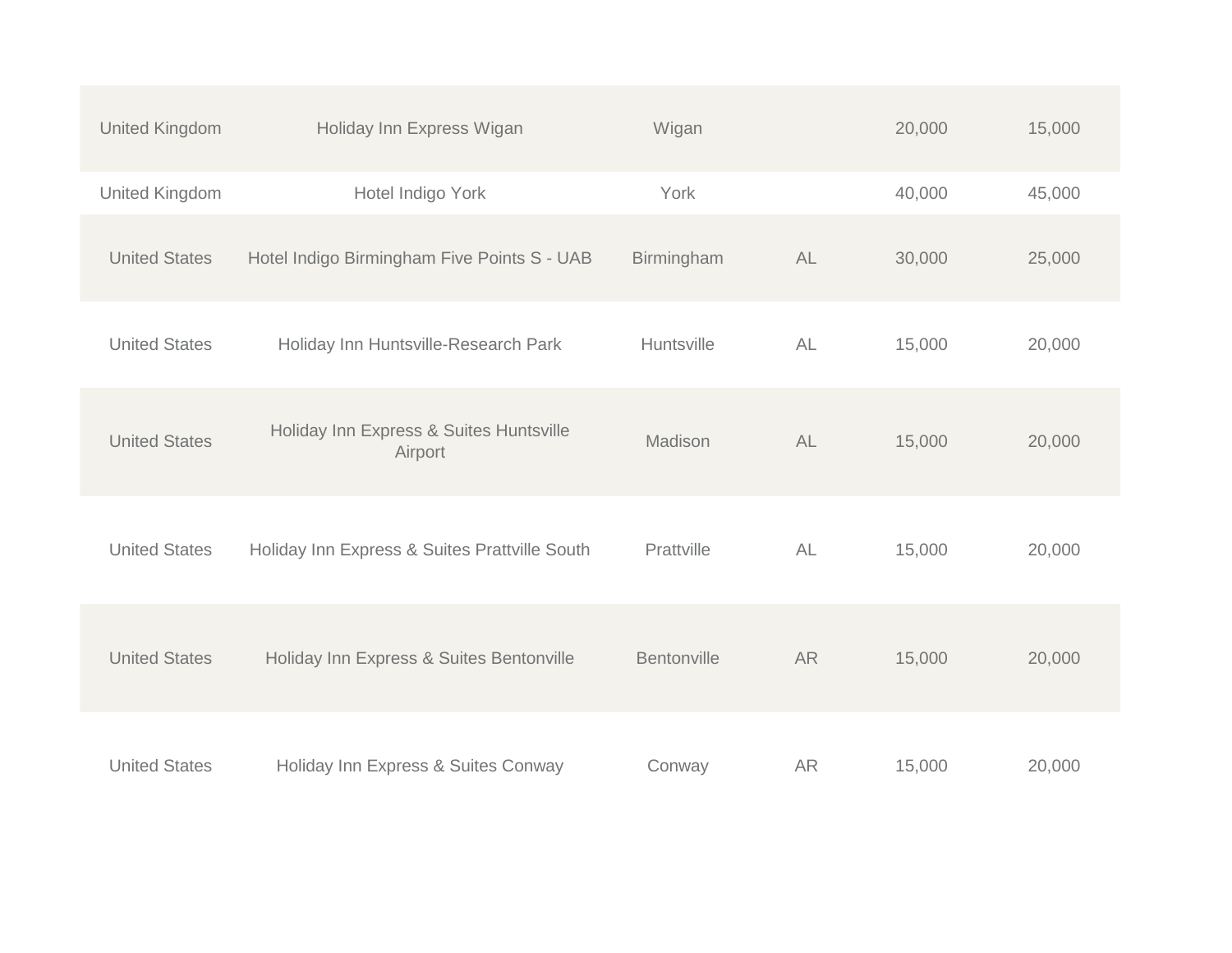| <b>United States</b> | Holiday Inn Express & Suites Hot Springs                      | <b>Hot Springs</b> | <b>AR</b> | 20,000 | 25,000 |
|----------------------|---------------------------------------------------------------|--------------------|-----------|--------|--------|
| <b>United States</b> | Holiday Inn Express & Suites Morrilton                        | Morrilton          | <b>AR</b> | 20,000 | 15,000 |
| <b>United States</b> | Holiday Inn Springdale/Fayetteville Area                      | Springdale         | <b>AR</b> | 20,000 | 25,000 |
| <b>United States</b> | Holiday Inn Express & Suites Phoenix West -<br><b>Buckeye</b> | <b>Buckeye</b>     | AZ        | 20,000 | 25,000 |
| <b>United States</b> | Crowne Plaza Resort Phoenix - Chandler Golf<br><b>Resort</b>  | Chandler           | AZ        | 20,000 | 25,000 |
| <b>United States</b> | Holiday Inn Express & Suites Phoenix-<br>Glendale             | Glendale           | AZ        | 25,000 | 30,000 |
| <b>United States</b> | Holiday Inn & Suites Phoenix-Mesa/Chandler                    | Mesa               | <b>AZ</b> | 20,000 | 25,000 |
| <b>United States</b> | Holiday Inn & Suites Phoenix Airport North                    | Phoenix            | AZ        | 25,000 | 30,000 |
| <b>United States</b> | Holiday Inn North Phoenix                                     | Phoenix            | <b>AZ</b> | 15,000 | 20,000 |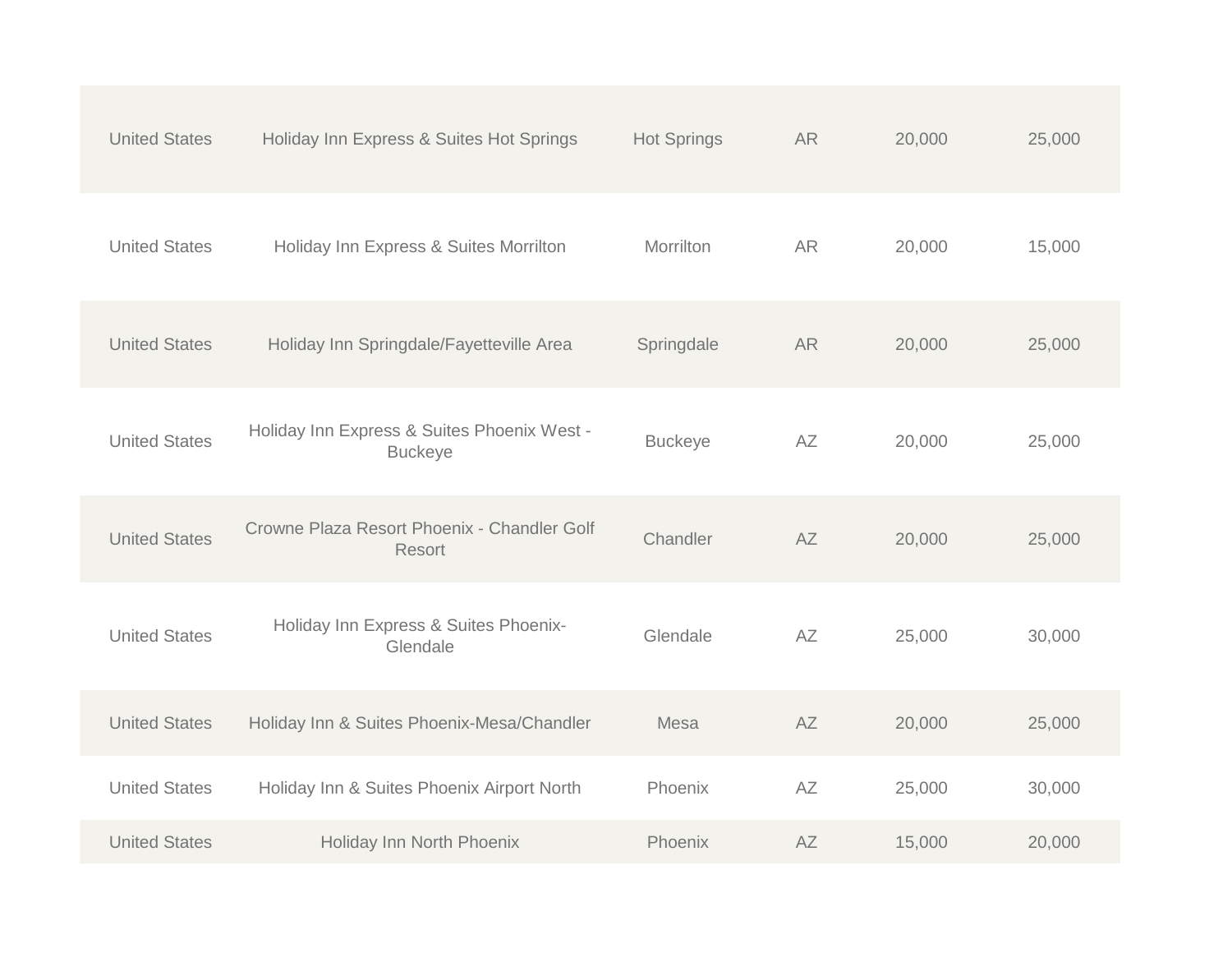| <b>United States</b> | Holiday Inn Phoenix-West                                    | Phoenix    | AZ | 25,000 | 30,000 |
|----------------------|-------------------------------------------------------------|------------|----|--------|--------|
| <b>United States</b> | Holiday Inn Express & Suites Phoenix Airport                | Phoenix    | AZ | 20,000 | 25,000 |
| <b>United States</b> | Holiday Inn & Suites Phoenix Airport                        | Phoenix    | AZ | 30,000 | 35,000 |
| <b>United States</b> | Holiday Inn Express & Suites Phoenix<br>Downtown - Ballpark | Phoenix    | AZ | 25,000 | 30,000 |
| <b>United States</b> | Crowne Plaza Phoenix Airport - PHX                          | Phoenix    | AZ | 30,000 | 35,000 |
| <b>United States</b> | Holiday Inn Express & Suites Phoenix North -<br>Scottsdale  | Phoenix    | AZ | 20,000 | 25,000 |
| <b>United States</b> | Holiday Inn Express & Suites Scottsdale - Old<br>Town       | Scottsdale | AZ | 35,000 | 40,000 |
| <b>United States</b> | Candlewood Suites Phoenix/Tempe                             | Tempe      | AZ | 15,000 | 20,000 |
| <b>United States</b> | Holiday Inn Express & Suites Williams                       | Williams   | AZ | 20,000 | 25,000 |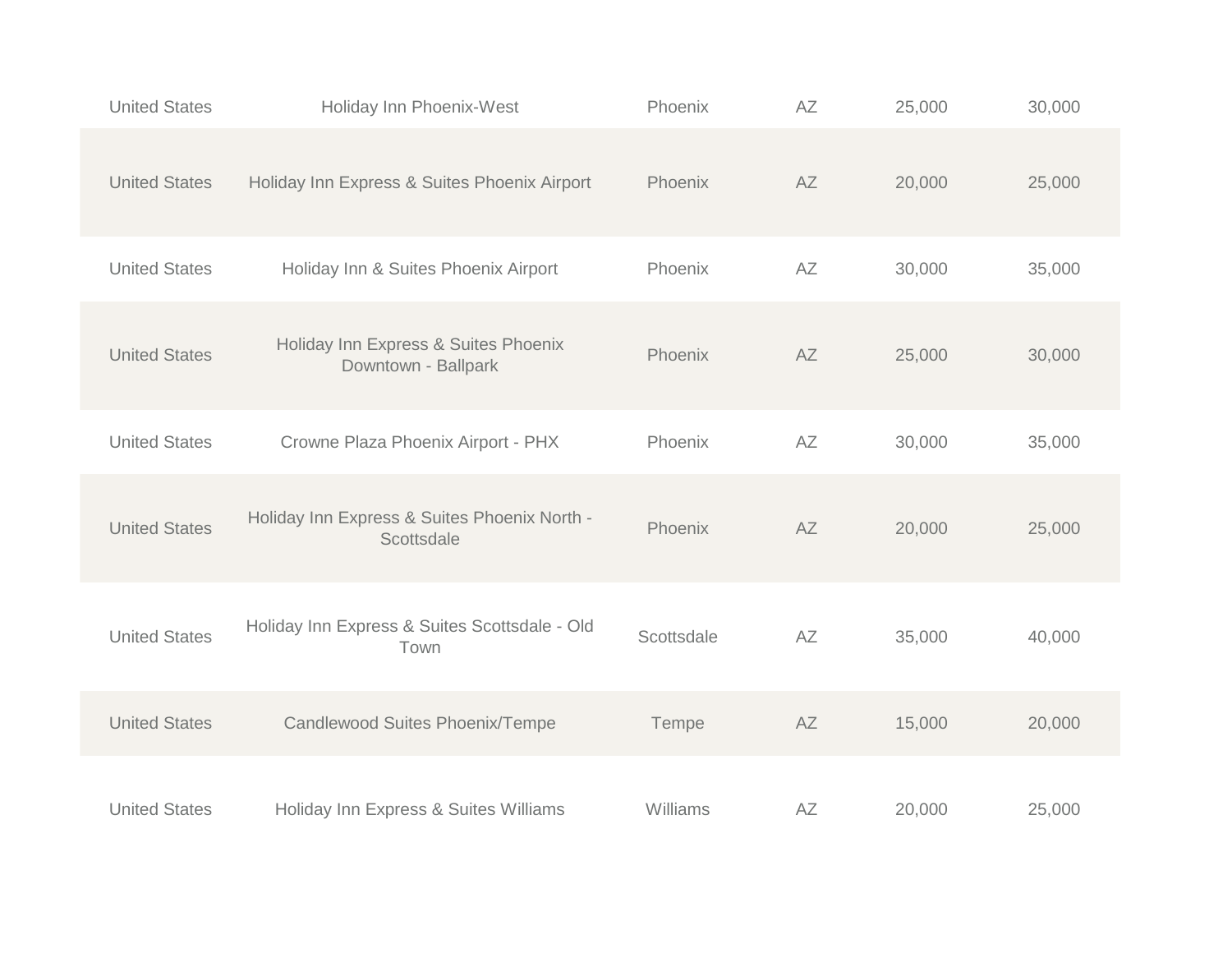| <b>United States</b> | Holiday Inn Anaheim-Resort Area                       | Anaheim         | CA | 30,000 | 35,000 |
|----------------------|-------------------------------------------------------|-----------------|----|--------|--------|
| <b>United States</b> | Holiday Inn & Suites Anaheim (1<br>Blk/Disneyland?)   | Anaheim         | CA | 35,000 | 40,000 |
| <b>United States</b> | Hotel Indigo Anaheim                                  | Anaheim         | CA | 30,000 | 35,000 |
| <b>United States</b> | Holiday Inn Express & Suites Anaheim Resort<br>Area   | Anaheim         | CA | 30,000 | 35,000 |
| <b>United States</b> | Holiday Inn Express & Suites Banning                  | <b>Banning</b>  | CA | 15,000 | 20,000 |
| <b>United States</b> | Holiday Inn Express & Suites Beaumont -<br>Oak Valley | <b>Beaumont</b> | CA | 15,000 | 20,000 |
| <b>United States</b> | Crowne Plaza Concord/Walnut Creek                     | Concord         | CA | 20,000 | 25,000 |
| <b>United States</b> | Crowne Plaza Costa Mesa Orange County                 | Costa Mesa      | CA | 25,000 | 30,000 |
| <b>United States</b> | Hotel Indigo San Diego Del Mar                        | Del Mar         | CA | 25,000 | 30,000 |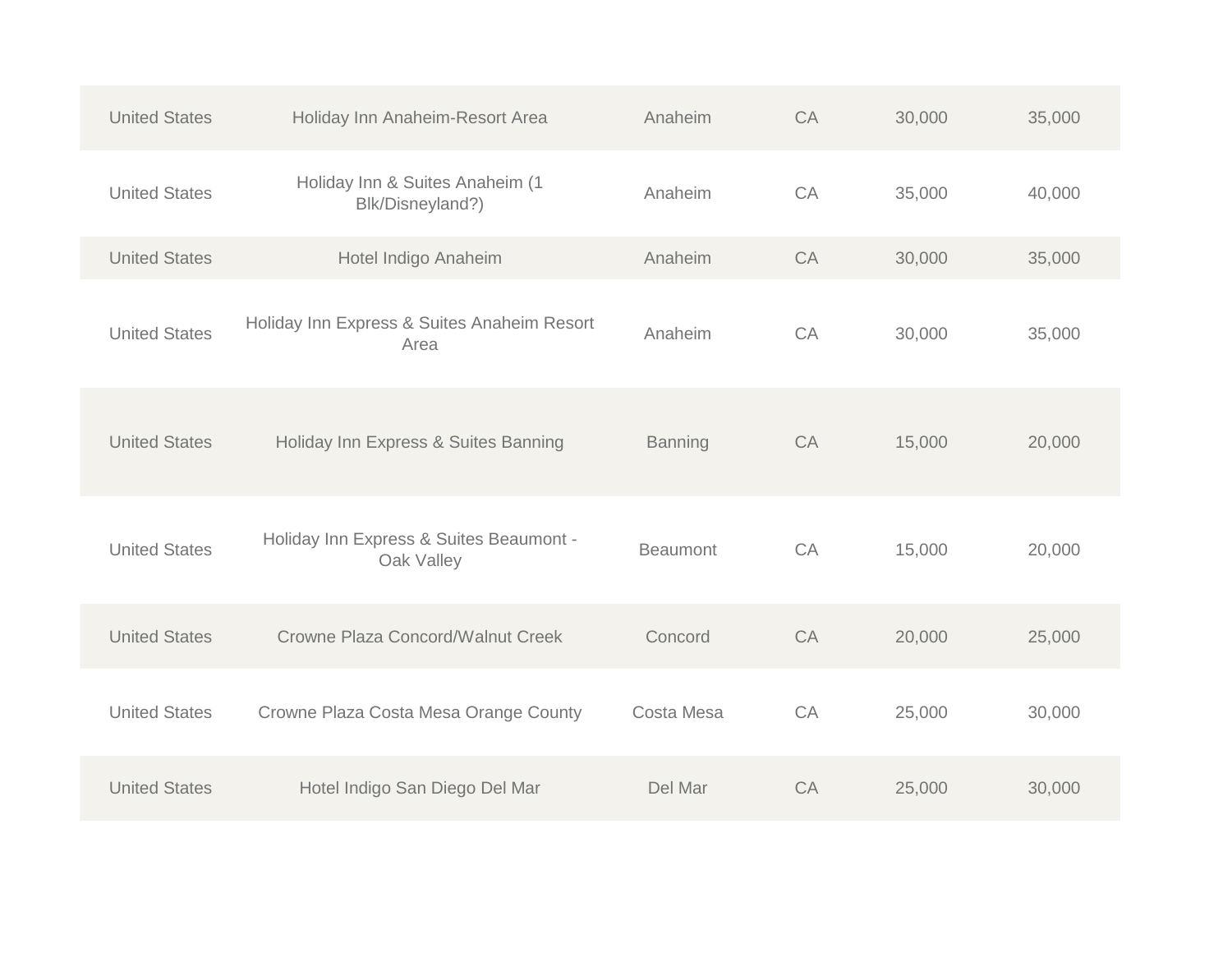| <b>United States</b> | Holiday Inn Dublin-Pleasanton                         | <b>Dublin</b>      | CA | 20,000 | 25,000 |
|----------------------|-------------------------------------------------------|--------------------|----|--------|--------|
| <b>United States</b> | Holiday Inn Express Fullerton - Anaheim               | Fullerton          | CA | 20,000 | 25,000 |
| <b>United States</b> | Kimpton Goodland                                      | Goleta             | CA | 50,000 | 45,000 |
| <b>United States</b> | <b>Candlewood Suites LAX Hawthorne</b>                | Hawthorne          | CA | 25,000 | 30,000 |
| <b>United States</b> | Holiday Inn Express & Suites La Jolla - Beach<br>Area | La Jolla           | CA | 20,000 | 25,000 |
| <b>United States</b> | Staybridge Suites Irvine East/Lake Forest             | <b>Lake Forest</b> | CA | 20,000 | 25,000 |
| <b>United States</b> | Holiday Inn Irvine South/Irvine Spectrum              | <b>Lake Forest</b> | CA | 25,000 | 30,000 |
| <b>United States</b> | Hotel Indigo Los Angeles Downtown                     | Los Angeles        | CA | 50,000 | 55,000 |
| <b>United States</b> | InterContinental Los Angeles Century City             | Los Angeles        | CA | 60,000 | 65,000 |
| <b>United States</b> | Hotel Indigo Napa Valley                              | Napa               | CA | 40,000 | 45,000 |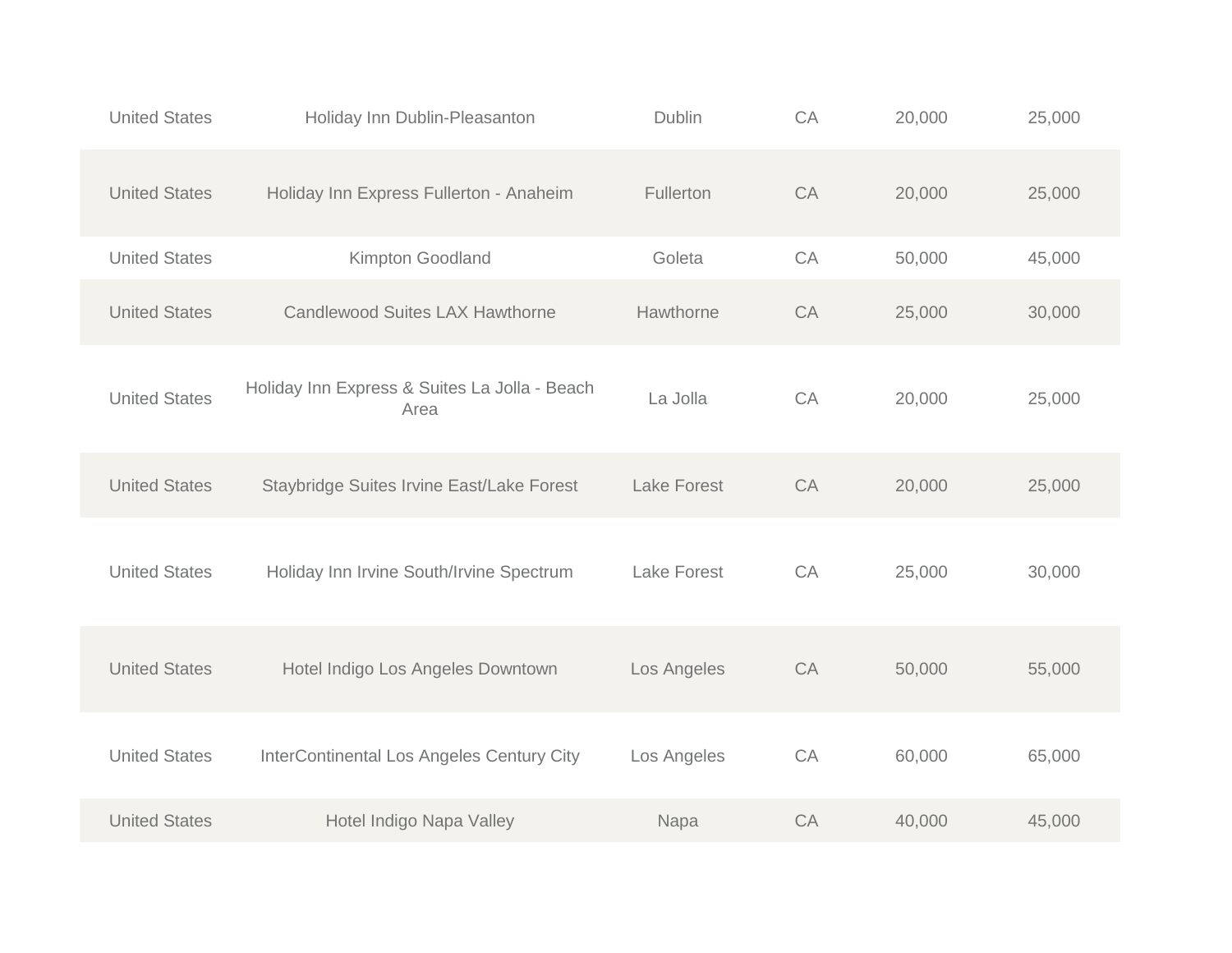| <b>United States</b> | Holiday Inn Express & Suites Ontario Airport            | Ontario            | CA | 15,000 | 20,000 |
|----------------------|---------------------------------------------------------|--------------------|----|--------|--------|
| <b>United States</b> | Holiday Inn Express Palm Desert                         | <b>Palm Desert</b> | CA | 20,000 | 25,000 |
| <b>United States</b> | Holiday Inn Sacramento Rancho Cordova                   | Rancho Cordova     | CA | 15,000 | 20,000 |
| <b>United States</b> | Crowne Plaza Redondo Beach And Marina                   | Redondo Beach      | CA | 40,000 | 45,000 |
| <b>United States</b> | Staybridge Suites Sacramento Airport<br><b>Natomas</b>  | Sacramento         | CA | 20,000 | 25,000 |
| <b>United States</b> | Holiday Inn Express Sacramento Convention<br>Center     | Sacramento         | CA | 15,000 | 20,000 |
| <b>United States</b> | Kimpton Sawyer Hotel                                    | Sacramento         | CA | 50,000 | 45,000 |
| <b>United States</b> | Holiday Inn Express San Clemente N<br><b>Beach Area</b> | San Clemente       | CA | 20,000 | 25,000 |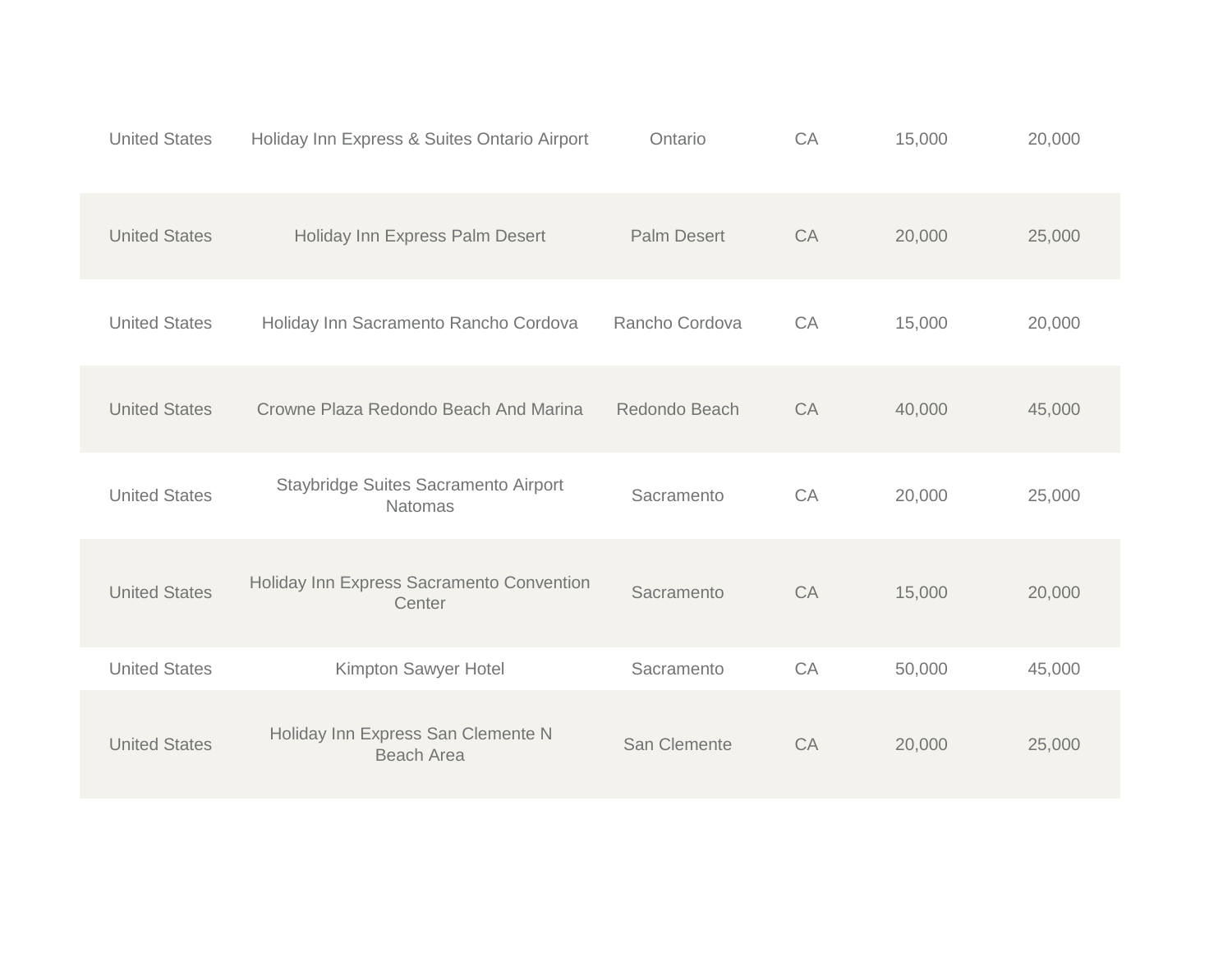| <b>United States</b> | Staybridge Suites San Diego-Sorrento Mesa            | San Diego         | CA | 25,000 | 30,000 |
|----------------------|------------------------------------------------------|-------------------|----|--------|--------|
| <b>United States</b> | Holiday Inn Express San Diego N - Rancho<br>Bernardo | San Diego         | CA | 20,000 | 25,000 |
| <b>United States</b> | Hotel Indigo San Diego-Gaslamp Quarter               | San Diego         | CA | 50,000 | 55,000 |
| <b>United States</b> | Holiday Inn Express Mira Mesa-San Diego              | San Diego         | CA | 20,000 | 25,000 |
| <b>United States</b> | Holiday Inn Santa Ana-Orange Co. Arpt                | Santa Ana         | CA | 25,000 | 30,000 |
| <b>United States</b> | Holiday Inn Express At Monterey Bay                  | Seaside           | CA | 25,000 | 30,000 |
| <b>United States</b> | Staybridge Suites Sunnyvale                          | Sunnyvale         | CA | 30,000 | 35,000 |
| <b>United States</b> | Holiday Inn Express Sunnyvale - Silicon<br>Valley    | Sunnyvale         | CA | 35,000 | 30,000 |
| <b>United States</b> | Holiday Inn Express Union City (San Jose)            | <b>Union City</b> | CA | 20,000 | 25,000 |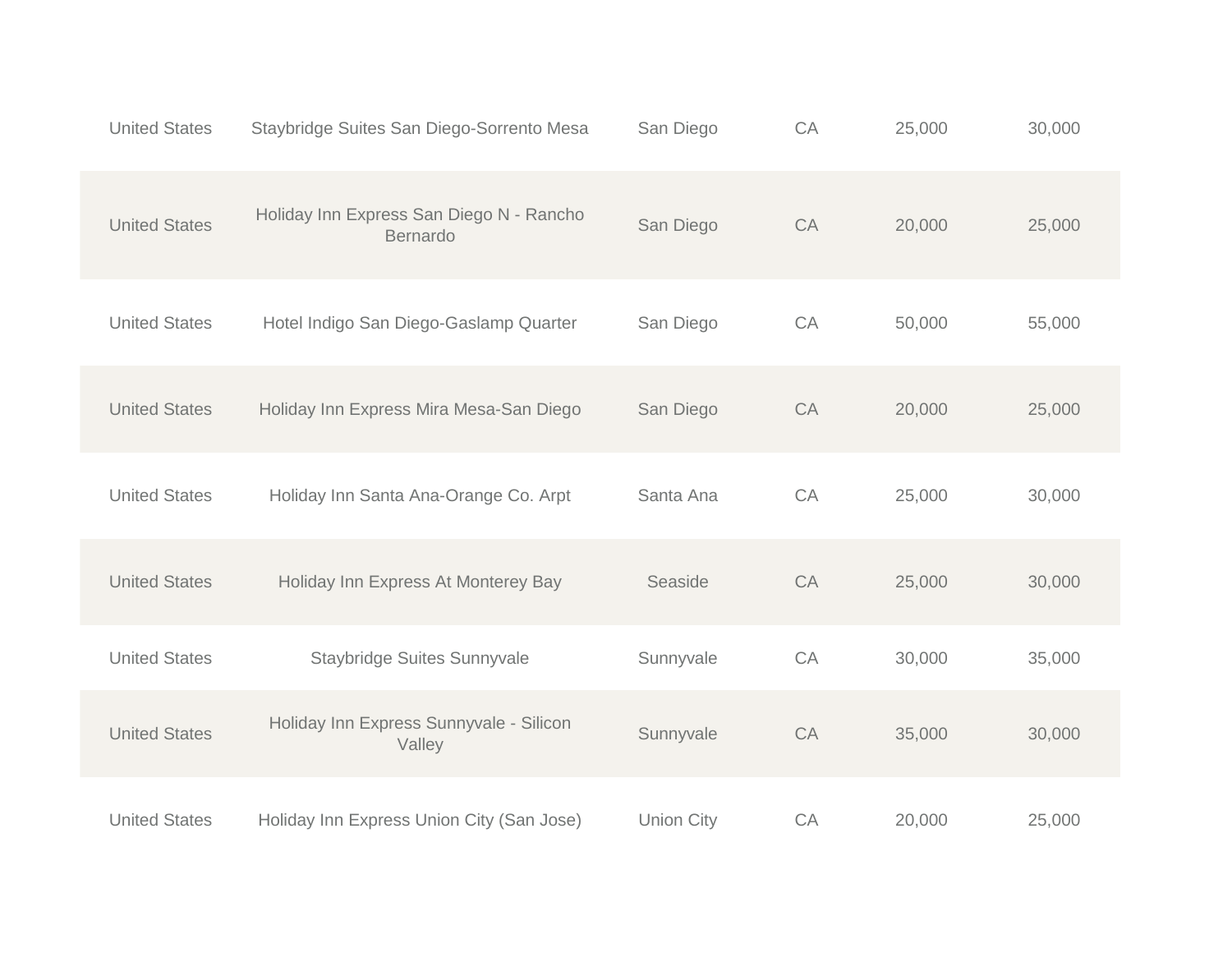| <b>United States</b> | Holiday Inn Express Walnut Creek                                | <b>Walnut Creek</b>     | CA | 25,000 | 30,000 |
|----------------------|-----------------------------------------------------------------|-------------------------|----|--------|--------|
| <b>United States</b> | Holiday Inn Express & Suites Colorado<br><b>Springs Central</b> | Colorado Springs        | CO | 25,000 | 30,000 |
| <b>United States</b> | Holiday Inn Express & Suites Colorado<br><b>Springs North</b>   | <b>Colorado Springs</b> | CO | 20,000 | 25,000 |
| <b>United States</b> | Holiday Inn Express & Suites Denver Airport                     | Denver                  | CO | 30,000 | 35,000 |
| <b>United States</b> | <b>Crowne Plaza Denver</b>                                      | Denver                  | CO | 30,000 | 35,000 |
| <b>United States</b> | Holiday Inn & Suites Denver Airport                             | Denver                  | CO | 25,000 | 30,000 |
| <b>United States</b> | Holiday Inn Express Glenwood Springs<br>(Aspen Area)            | <b>Glenwood Springs</b> | CO | 30,000 | 35,000 |
| <b>United States</b> | Holiday Inn & Suites Grand Junction-Airport                     | <b>Grand Junction</b>   | CO | 15,000 | 20,000 |
| <b>United States</b> | Holiday Inn Denver Lakewood                                     | Lakewood                | CO | 20,000 | 25,000 |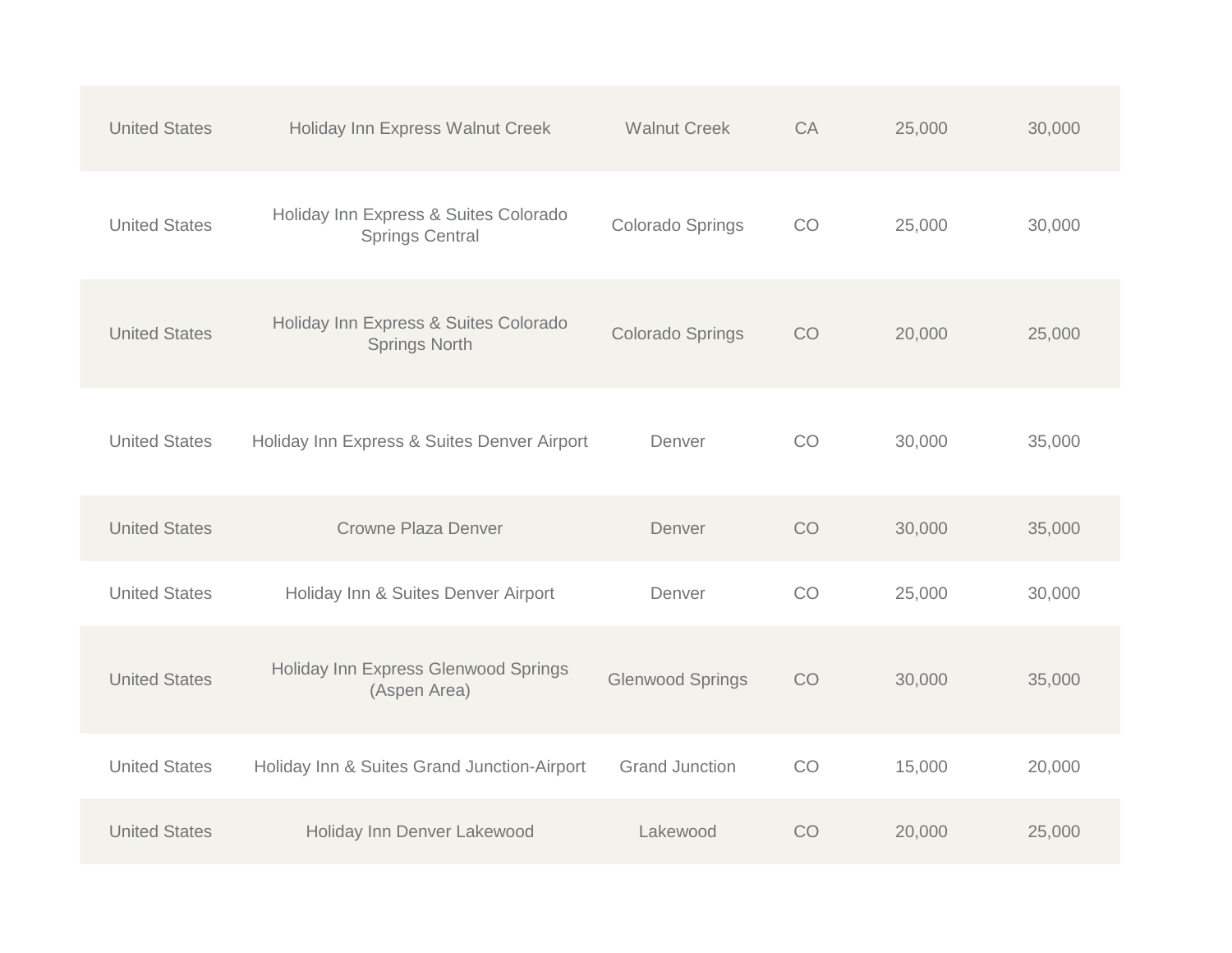| <b>United States</b> | <b>Staybridge Suites Denver South-Park</b><br>Meadows                | Lone Tree                | CO  | 15,000 | 20,000 |
|----------------------|----------------------------------------------------------------------|--------------------------|-----|--------|--------|
| <b>United States</b> | <b>Candlewood Suites Longmont</b>                                    | Longmont                 | CO  | 20,000 | 25,000 |
| <b>United States</b> | Holiday Inn Denver-Parker-E470/Parker Rd                             | Parker                   | CO  | 15,000 | 20,000 |
| <b>United States</b> | Holiday Inn Steamboat Springs                                        | <b>Steamboat Springs</b> | CO  | 35,000 | 40,000 |
| <b>United States</b> | Holiday Inn Washington-Central/White House                           | Washington               | DC  | 40,000 | 45,000 |
| <b>United States</b> | Holiday Inn Washington-Capitol                                       | Washington               | DC  | 40,000 | 45,000 |
| <b>United States</b> | Holiday Inn Express & Suites Naples North -<br><b>Bonita Springs</b> | <b>Bonita Springs</b>    | FL. | 20,000 | 25,000 |
| <b>United States</b> | Holiday Inn Express Cape Coral-Fort Myers<br>Area                    | <b>Cape Coral</b>        | FL. | 20,000 | 25,000 |
|                      |                                                                      |                          |     |        |        |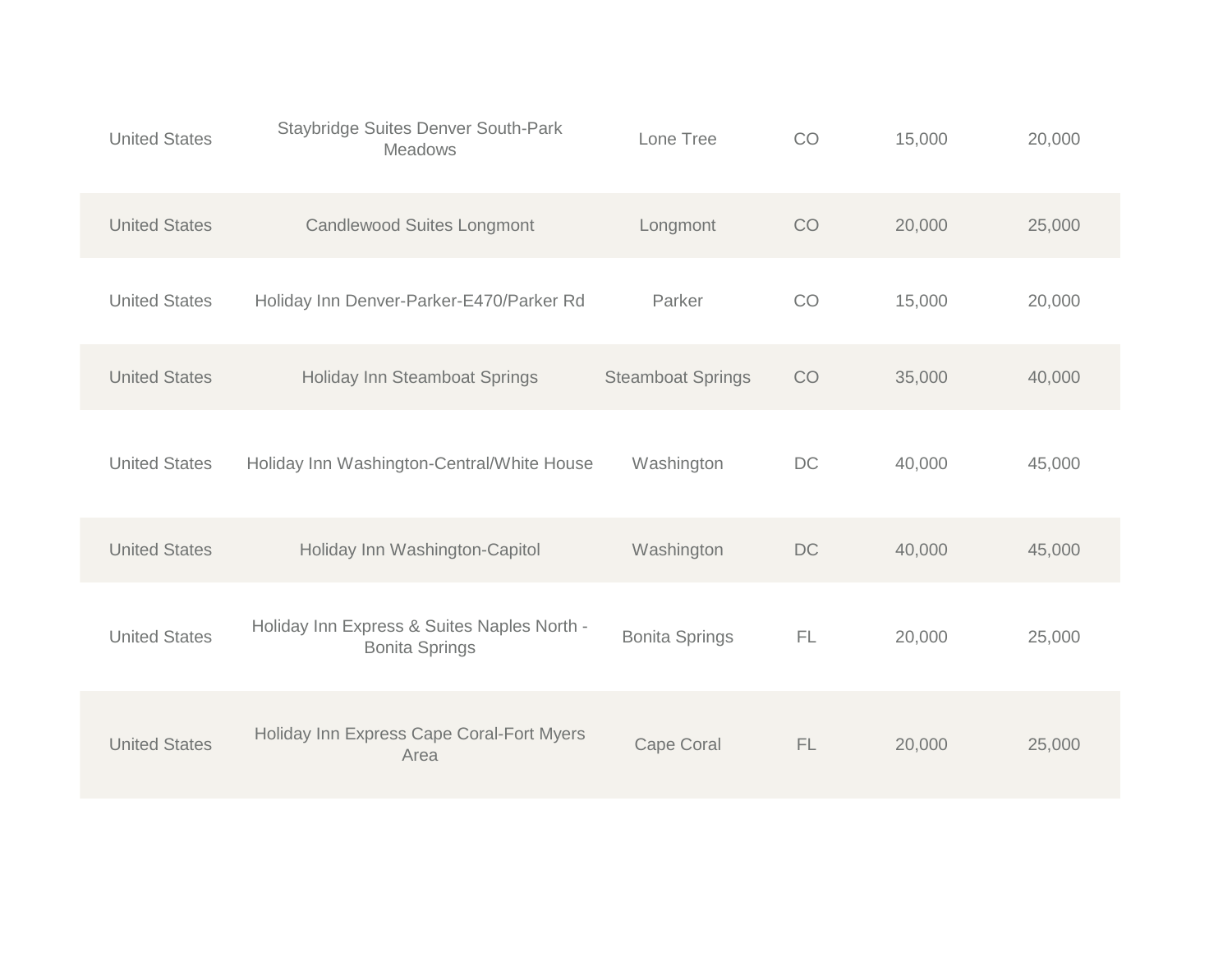| <b>United States</b> | Holiday Inn St Petersburg N - Clearwater                             | Clearwater      | FL  | 15,000 | 20,000 |
|----------------------|----------------------------------------------------------------------|-----------------|-----|--------|--------|
| <b>United States</b> | Holiday Inn Express Clearwater East - Icot<br>Center                 | Clearwater      | FL  | 15,000 | 20,000 |
| <b>United States</b> | Holiday Inn Express & Suites Fort Lauderdale<br><b>Airport South</b> | Dania Beach     | FL  | 35,000 | 40,000 |
| <b>United States</b> | Holiday Inn Resort Daytona Beach<br>Oceanfront                       | Daytona Beach   | FL  | 35,000 | 40,000 |
| <b>United States</b> | Holiday Inn & Suites Daytona Beach on the<br>Ocean                   | Daytona Beach   | FL  | 30,000 | 35,000 |
| <b>United States</b> | Holiday Inn Express & Suites Ft Lauderdale N<br>- Exec Airport       | Fort Lauderdale | FL. | 30,000 | 35,000 |
| <b>United States</b> | Crowne Plaza Ft. Lauderdale Airport/Cruise                           | Fort Lauderdale | FL  | 45,000 | 50,000 |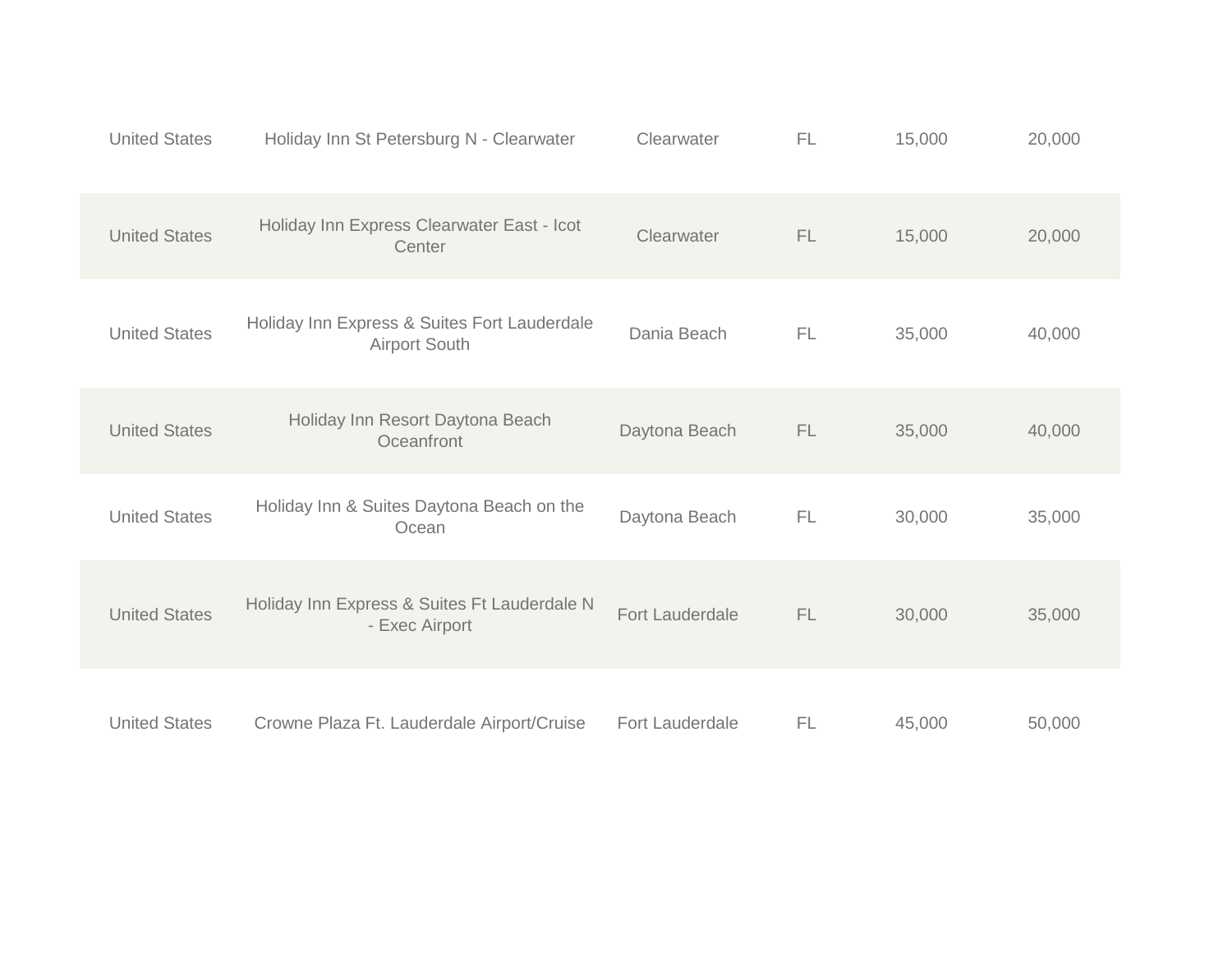| <b>United States</b> | Crowne Plaza Fort Myers At Bell Tower<br>Shops                       | Fort Myers         | <b>FL</b> | 30,000 | 35,000 |
|----------------------|----------------------------------------------------------------------|--------------------|-----------|--------|--------|
| <b>United States</b> | Holiday Inn Ft. Myers Arpt-Town Center                               | Fort Myers         | FL.       | 20,000 | 25,000 |
| <b>United States</b> | Holiday Inn Fort Myers - Downtown Area                               | Fort Myers         | FL.       | 10,000 | 15,000 |
| <b>United States</b> | Holiday Inn Express & Suites Fort Pierce<br>West                     | <b>Fort Pierce</b> | <b>FL</b> | 15,000 | 20,000 |
| <b>United States</b> | Holiday Inn Ft. Lauderdale-Airport                                   | Hollywood          | <b>FL</b> | 35,000 | 40,000 |
| <b>United States</b> | Holiday Inn Express & Suites Jacksonville W -<br><b>1295 and 110</b> | Jacksonville       | FL        | 20,000 | 25,000 |
| <b>United States</b> | Holiday Inn Express Jacksonville Beach                               | Jacksonville Beach | FL.       | 30,000 | 35,000 |
| <b>United States</b> | Holiday Inn Key Largo                                                | Key Largo          | FL        | 40,000 | 45,000 |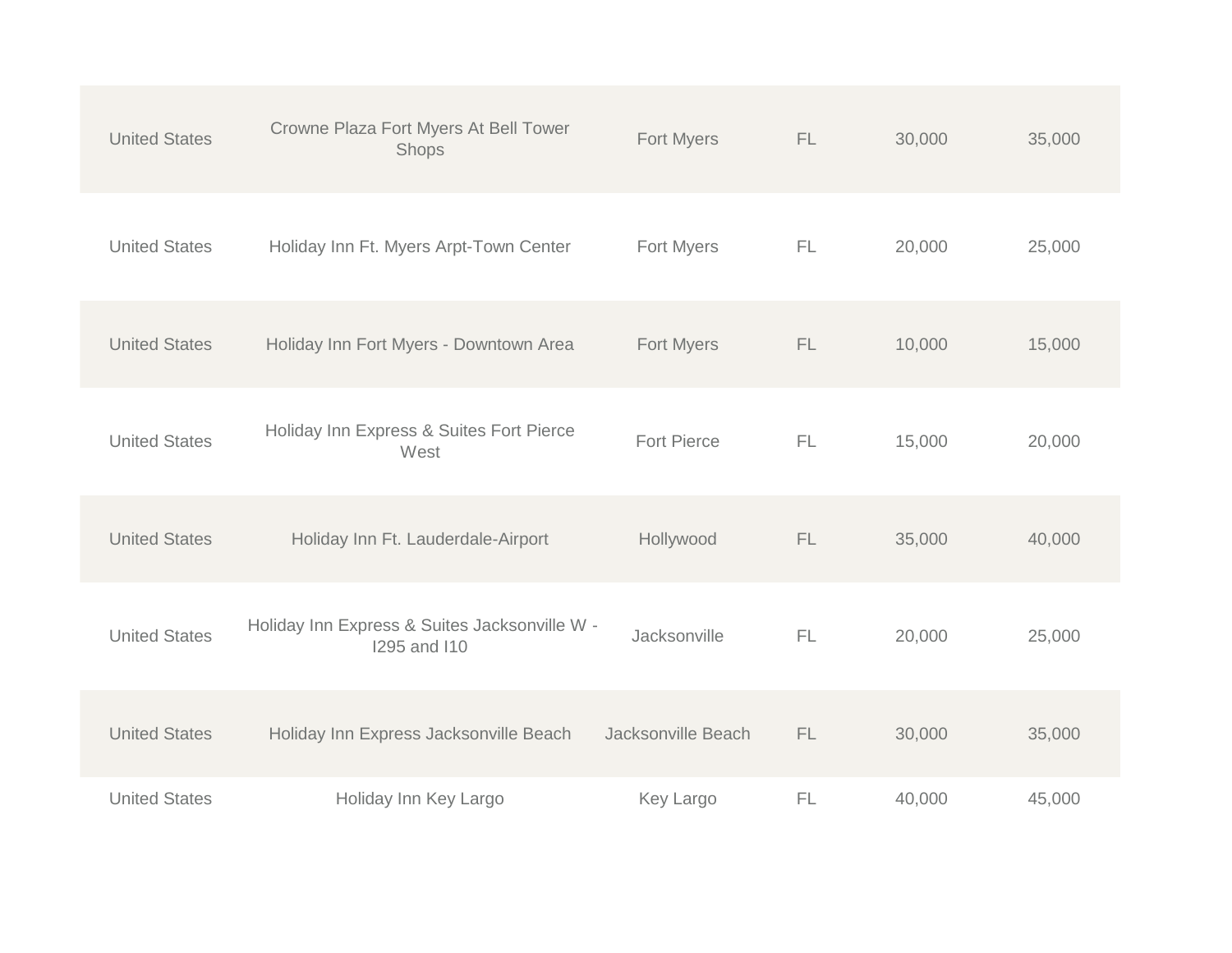| <b>United States</b> | Holiday Inn Club Vacations At Orange Lake<br>Resort | Kissimmee        | FL. | 35,000 | 40,000 |
|----------------------|-----------------------------------------------------|------------------|-----|--------|--------|
| <b>United States</b> | Holiday Inn Orlando-Disney Springs® Area            | Lake Buena Vista | FL. | 35,000 | 40,000 |
| <b>United States</b> | Holiday Inn & Suites Lake City                      | Lake City        | FL. | 25,000 | 30,000 |
| <b>United States</b> | Holiday Inn Melbourne-Viera Conference Ctr          | Melbourne        | FL  | 15,000 | 20,000 |
| <b>United States</b> | Holiday Inn Port Of Miami-Downtown                  | Miami            | FL  | 40,000 | 45,000 |
| <b>United States</b> | Holiday Inn Miami Beach-Oceanfront                  | Miami Beach      | FL  | 40,000 | 45,000 |
| <b>United States</b> | Kimpton Angler's Hotel South Beach                  | Miami Beach      | FL  | 60,000 | 55,000 |
| <b>United States</b> | Holiday Inn Miami-International Airport             | Miami Springs    | FL  | 30,000 | 35,000 |
| <b>United States</b> | <b>Staybridge Suites Naples-Gulf Coast</b>          | <b>Naples</b>    | FL. | 30,000 | 35,000 |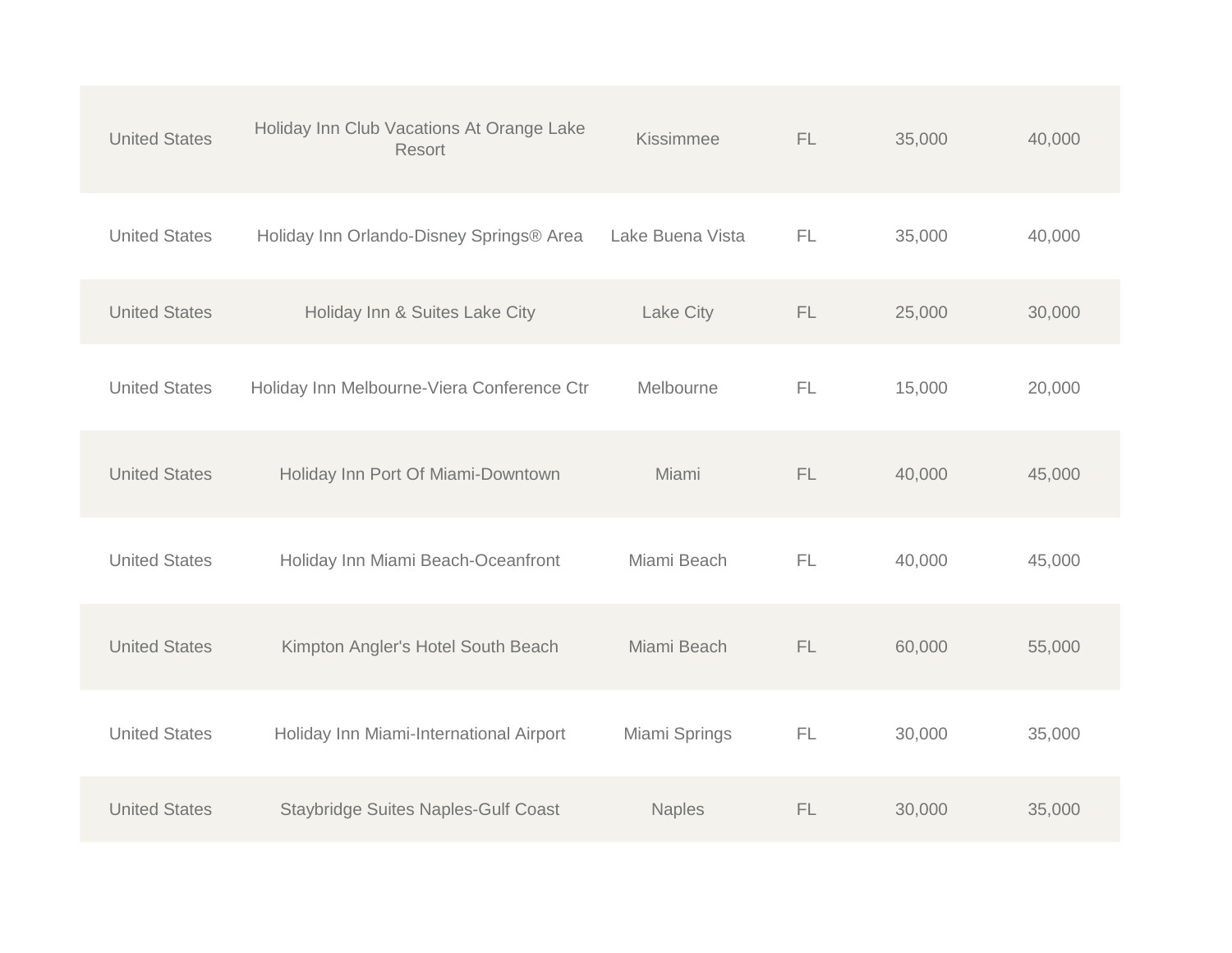| <b>United States</b> | Holiday Inn & Suites Ocala Conference<br>Center                      | Ocala   | <b>FL</b> | 20,000 | 25,000 |
|----------------------|----------------------------------------------------------------------|---------|-----------|--------|--------|
| <b>United States</b> | Holiday Inn Orlando-International Airport                            | Orlando | FL        | 25,000 | 30,000 |
| <b>United States</b> | Holiday Inn Express & Suites Orlando-Ocoee<br>East                   | Orlando | FL        | 20,000 | 25,000 |
| <b>United States</b> | Holiday Inn Express & Suites Orlando -<br><b>International Drive</b> | Orlando | <b>FL</b> | 25,000 | 30,000 |
| <b>United States</b> | Crowne Plaza Orlando - Universal Blvd                                | Orlando | <b>FL</b> | 30,000 | 35,000 |
| <b>United States</b> | Holiday Inn & Suites Across From Universal<br>Orlando                | Orlando | FL        | 25,000 | 30,000 |
| <b>United States</b> | Crowne Plaza Orlando-Downtown                                        | Orlando | <b>FL</b> | 30,000 | 35,000 |
| <b>United States</b> | Holiday Inn Express & Suites Orlando<br><b>International Airport</b> | Orlando | FL        | 25,000 | 30,000 |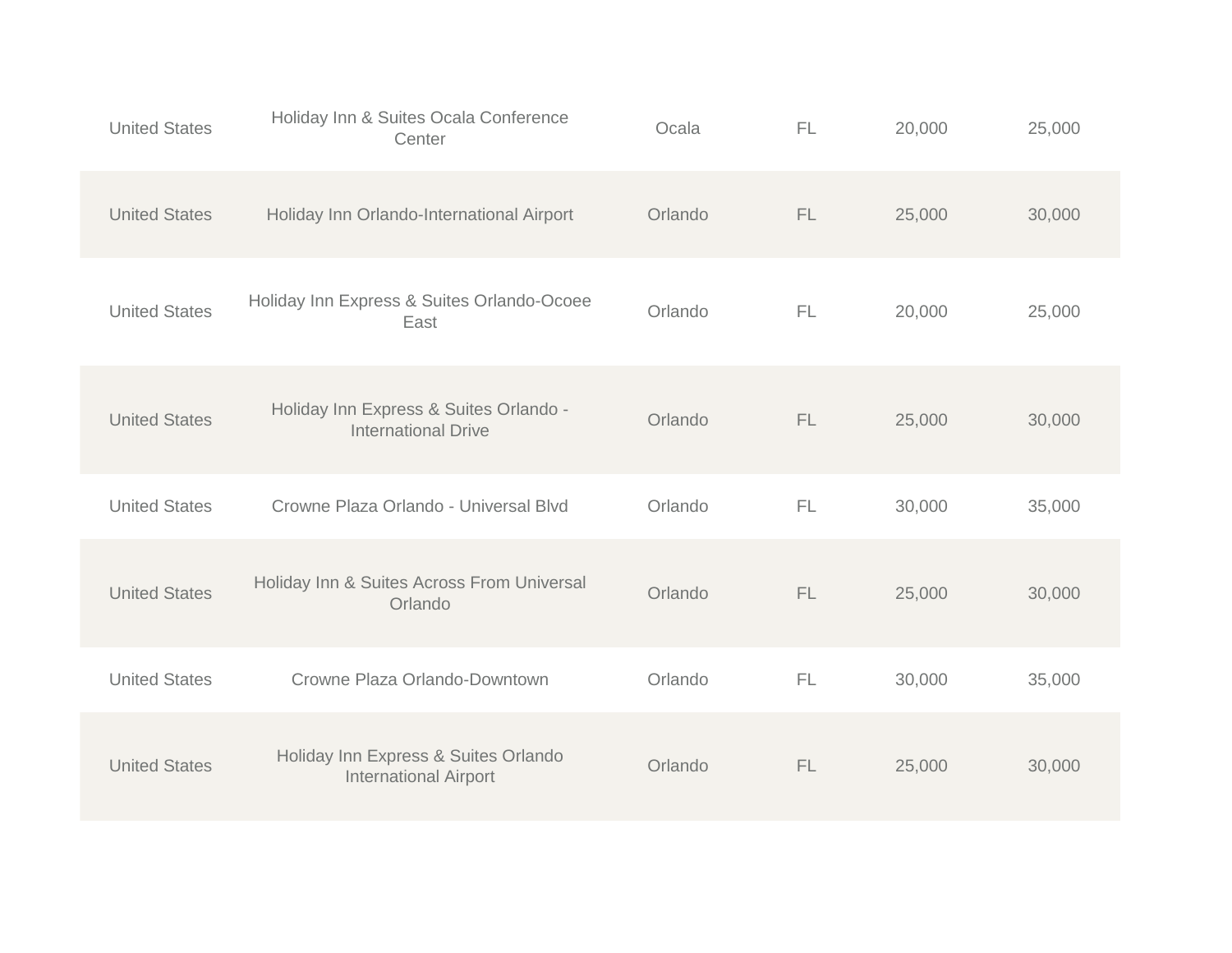| <b>United States</b> | Staybridge Suites Orlando Airport South                       | Orlando               | FL | 25,000 | 30,000 |
|----------------------|---------------------------------------------------------------|-----------------------|----|--------|--------|
| <b>United States</b> | Staybridge Suites Lake Buena Vista                            | Orlando               | FL | 40,000 | 45,000 |
| <b>United States</b> | Holiday Inn Express & Suites Orlando At<br>Seaworld           | Orlando               | FL | 25,000 | 30,000 |
| <b>United States</b> | Holiday Inn Orlando East - UCF Area                           | Orlando               | FL | 20,000 | 25,000 |
| <b>United States</b> | Staybridge Suites Orlando at SeaWorld                         | Orlando               | FL | 25,000 | 30,000 |
| <b>United States</b> | Holiday Inn Express & Suites Orlando East-<br><b>UCF Area</b> | Orlando               | FL | 20,000 | 25,000 |
| <b>United States</b> | Holiday Inn Express & Suites Pembroke<br>Pines-Sheridan St    | <b>Pembroke Pines</b> | FL | 20,000 | 25,000 |
| <b>United States</b> | Holiday Inn Express Pensacola Downtown                        | Pensacola             | FL | 20,000 | 25,000 |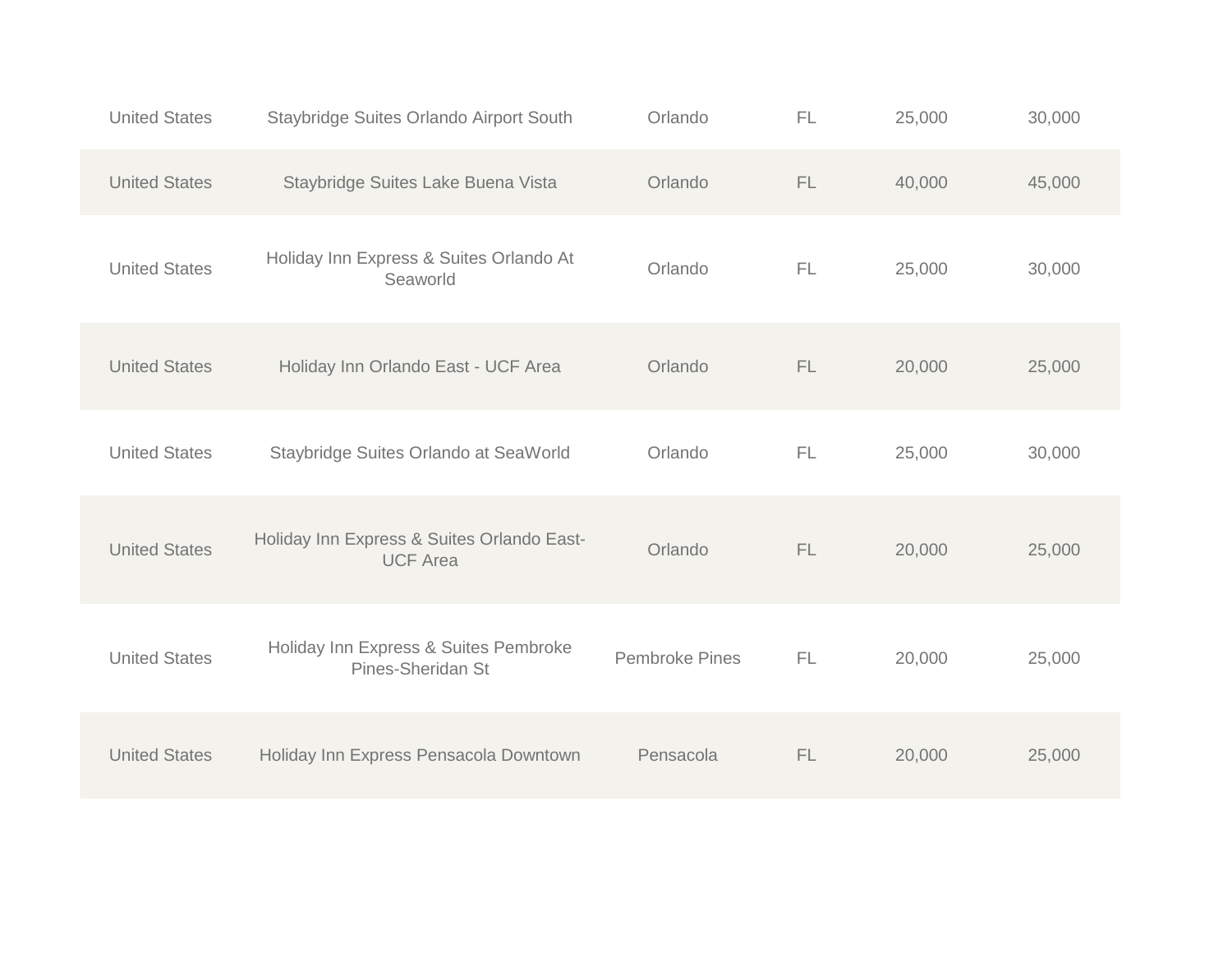| <b>United States</b> | Holiday Inn Express & Suites Ft. Lauderdale-<br>Plantation      | Plantation     | FL        | 30,000 | 35,000 |
|----------------------|-----------------------------------------------------------------|----------------|-----------|--------|--------|
| <b>United States</b> | Staybridge Suites Ft. Lauderdale-Plantation                     | Plantation     | FL.       | 30,000 | 35,000 |
| <b>United States</b> | Holiday Inn Sarasota-Lido Beach-@The<br><b>Beach</b>            | Sarasota       | FL.       | 40,000 | 45,000 |
| <b>United States</b> | Holiday Inn Express & Suites St. Petersburg -<br>Madeira Beach  | St. Petersburg | FL.       | 20,000 | 25,000 |
| <b>United States</b> | Holiday Inn & Suites Tallahassee Conference<br>Ctr <sub>N</sub> | Tallahassee    | FL.       | 15,000 | 20,000 |
| <b>United States</b> | Crowne Plaza Tampa-Westshore                                    | Tampa          | FL.       | 25,000 | 30,000 |
| <b>United States</b> | Holiday Inn Express & Suites Tavares -<br>Leesburg              | <b>Tavares</b> | <b>FL</b> | 20,000 | 25,000 |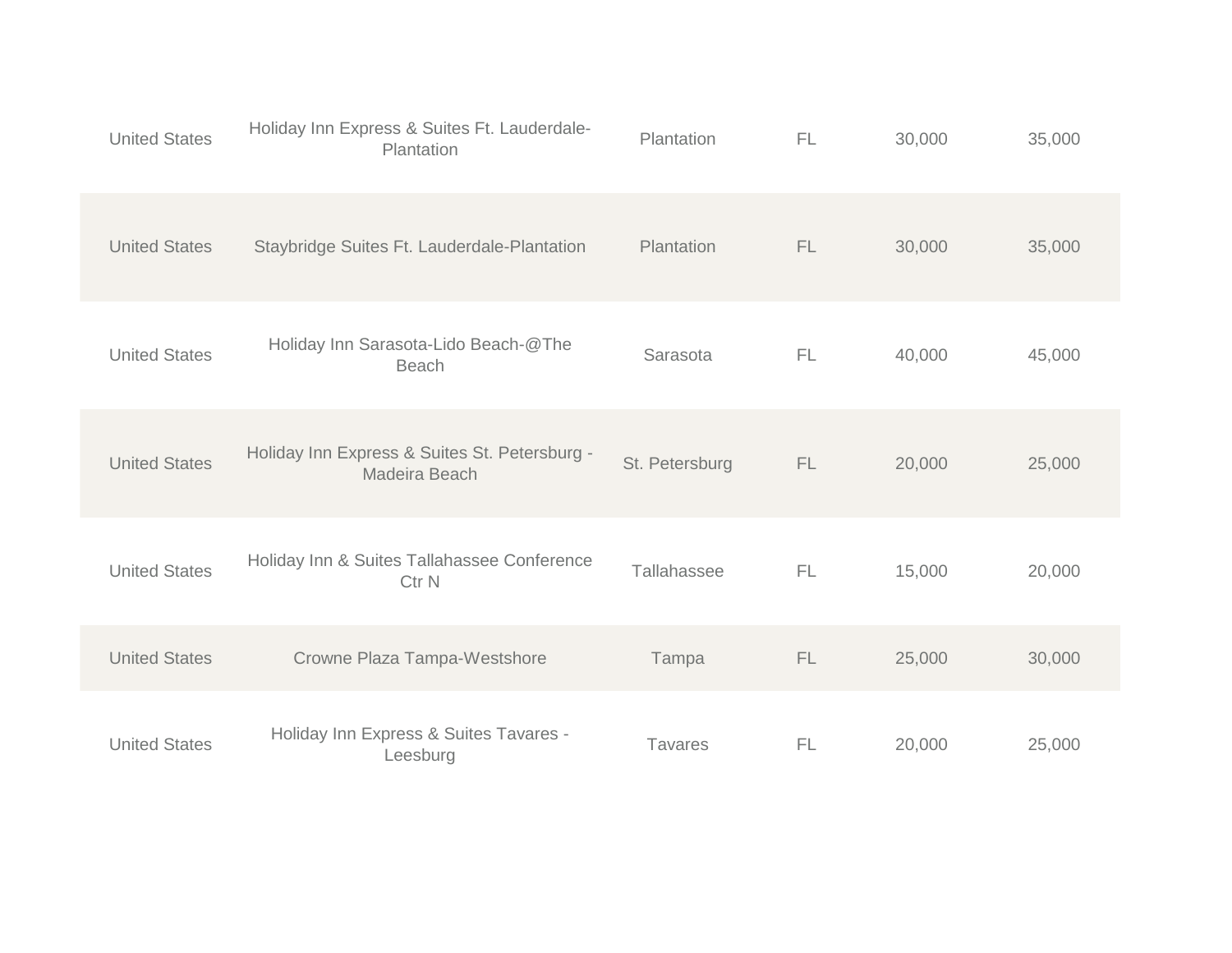| <b>United States</b> | Holiday Inn Titusville - Kennedy Space Ctr | <b>Titusville</b> | FL | 20,000 | 25,000 |
|----------------------|--------------------------------------------|-------------------|----|--------|--------|
| <b>United States</b> | Holiday Inn Express & Suites Trinity       | Trinity           | FL | 20,000 | 25,000 |
| <b>United States</b> | Holiday Inn & Suites Vero Beach-Oceanside  | Vero Beach        | FL | 30,000 | 35,000 |
| <b>United States</b> | Kimpton Vero Beach Hotel and Spa           | Vero Beach        | FL | 65,000 | 60,000 |
| <b>United States</b> | Holiday Inn Express Alpharetta - Roswell   | Alpharetta        | GA | 15,000 | 20,000 |
| <b>United States</b> | Holiday Inn Express Athens-University Area | Athens            | GA | 20,000 | 25,000 |
| <b>United States</b> | Holiday Inn Atlanta-Northlake              | Atlanta           | GA | 15,000 | 20,000 |
| <b>United States</b> | <b>InterContinental Buckhead Atlanta</b>   | Atlanta           | GA | 40,000 | 45,000 |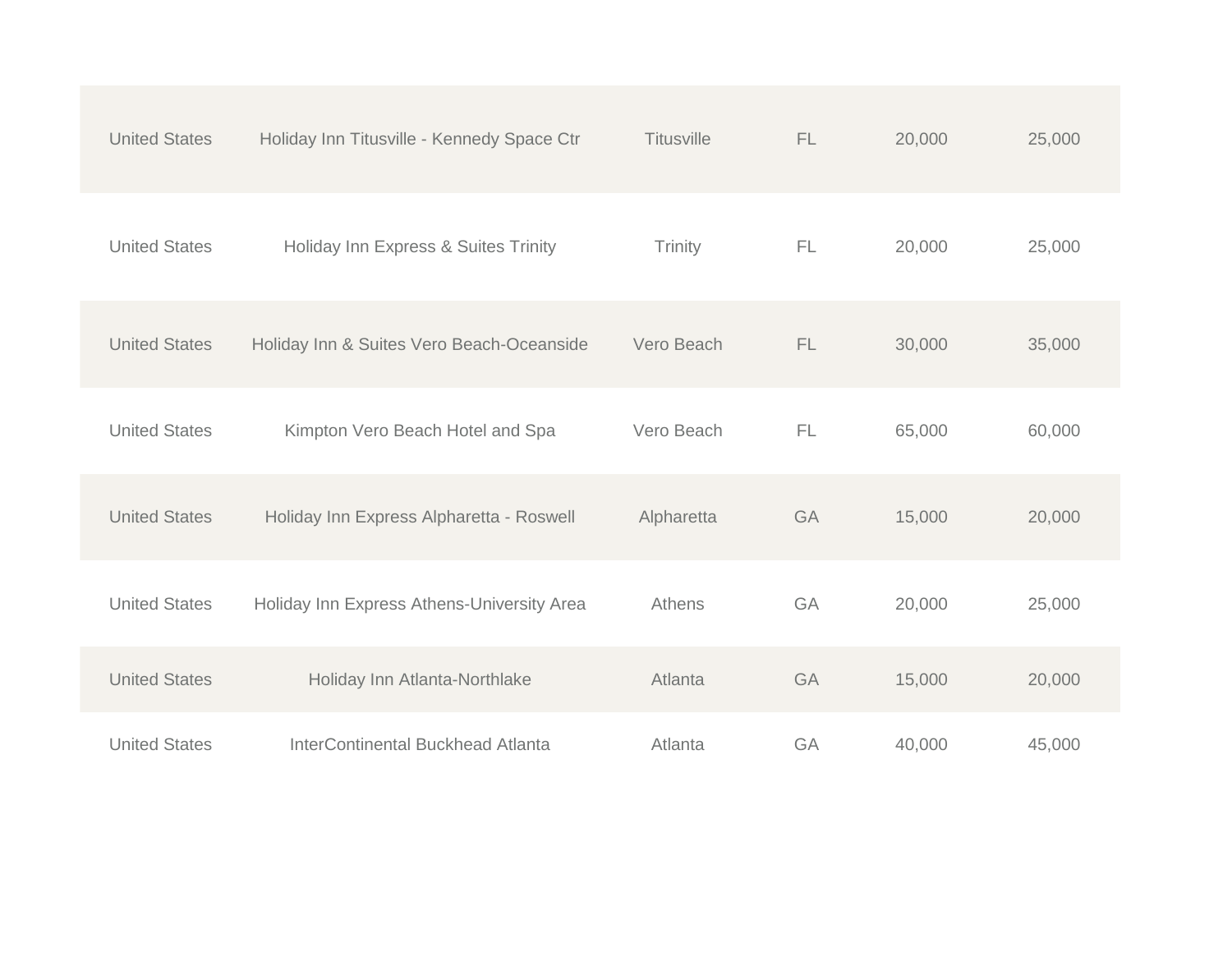| <b>United States</b> | Holiday Inn Express & Suites Atlanta<br>Downtown        | Atlanta             | GA | 25,000 | 30,000 |
|----------------------|---------------------------------------------------------|---------------------|----|--------|--------|
| <b>United States</b> | Crowne Plaza Atlanta-Airport                            | Atlanta             | GA | 20,000 | 25,000 |
| <b>United States</b> | Staybridge Suites Atlanta Perimeter Center              | Atlanta             | GA | 20,000 | 25,000 |
| <b>United States</b> | Holiday Inn Express & Suites Atlanta<br><b>Buckhead</b> | Atlanta             | GA | 20,000 | 25,000 |
| <b>United States</b> | Staybridge Suites Atlanta - Midtown                     | Atlanta             | GA | 25,000 | 30,000 |
| <b>United States</b> | Hotel Indigo Atlanta Downtown                           | Atlanta             | GA | 30,000 | 35,000 |
| <b>United States</b> | Holiday Inn Express Augusta North - GA                  | Augusta             | GA | 20,000 | 25,000 |
| <b>United States</b> | Holiday Inn Brunswick I-95 (Exit 38)                    | <b>Brunswick</b>    | GA | 20,000 | 25,000 |
| <b>United States</b> | Holiday Inn Atlanta Airport South                       | <b>College Park</b> | GA | 20,000 | 25,000 |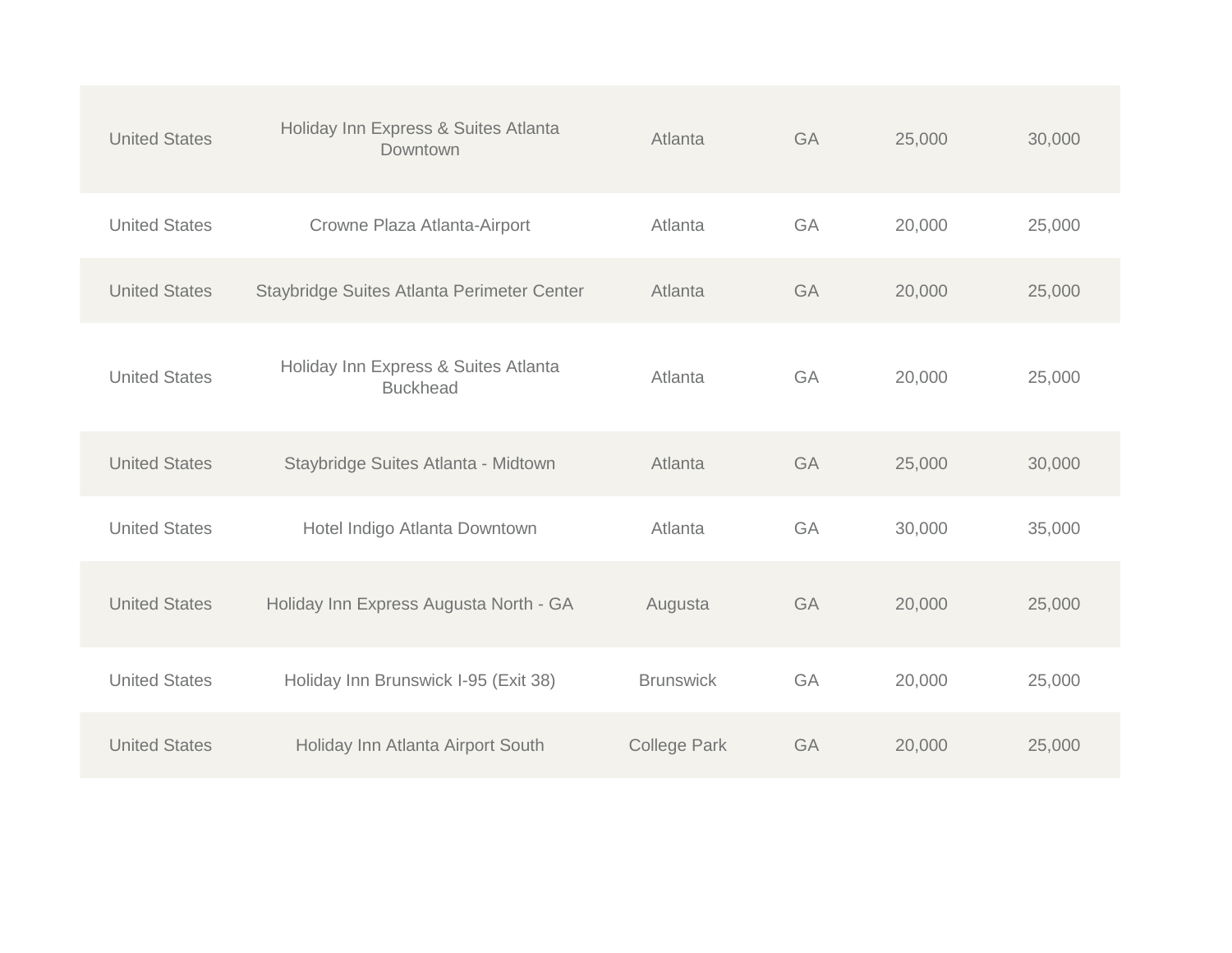| <b>United States</b> | Holiday Inn Express & Suites Covington                | Covington   | GA | 20,000 | 25,000 |
|----------------------|-------------------------------------------------------|-------------|----|--------|--------|
| <b>United States</b> | Holiday Inn Express Forsyth                           | Forsyth     | GA | 15,000 | 20,000 |
| <b>United States</b> | Holiday Inn Macon North                               | Macon       | GA | 15,000 | 20,000 |
| <b>United States</b> | Candlewood Suites Savannah Airport                    | Savannah    | GA | 15,000 | 20,000 |
| <b>United States</b> | Staybridge Suites Savannah Historic District          | Savannah    | GA | 30,000 | 35,000 |
| <b>United States</b> | Holiday Inn Express Savannah Airport                  | Savannah    | GA | 30,000 | 35,000 |
| <b>United States</b> | Hotel Indigo Savannah Historic District               | Savannah    | GA | 40,000 | 45,000 |
| <b>United States</b> | Holiday Inn Express Atlanta Galleria-Ballpark<br>Area | Smyrna      | GA | 15,000 | 20,000 |
| <b>United States</b> | Holiday Inn & Suites Stockbridge/Atlanta I-75         | Stockbridge | GA | 20,000 | 25,000 |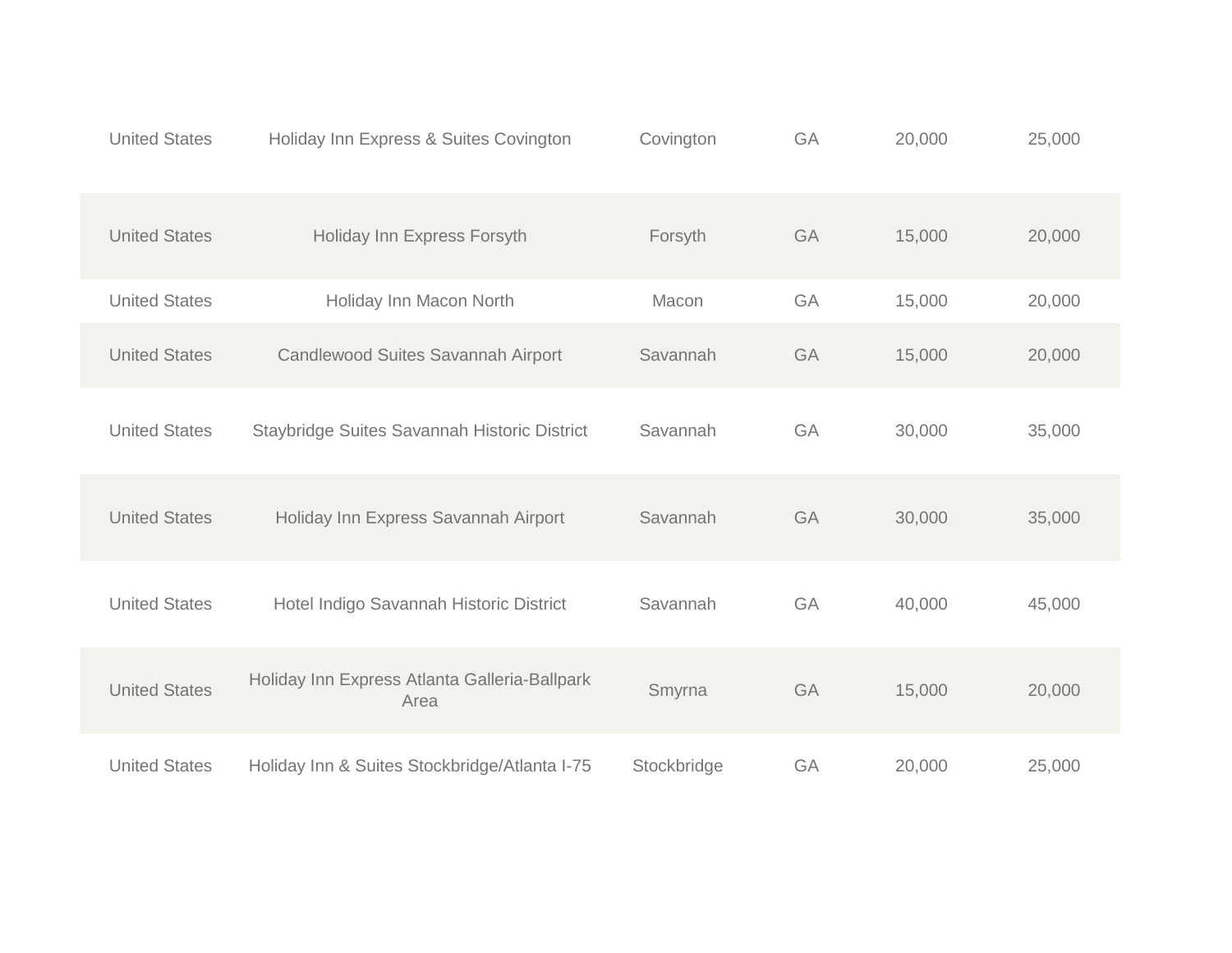| <b>United States</b> | Holiday Inn Express Tifton                                     | Tifton                | GA             | 20,000 | 25,000 |
|----------------------|----------------------------------------------------------------|-----------------------|----------------|--------|--------|
| <b>United States</b> | Holiday Inn Valdosta Conference Center                         | Valdosta              | GA             | 20,000 | 25,000 |
| <b>United States</b> | Holiday Inn Express Waikiki                                    | Honolulu              | H <sub>l</sub> | 35,000 | 40,000 |
| <b>United States</b> | Holiday Inn Express & Suites Council Bluffs -<br>Conv Ctr Area | <b>Council Bluffs</b> | IA             | 25,000 | 30,000 |
| <b>United States</b> | Holiday Inn & Suites Council Bluffs-I-29                       | <b>Council Bluffs</b> | IA             | 25,000 | 30,000 |
| <b>United States</b> | Holiday Inn Des Moines-Airport/Conf Center                     | Des Moines            | IA             | 15,000 | 20,000 |
| <b>United States</b> | Holiday Inn Dubuque/Galena                                     | Dubuque               | IA             | 20,000 | 25,000 |
| <b>United States</b> | Holiday Inn Express Boise-University Area                      | <b>Boise</b>          | ID             | 20,000 | 25,000 |
| <b>United States</b> | Candlewood Suites Boise-Meridian                               | Meridian              | ID             | 10,000 | 15,000 |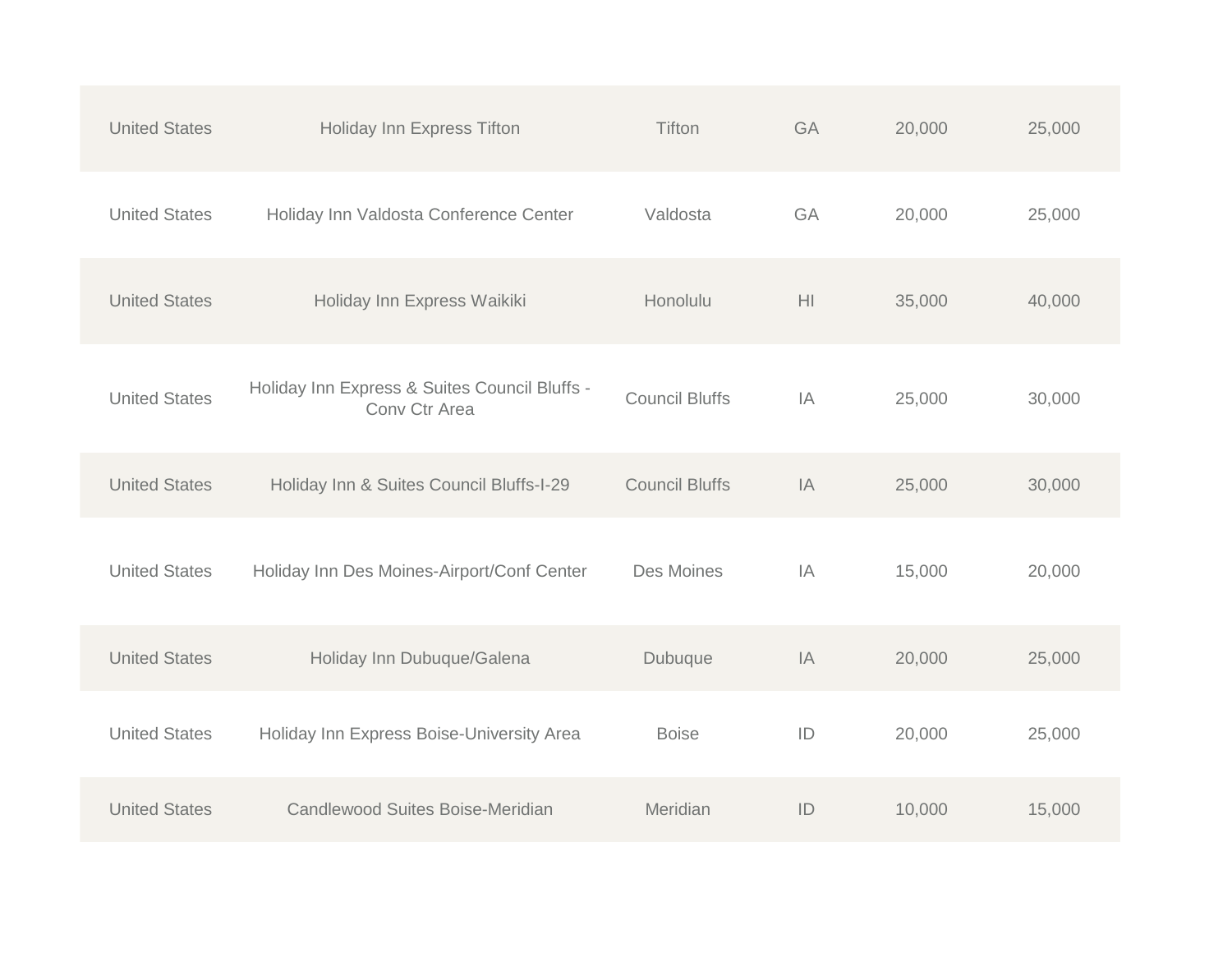| <b>United States</b> | Holiday Inn & Suites Bolingbrook                      | Bolingbrook  | IL            | 15,000 | 20,000 |
|----------------------|-------------------------------------------------------|--------------|---------------|--------|--------|
| <b>United States</b> | Holiday Inn Carbondale-Conference Center              | Carbondale   | IL.           | 20,000 | 25,000 |
| <b>United States</b> | Crowne Plaza Chicago West Loop                        | Chicago      | IL            | 35,000 | 40,000 |
| <b>United States</b> | Holiday Inn & Suites Chicago-Downtown                 | Chicago      | $\mathsf{IL}$ | 40,000 | 45,000 |
| <b>United States</b> | Holiday Inn Express Crestwood                         | Crestwood    | IL.           | 20,000 | 15,000 |
| <b>United States</b> | Holiday Inn Effingham                                 | Effingham    | IL            | 20,000 | 25,000 |
| <b>United States</b> | Holiday Inn Mount Prospect - Chicago                  | Mt. Prospect | IL            | 10,000 | 15,000 |
| <b>United States</b> | Candlewood Suites Ofallon, II - St. Louis Area        | Ofallon      | $\mathsf{IL}$ | 10,000 | 15,000 |
| <b>United States</b> | Holiday Inn Express Chicago-Palatine/N<br>Arlngtn Hts | Palatine     | IL.           | 10,000 | 15,000 |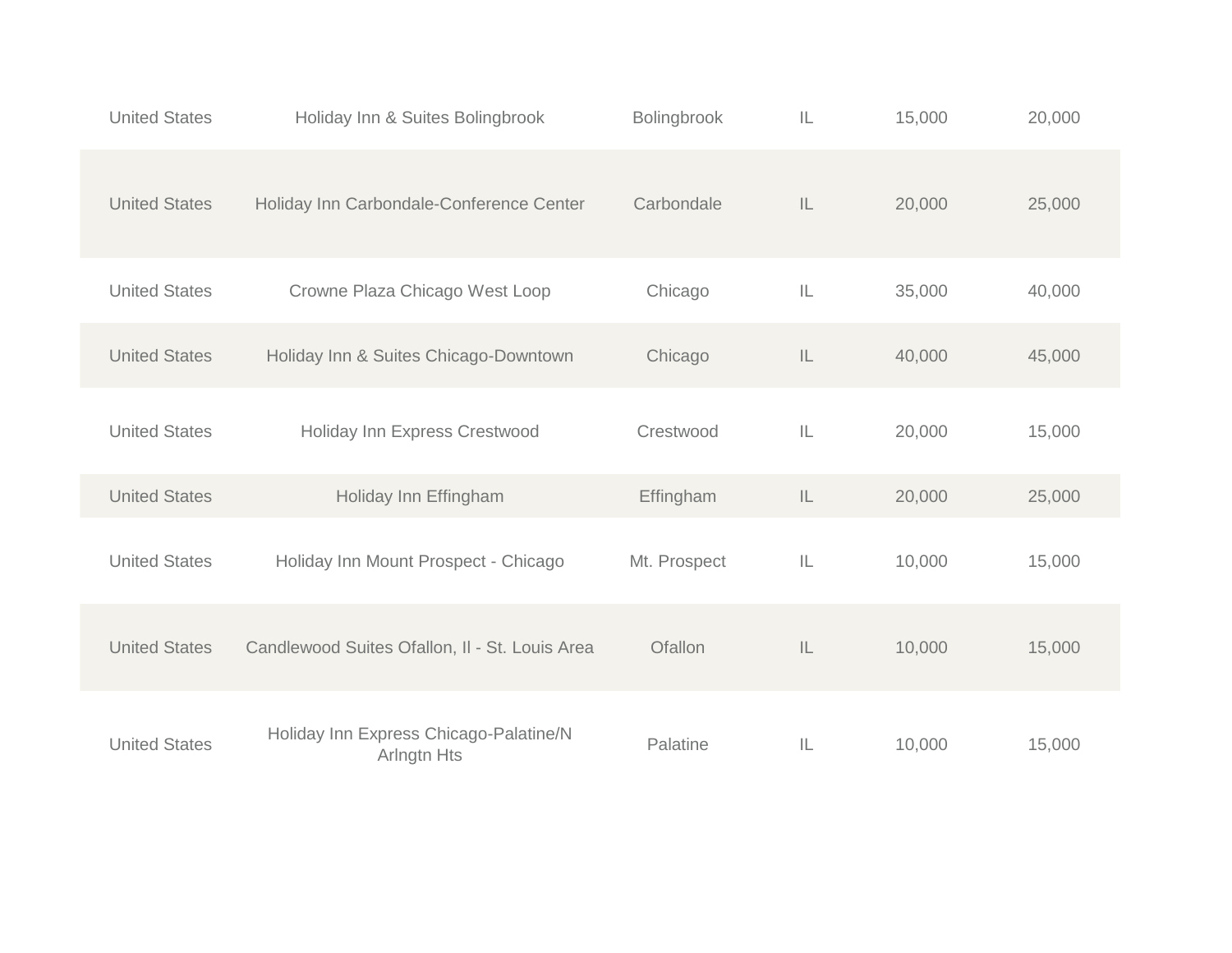| <b>United States</b> | Holiday Inn Rock Island - Quad Cities             | Rock Island            | IL | 10,000 | 15,000 |
|----------------------|---------------------------------------------------|------------------------|----|--------|--------|
| <b>United States</b> | Holiday Inn Rolling Mdws-Schaumburg Area          | <b>Rolling Meadows</b> | IL | 10,000 | 15,000 |
| <b>United States</b> | Crowne Plaza Chicago Ohare Hotel & Conf<br>Ctr    | Rosemont               | IL | 25,000 | 30,000 |
| <b>United States</b> | Holiday Inn & Suites Chicago O'Hare -<br>Rosemont | Rosemont               | IL | 20,000 | 25,000 |
| <b>United States</b> | Candlewood Suites Chicago-O'Hare                  | <b>Schiller Park</b>   | IL | 15,000 | 20,000 |
| <b>United States</b> | Holiday Inn Express & Suites Springfield          | Springfield            | IL | 15,000 | 20,000 |
| <b>United States</b> | Candlewood Suites Chicago/Naperville              | Warrenville            | IL | 10,000 | 15,000 |
| <b>United States</b> | Holiday Inn Purdue - Fort Wayne                   | Fort Wayne             | IN | 15,000 | 20,000 |
| <b>United States</b> | Crowne Plaza Indianapolis-Dwtn-Union Stn          | Indianapolis           | IN | 30,000 | 35,000 |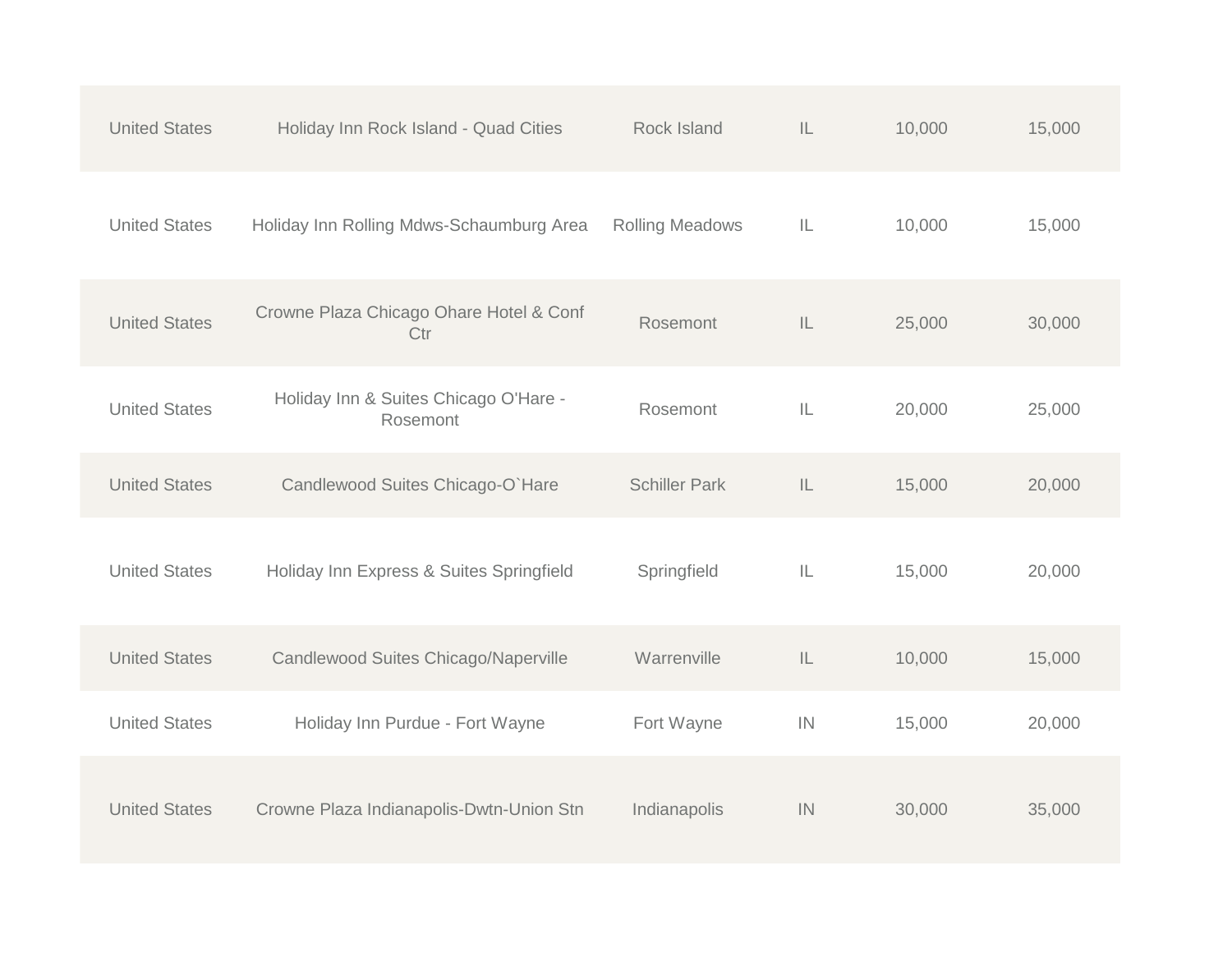| <b>United States</b> | Holiday Inn Express Indianapolis South                          | Indianapolis       | IN | 15,000 | 20,000 |
|----------------------|-----------------------------------------------------------------|--------------------|----|--------|--------|
| <b>United States</b> | Holiday Inn Express & Suites Indianapolis Dtn-<br>Conv Ctr Area | Indianapolis       | IN | 35,000 | 40,000 |
| <b>United States</b> | Holiday Inn Indianapolis Downtown                               | Indianapolis       | IN | 20,000 | 25,000 |
| <b>United States</b> | <b>Candlewood Suites Merrillville</b>                           | Merrillville       | IN | 15,000 | 10,000 |
| <b>United States</b> | Holiday Inn Express & Suites Tell City                          | <b>Tell City</b>   | IN | 20,000 | 15,000 |
| <b>United States</b> | Holiday Inn Terre Haute                                         | <b>Terre Haute</b> | IN | 20,000 | 25,000 |
| <b>United States</b> | Holiday Inn Express Vincennes                                   | Vincennes          | IN | 20,000 | 15,000 |
| <b>United States</b> | Holiday Inn Express & Suites Atchison                           | Atchison           | KS | 20,000 | 15,000 |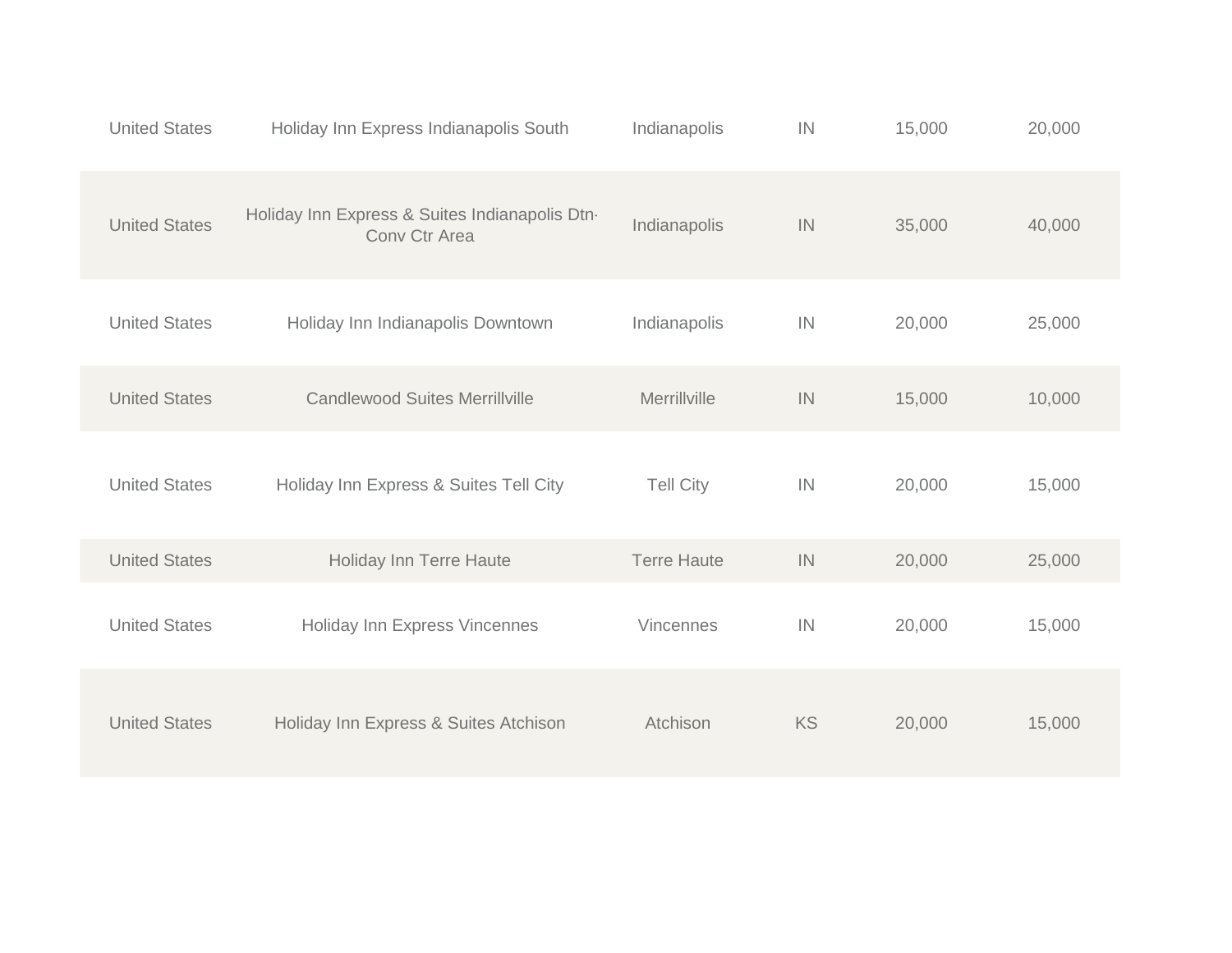| <b>United States</b> | Holiday Inn Express & Suites Kansas City KU<br><b>Medical Center</b> | <b>Kansas City</b>   | KS | 25,000 | 30,000 |
|----------------------|----------------------------------------------------------------------|----------------------|----|--------|--------|
| <b>United States</b> | Holiday Inn & Suites Overland Park-West                              | <b>Overland Park</b> | KS | 15,000 | 20,000 |
| <b>United States</b> | Holiday Inn Express & Suites Topeka West I-<br>70 Wanamaker          | Topeka               | KS | 15,000 | 20,000 |
| <b>United States</b> | Holiday Inn Express & Suites Cincinnati SE<br>Newport                | <b>Bellevue</b>      | KY | 20,000 | 25,000 |
| <b>United States</b> | Holiday Inn Cincinnati-Riverfront                                    | Covington            | KY | 25,000 | 30,000 |
| <b>United States</b> | Holiday Inn Cincinnati Airport                                       | Erlanger             | KY | 20,000 | 25,000 |
| <b>United States</b> | Holiday Inn Express Louisville Northeast                             | Louisville           | KY | 25,000 | 30,000 |
| <b>United States</b> | Holiday Inn Express Fort Campbell-Oak<br>Grove                       | Oak Grove            | KY | 15,000 | 20,000 |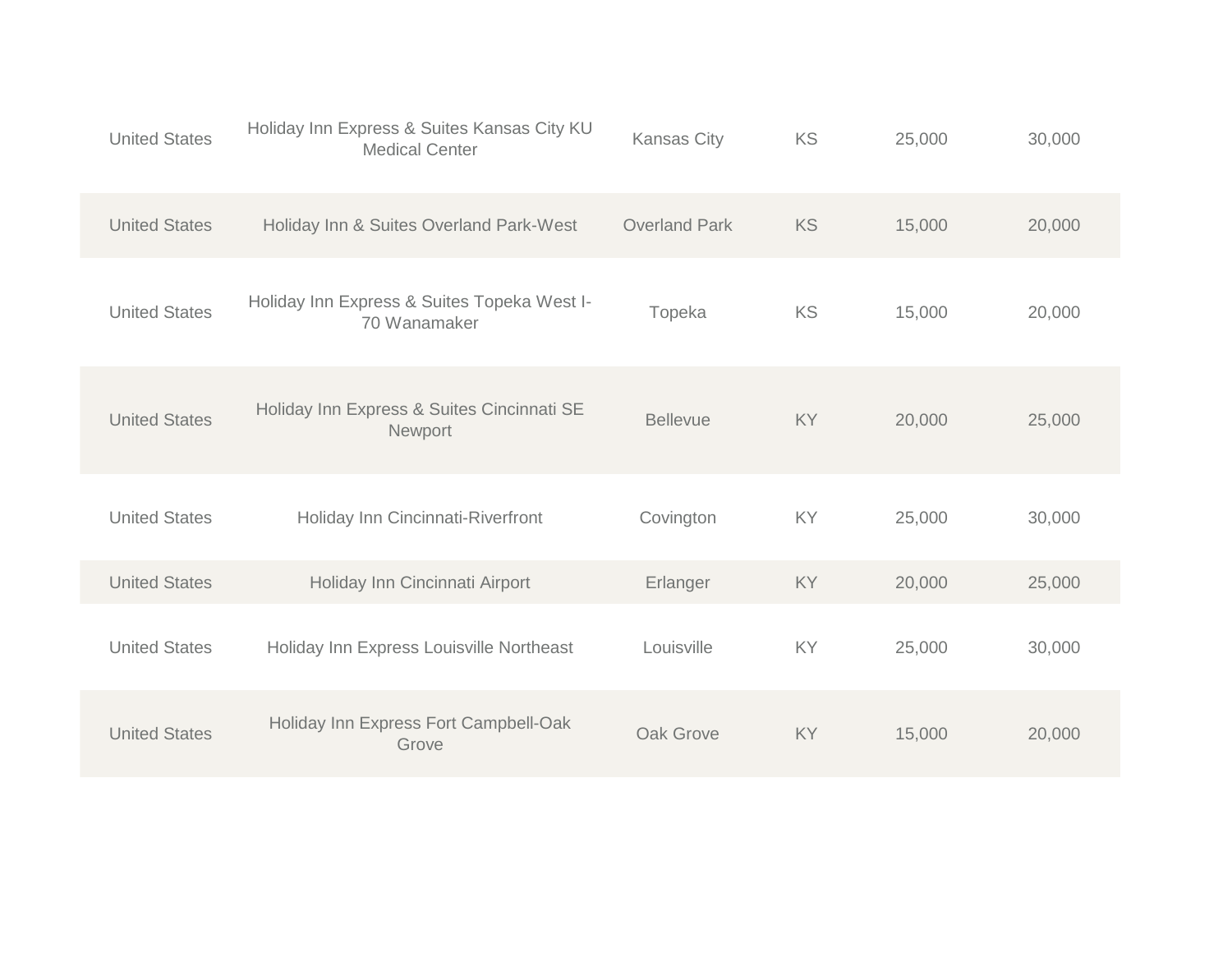| <b>United States</b> | Holiday Inn Express & Suites Paducah West                         | Paducah             | KY | 25,000 | 30,000 |
|----------------------|-------------------------------------------------------------------|---------------------|----|--------|--------|
| <b>United States</b> | Candlewood Suites Alexandria                                      | Alexandria          | LA | 20,000 | 15,000 |
| <b>United States</b> | Holiday Inn Express & Suites Lafayette-South                      | Lafayette           | LA | 15,000 | 20,000 |
| <b>United States</b> | Holiday Inn & Suites Lake Charles South                           | <b>Lake Charles</b> | LA | 25,000 | 30,000 |
| <b>United States</b> | Holiday Inn Express & Suites Morgan City -<br><b>Tiger Island</b> | Morgan City         | LA | 20,000 | 15,000 |
| <b>United States</b> | Holiday Inn New Orleans-Downtown<br>Superdome                     | <b>New Orleans</b>  | LA | 35,000 | 40,000 |
| <b>United States</b> | Hotel Indigo New Orleans Garden District                          | <b>New Orleans</b>  | LA | 40,000 | 45,000 |
| <b>United States</b> | <b>Staybridge Suites New Orleans French</b><br>QTR/DWTN           | <b>New Orleans</b>  | LA | 30,000 | 35,000 |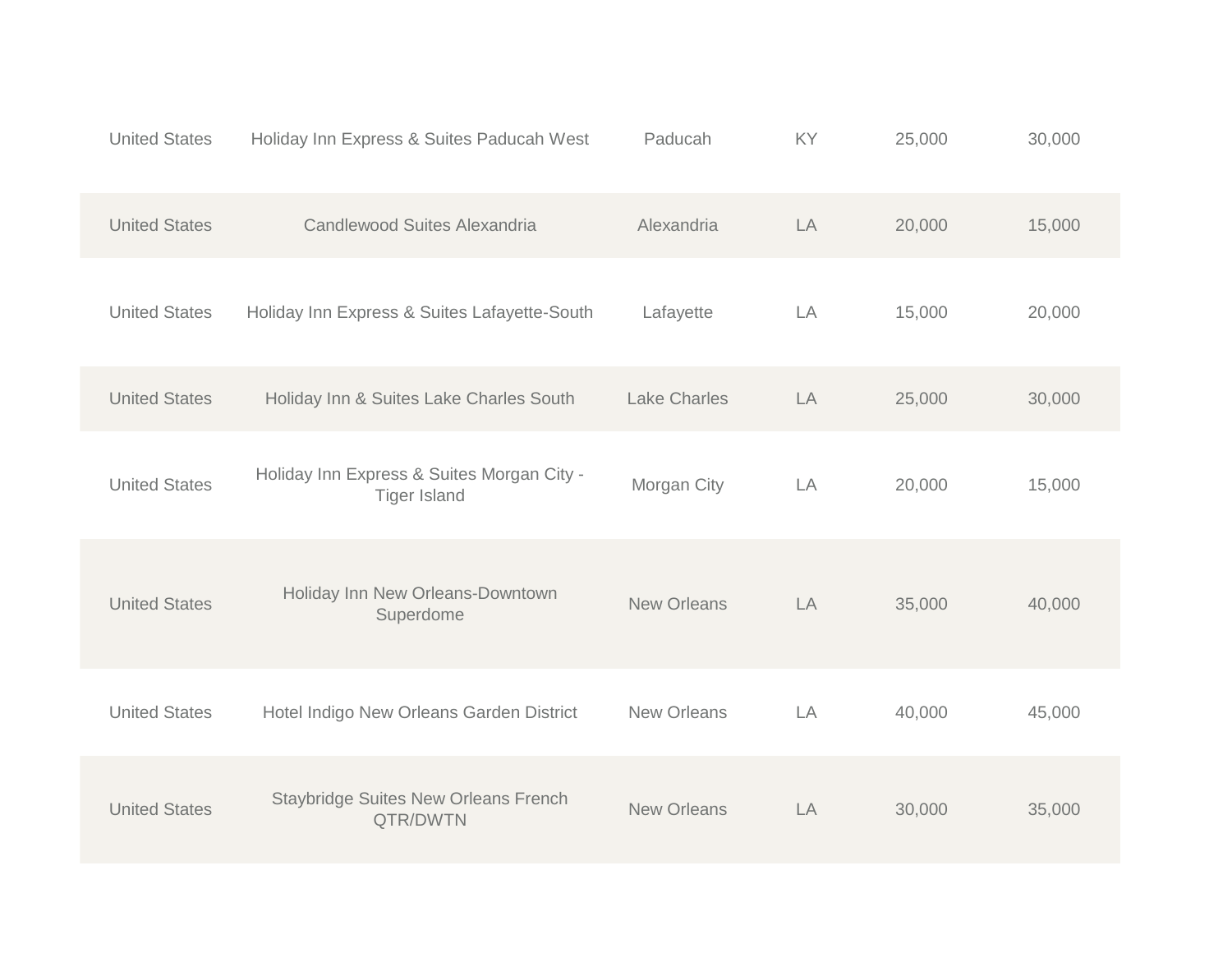| <b>United States</b> | Holiday Inn French Quarter-Chateau<br>LeMoyne                | <b>New Orleans</b> | LA        | 40,000 | 45,000 |  |
|----------------------|--------------------------------------------------------------|--------------------|-----------|--------|--------|--|
| <b>United States</b> | Crowne Plaza New Orleans French Quarter                      | <b>New Orleans</b> | LA        | 45,000 | 50,000 |  |
| <b>United States</b> | Holiday Inn Express New Orleans Dwtn - Fr<br><b>Qtr Area</b> | <b>New Orleans</b> | LA        | 20,000 | 25,000 |  |
| <b>United States</b> | Holiday Inn & Suites Boston-Peabody                          | Peabody            | <b>MA</b> | 20,000 | 25,000 |  |
| <b>United States</b> | Holiday Inn Express Saugus (Logan Airport)                   | Saugus             | <b>MA</b> | 30,000 | 35,000 |  |
| <b>United States</b> | Holiday Inn Boston Bunker Hill Area                          | Somerville         | <b>MA</b> | 30,000 | 35,000 |  |
| <b>United States</b> | Holiday Inn Tewksbury-Andover                                | Tewksbury          | MA        | 15,000 | 20,000 |  |
| <b>United States</b> | Kimpton Hotel Monaco Baltimore                               | <b>Baltimore</b>   | MD        | 40,000 | 35,000 |  |
| <b>United States</b> | Holiday Inn Belcamp - Aberdeen Area                          | Belcamp            | <b>MD</b> | 20,000 | 15,000 |  |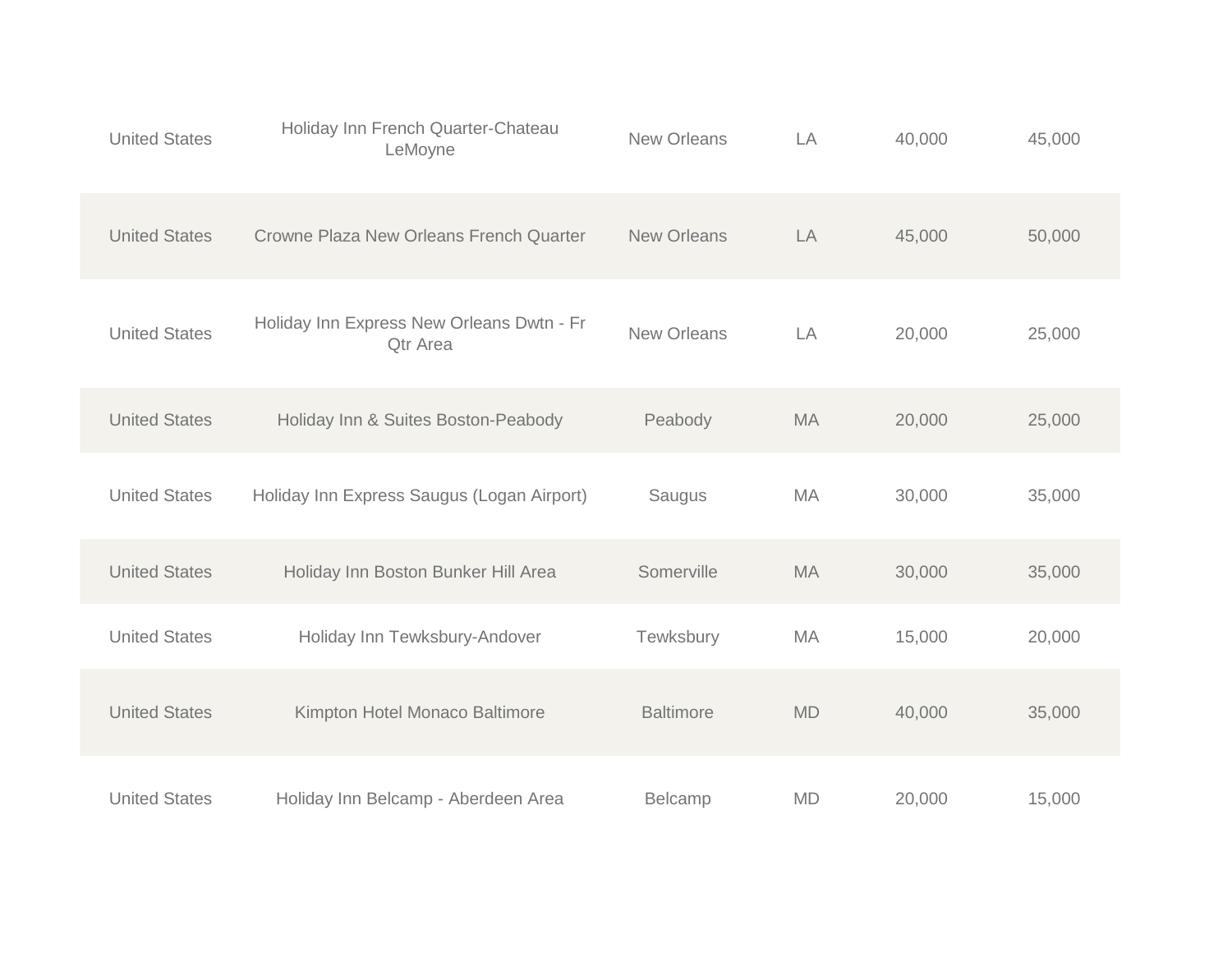| <b>United States</b> | Holiday Inn Washington-College Pk (I-95)                 | <b>College Park</b>  | <b>MD</b>      | 15,000 | 20,000 |
|----------------------|----------------------------------------------------------|----------------------|----------------|--------|--------|
| <b>United States</b> | Holiday Inn Express & Suites Columbia East -<br>Elkridge | Elkridge             | <b>MD</b>      | 15,000 | 20,000 |
| <b>United States</b> | Holiday Inn Express Pocomoke City                        | Pocomoke City        | <b>MD</b>      | 25,000 | 20,000 |
| <b>United States</b> | EVEN Hotel Rockville - Washington DC Area                | Rockville            | <b>MD</b>      | 20,000 | 25,000 |
| <b>United States</b> | Holiday Inn Express Washington DC N-Silver<br>Spring     | <b>Silver Spring</b> | <b>MD</b>      | 15,000 | 20,000 |
| <b>United States</b> | Holiday Inn Portland-By The Bay                          | Portland             | ME             | 35,000 | 40,000 |
| <b>United States</b> | Holiday Inn Ann Arbor-Near The Univ. Of Mi               | Ann Arbor            | M <sub>l</sub> | 25,000 | 30,000 |
| <b>United States</b> | Holiday Inn Express & Suites Benton Harbor               | <b>Benton Harbor</b> | MI             | 30,000 | 25,000 |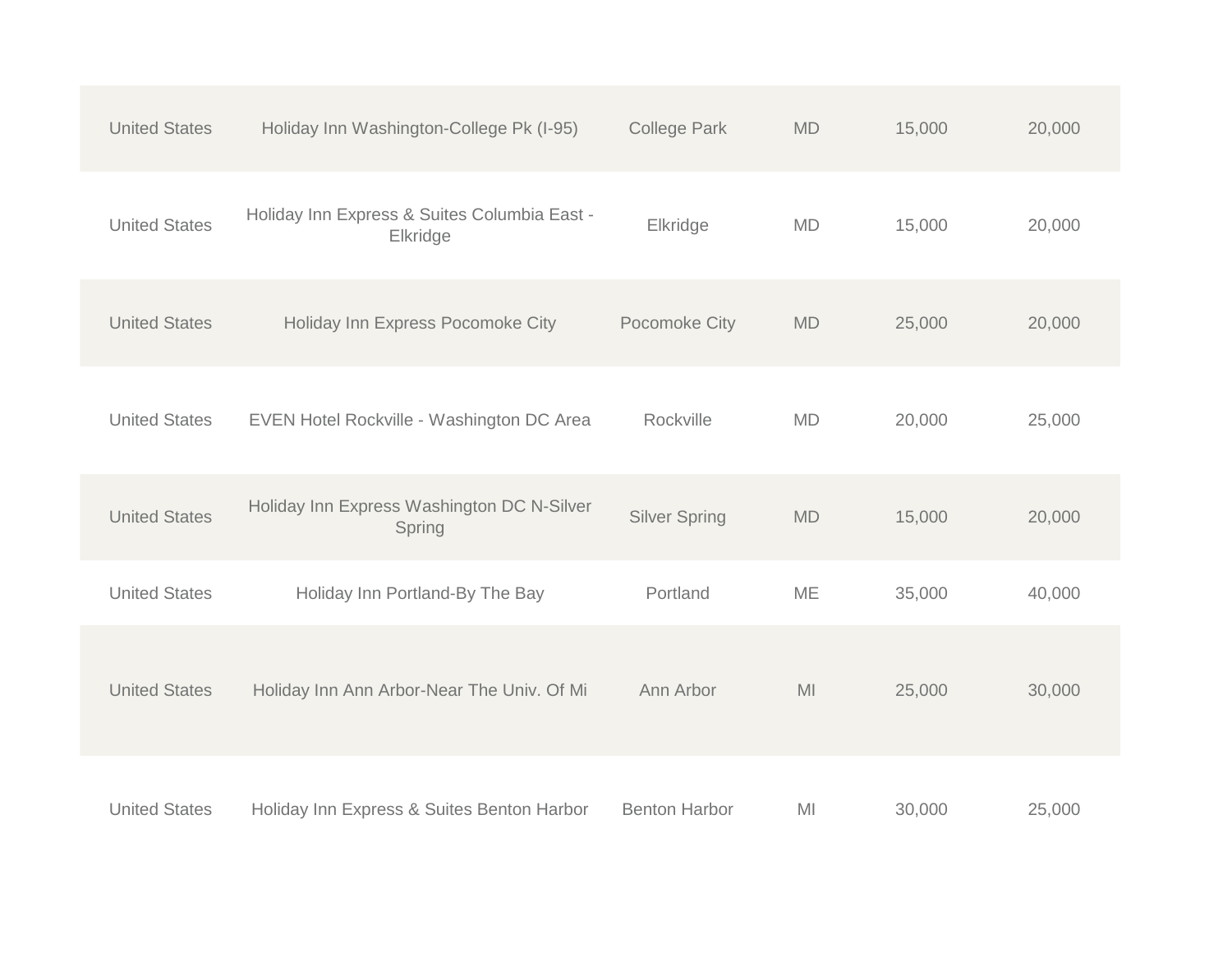| <b>United States</b> | Holiday Inn Express & Suites Frankenmuth            | Frankenmuth         | M <sub>l</sub> | 35,000 | 40,000 |  |
|----------------------|-----------------------------------------------------|---------------------|----------------|--------|--------|--|
| <b>United States</b> | Holiday Inn Grand Rapids Downtown                   | <b>Grand Rapids</b> | M <sub>l</sub> | 35,000 | 40,000 |  |
| <b>United States</b> | Holiday Inn Detroit Metro Airport                   | Romulus             | M <sub>l</sub> | 20,000 | 25,000 |  |
| <b>United States</b> | Holiday Inn Express Romulus / Detroit Airport       | Romulus             | M <sub>l</sub> | 20,000 | 25,000 |  |
| <b>United States</b> | Holiday Inn Express & Suites Saginaw                | Saginaw             | M <sub>l</sub> | 15,000 | 20,000 |  |
| <b>United States</b> | Holiday Inn Southgate (Detroit-South)               | Southgate           | MI             | 15,000 | 20,000 |  |
| <b>United States</b> | Holiday Inn Express & Suites Detroit - Utica        | Utica               | M <sub>l</sub> | 15,000 | 20,000 |  |
| <b>United States</b> | Holiday Inn Express Detroit-Warren (Gm<br>Tech Ctr) | Warren              | MI             | 15,000 | 20,000 |  |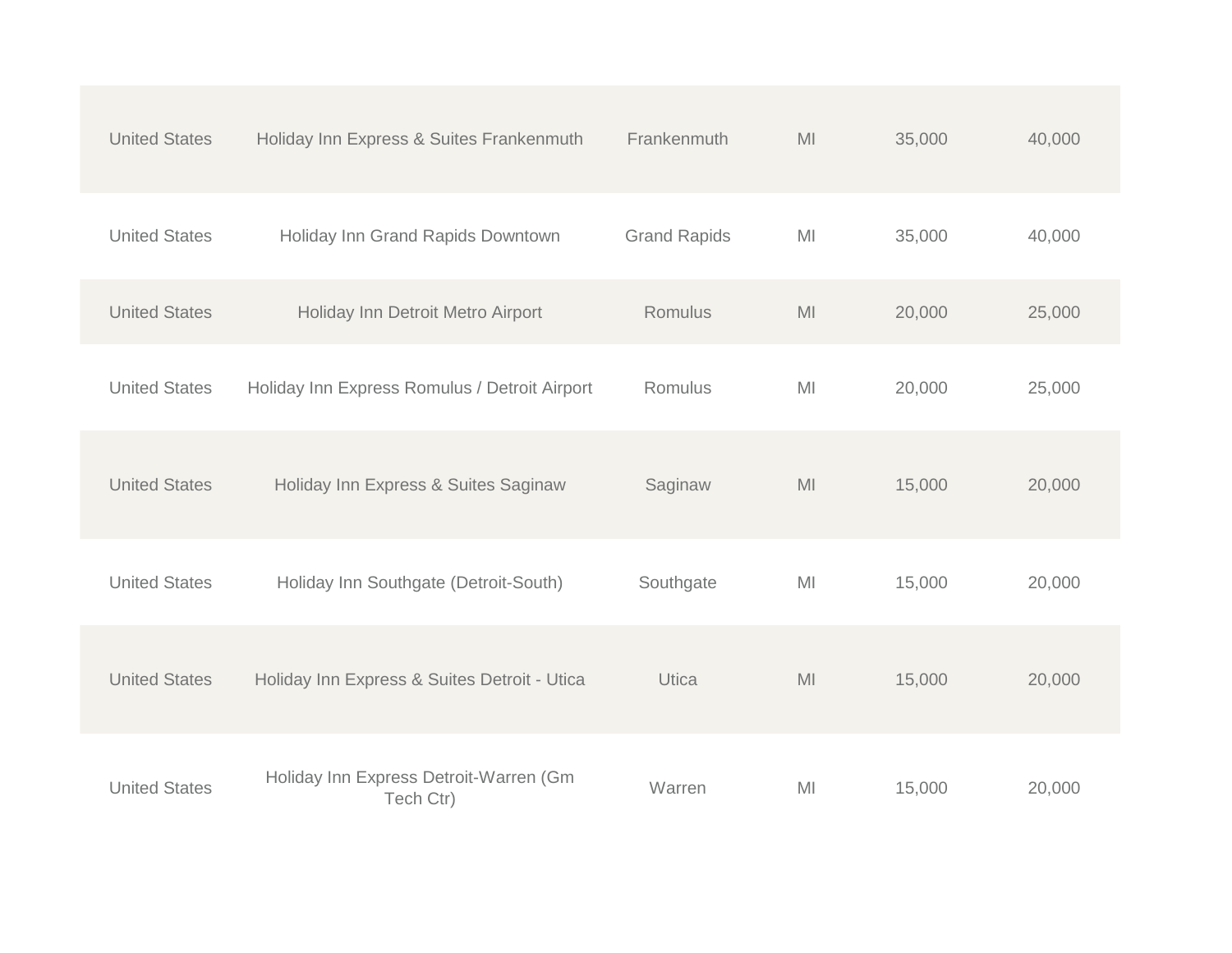| <b>United States</b> | Candlewood Suites Bemidji                                             | Bemidji        | <b>MN</b> | 20,000 | 15,000 |
|----------------------|-----------------------------------------------------------------------|----------------|-----------|--------|--------|
| <b>United States</b> | Holiday Inn Express & Suites Bloomington -<br><b>MPLS Arpt Area W</b> | Bloomington    | <b>MN</b> | 20,000 | 25,000 |
| <b>United States</b> | Holiday Inn & Suites Duluth-Downtown                                  | Duluth         | <b>MN</b> | 35,000 | 40,000 |
| <b>United States</b> | Holiday Inn & Suites Owatonna                                         | Owatonna       | <b>MN</b> | 15,000 | 20,000 |
| <b>United States</b> | Holiday Inn Express & Suites Rochester<br>Mayo Clinic Area            | Rochester      | <b>MN</b> | 20,000 | 25,000 |
| <b>United States</b> | Holiday Inn Express Roseville-St. Paul                                | Roseville      | <b>MN</b> | 20,000 | 25,000 |
| <b>United States</b> | Holiday Inn Express Branson-Green Mountain<br><b>Drive</b>            | <b>Branson</b> | <b>MO</b> | 25,000 | 30,000 |
| <b>United States</b> | Holiday Inn Club Vacations Holiday Hills<br>Resort                    | <b>Branson</b> | <b>MO</b> | 35,000 | 40,000 |
| <b>United States</b> | Holiday Inn Executive Center-Columbia Mall                            | Columbia       | <b>MO</b> | 15,000 | 20,000 |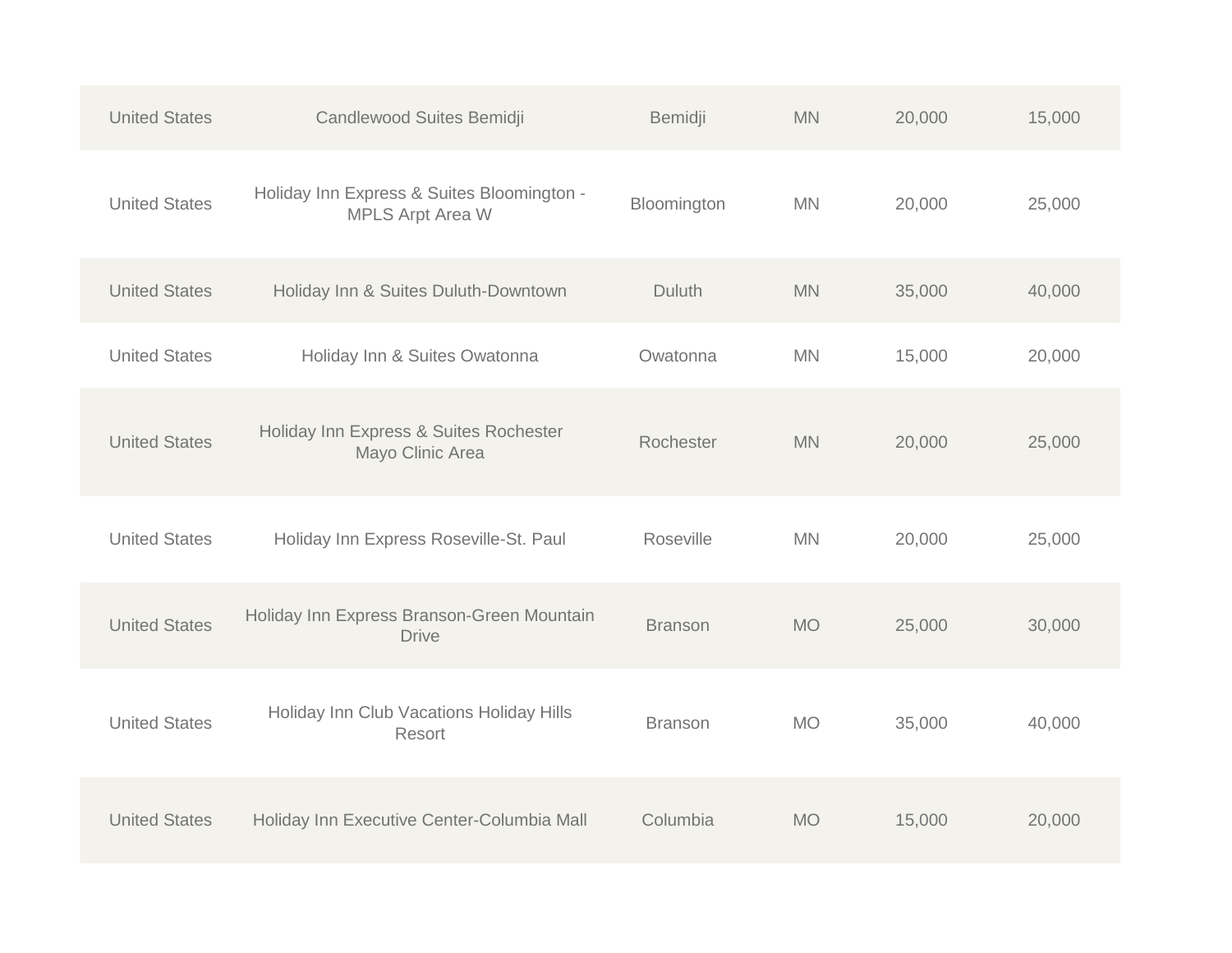| <b>United States</b> | Holiday Inn Kansas City Airport                          | <b>Kansas City</b>      | <b>MO</b> | 15,000 | 20,000 |
|----------------------|----------------------------------------------------------|-------------------------|-----------|--------|--------|
| <b>United States</b> | Holiday Inn Kansas City Downtown - Aladdin               | <b>Kansas City</b>      | <b>MO</b> | 30,000 | 35,000 |
| <b>United States</b> | InterContinental Kansas City At The Plaza                | <b>Kansas City</b>      | <b>MO</b> | 40,000 | 45,000 |
| <b>United States</b> | Holiday Inn Express & Suites Kansas City<br>Airport      | <b>Kansas City</b>      | <b>MO</b> | 20,000 | 25,000 |
| <b>United States</b> | Crowne Plaza Kansas City Downtown                        | <b>Kansas City</b>      | <b>MO</b> | 30,000 | 35,000 |
| <b>United States</b> | Hotel Indigo Kansas City Downtown                        | <b>Kansas City</b>      | <b>MO</b> | 30,000 | 35,000 |
| <b>United States</b> | Holiday Inn Express St. Louis Airport-<br>Riverport      | <b>Maryland Heights</b> | <b>MO</b> | 15,000 | 20,000 |
| <b>United States</b> | Holiday Inn Express & Suites St. Louis West-<br>O'Fallon | O'Fallon                | <b>MO</b> | 15,000 | 20,000 |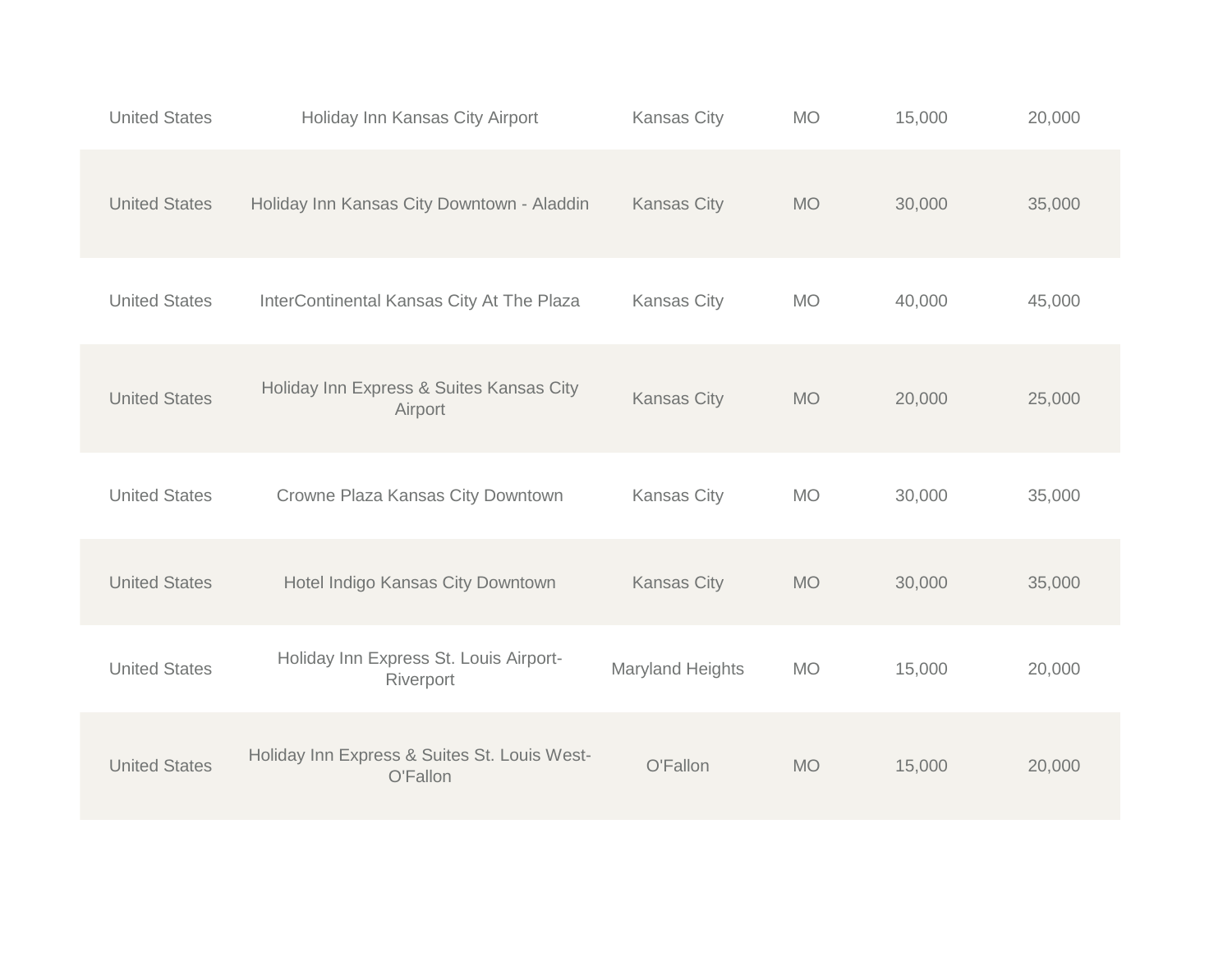| <b>United States</b> | Holiday Inn Express & Suites Saint Robert -<br>Leonard Wood           | <b>Saint Robert</b>     | <b>MO</b> | 15,000 | 20,000 |  |
|----------------------|-----------------------------------------------------------------------|-------------------------|-----------|--------|--------|--|
| <b>United States</b> | Holiday Inn Express & Suites St. Louis South -<br>$-55$               | St. Louis               | <b>MO</b> | 20,000 | 25,000 |  |
| <b>United States</b> | Candlewood Suites Flowood, MS                                         | Flowood                 | <b>MS</b> | 10,000 | 15,000 |  |
| <b>United States</b> | Holiday Inn Meridian E - I 20/I 59                                    | Meridian                | <b>MS</b> | 15,000 | 20,000 |  |
| <b>United States</b> | Holiday Inn Express & Suites Southaven<br>Central - Memphis           | Southaven               | <b>MS</b> | 20,000 | 25,000 |  |
| <b>United States</b> | Holiday Inn Express & Suites Bozeman West                             | <b>Bozeman</b>          | MT        | 20,000 | 25,000 |  |
| <b>United States</b> | Holiday Inn Bozeman                                                   | <b>Bozeman</b>          | MT        | 30,000 | 35,000 |  |
| <b>United States</b> | Holiday Inn West Yellowstone                                          | <b>West Yellowstone</b> | MT        | 40,000 | 45,000 |  |
| <b>United States</b> | Holiday Inn Express & Suites Asheville SW -<br><b>Outlet Ctr Area</b> | Asheville               | <b>NC</b> | 30,000 | 35,000 |  |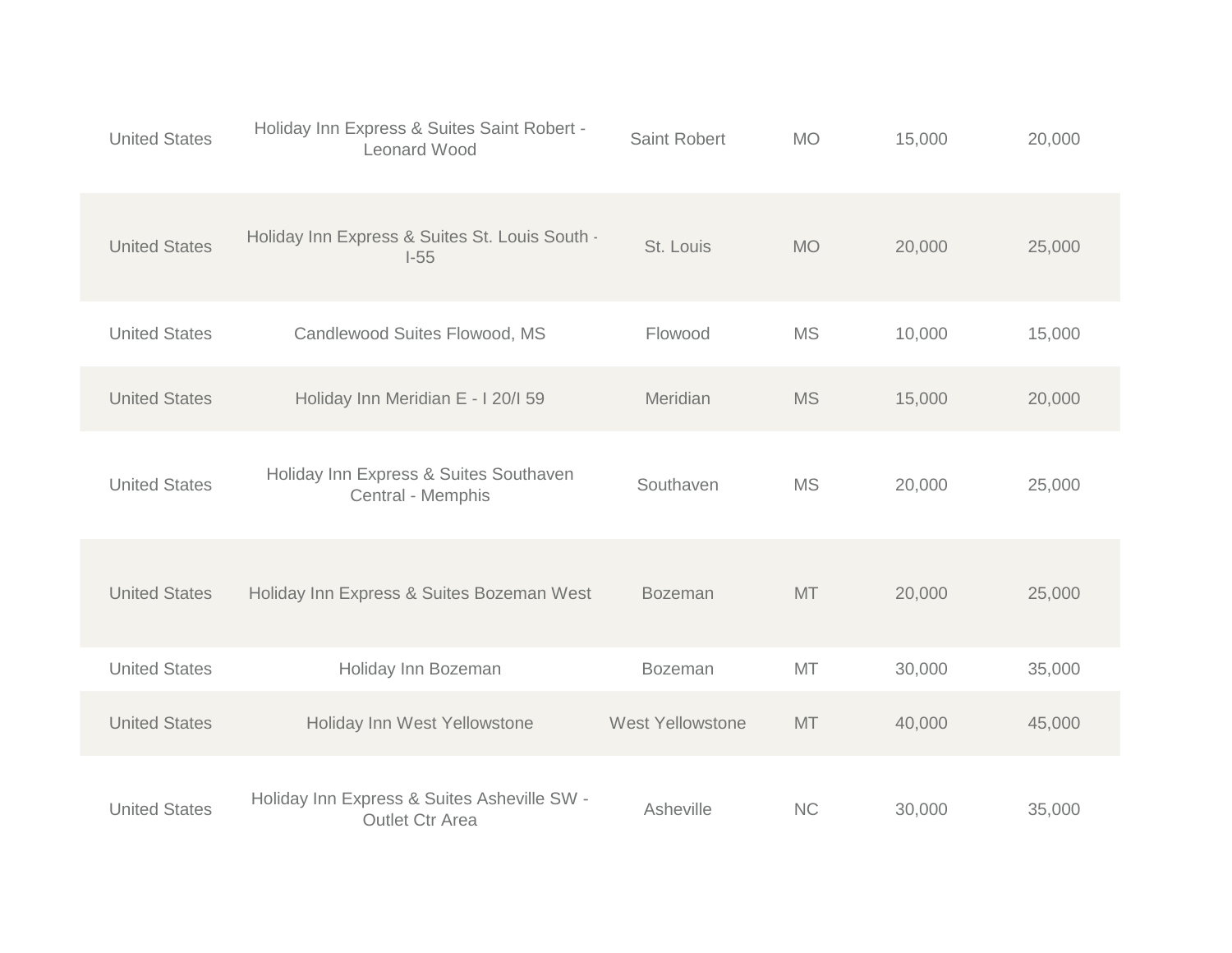| <b>United States</b> | Hotel Indigo Asheville Downtown                                       | Asheville   | <b>NC</b> | 50,000 | 55,000 |
|----------------------|-----------------------------------------------------------------------|-------------|-----------|--------|--------|
| <b>United States</b> | Holiday Inn & Suites Asheville Downtown                               | Asheville   | NC        | 35,000 | 40,000 |
| <b>United States</b> | Holiday Inn Asheville - Biltmore West                                 | Asheville   | <b>NC</b> | 35,000 | 40,000 |
| <b>United States</b> | Holiday Inn Charlotte-Center City                                     | Charlotte   | <b>NC</b> | 30,000 | 35,000 |
| <b>United States</b> | Holiday Inn Express & Suites Charlotte NE -<br><b>University Area</b> | Charlotte   | <b>NC</b> | 20,000 | 25,000 |
| <b>United States</b> | Kimpton Tryon Park Hotel                                              | Charlotte   | <b>NC</b> | 50,000 | 45,000 |
| <b>United States</b> | Holiday Inn Express & Suites<br>Cherokee/Casino                       | Cherokee    | <b>NC</b> | 30,000 | 35,000 |
| <b>United States</b> | Holiday Inn Express Durham                                            | Durham      | <b>NC</b> | 20,000 | 25,000 |
| <b>United States</b> | Holiday Inn Raleigh-Durham Airport                                    | Morrisville | <b>NC</b> | 15,000 | 20,000 |
| <b>United States</b> | Holiday Inn Raleigh Downtown                                          | Raleigh     | <b>NC</b> | 20,000 | 25,000 |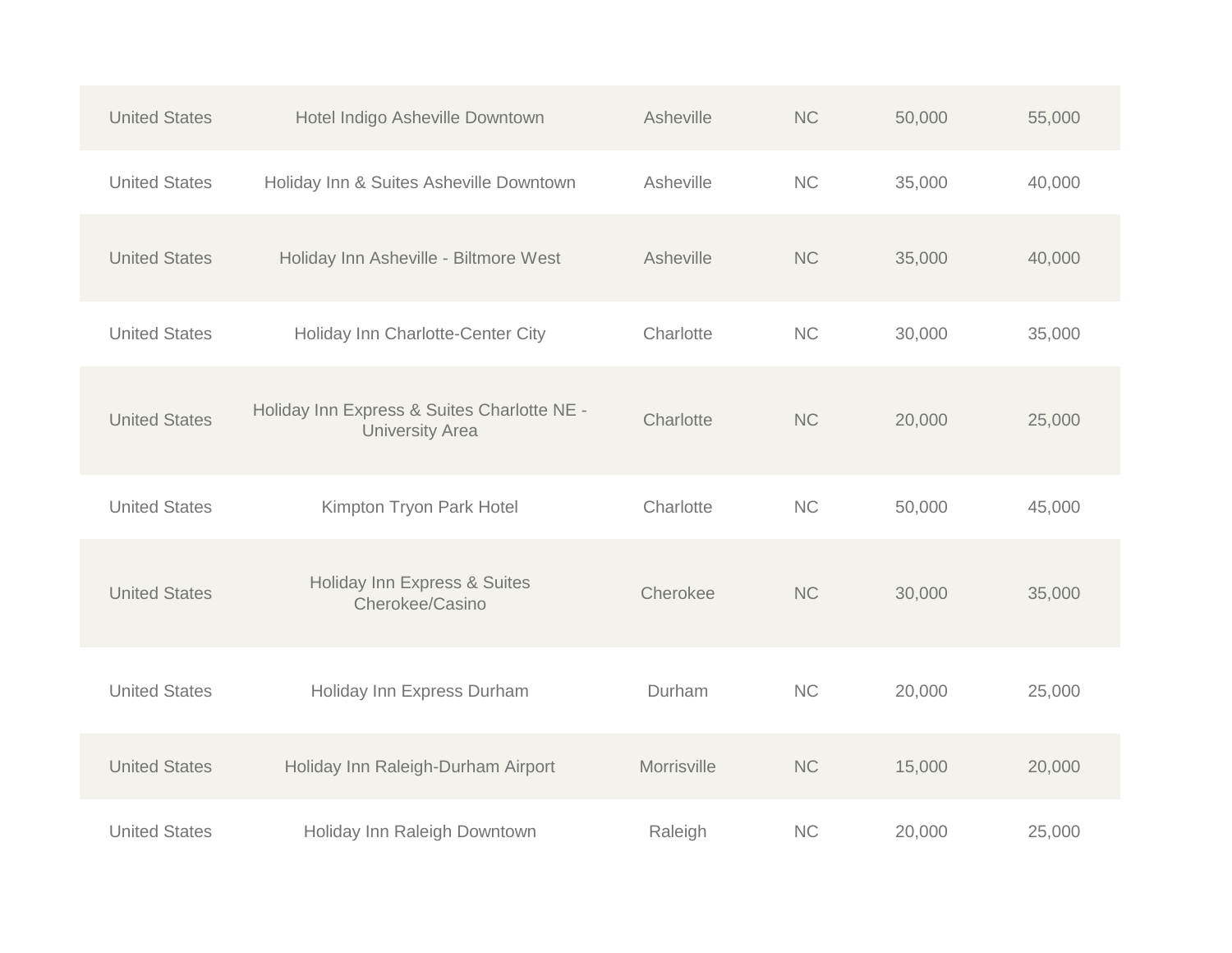| <b>United States</b> | Holiday Inn Rocky Mount - I-95 at US 64                 | <b>Rocky Mount</b>  | <b>NC</b> | 15,000 | 20,000 |
|----------------------|---------------------------------------------------------|---------------------|-----------|--------|--------|
| <b>United States</b> | Holiday Inn Express Winston-Salem<br>Downtown West      | Winston-Salem       | <b>NC</b> | 15,000 | 20,000 |
| <b>United States</b> | <b>Staybridge Suites Minot</b>                          | Minot               | <b>ND</b> | 20,000 | 15,000 |
| <b>United States</b> | <b>Candlewood Suites Williston</b>                      | Williston           | <b>ND</b> | 25,000 | 20,000 |
| <b>United States</b> | Holiday Inn Express & Suites Grand Island               | <b>Grand Island</b> | <b>NE</b> | 20,000 | 25,000 |
| <b>United States</b> | Staybridge Suites Omaha West                            | Omaha               | <b>NE</b> | 25,000 | 20,000 |
| <b>United States</b> | Holiday Inn Express & Suites Omaha - 120th<br>and Maple | Omaha               | <b>NE</b> | 20,000 | 15,000 |
| <b>United States</b> | Holiday Inn Salem (I-93 At Exit 2)                      | Salem               | NH        | 25,000 | 20,000 |
| <b>United States</b> | Holiday Inn Express & Suites Woodbridge                 | Avenel              | <b>NJ</b> | 15,000 | 20,000 |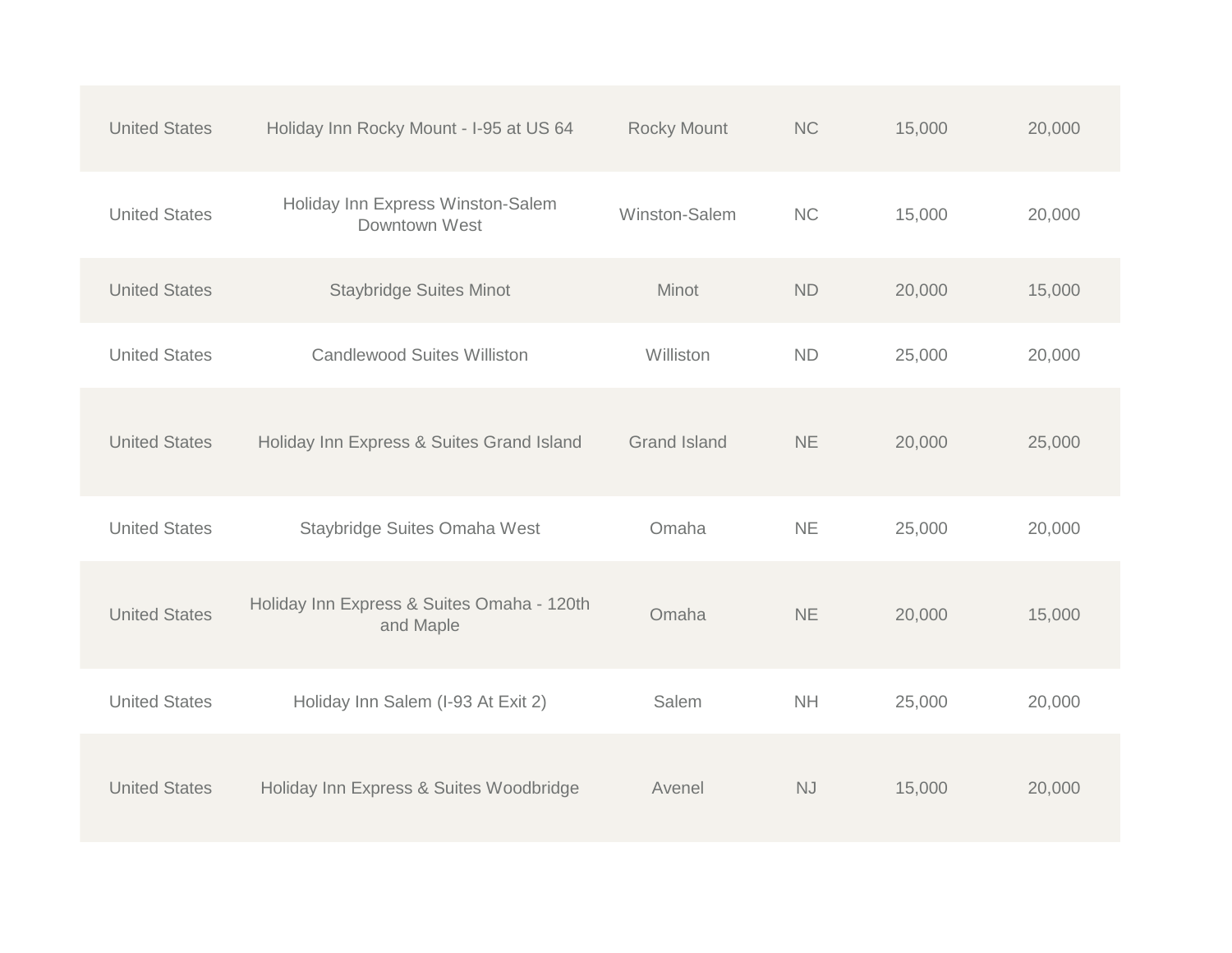| <b>United States</b> | Holiday Inn Clark - Newark Area                                      | <b>Clark</b>         | NJ                     | 15,000 | 20,000 |
|----------------------|----------------------------------------------------------------------|----------------------|------------------------|--------|--------|
| <b>United States</b> | Candlewood Suites Jersey City - Harborside                           | Jersey City          | $\mathbb{N}\mathbb{J}$ | 35,000 | 30,000 |
| <b>United States</b> | Holiday Inn Manahawkin/Long Beach Island                             | Manahawkin           | <b>NJ</b>              | 25,000 | 30,000 |
| <b>United States</b> | Candlewood Suites Parsippany-Morris Plains                           | <b>Morris Plains</b> | $\mathbb{N}\mathbb{J}$ | 15,000 | 20,000 |
| <b>United States</b> | Holiday Inn Totowa Wayne                                             | Totowa               | <b>NJ</b>              | 25,000 | 20,000 |
| <b>United States</b> | Holiday Inn Express & Suites Alamogordo                              | Alamogordo           | <b>NM</b>              | 15,000 | 20,000 |
| <b>United States</b> | Holiday Inn Express & Suites Albuquerque<br>Airport                  | Albuquerque          | <b>NM</b>              | 20,000 | 25,000 |
| <b>United States</b> | Staybridge Suites Albuquerque - Airport                              | Albuquerque          | <b>NM</b>              | 15,000 | 20,000 |
| <b>United States</b> | Holiday Inn Express & Suites Albuquerque<br><b>Historic Old Town</b> | Albuquerque          | <b>NM</b>              | 20,000 | 25,000 |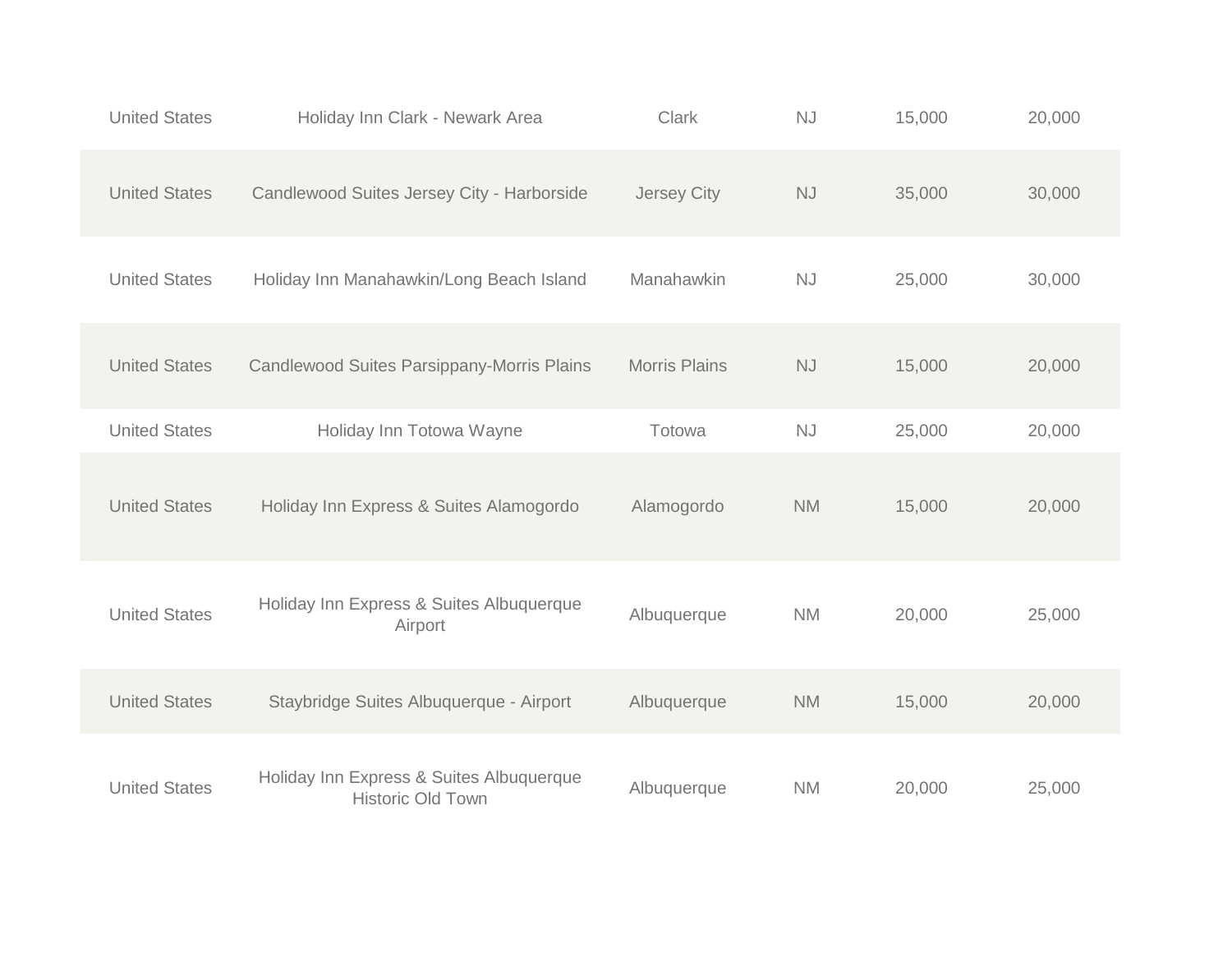| <b>United States</b> | Holiday Inn Express & Suites Las Cruces<br><b>North</b> | Las Cruces         | <b>NM</b> | 15,000 | 20,000 |
|----------------------|---------------------------------------------------------|--------------------|-----------|--------|--------|
| <b>United States</b> | Holiday Inn Roswell                                     | Roswell            | <b>NM</b> | 20,000 | 15,000 |
| <b>United States</b> | Holiday Inn Express & Suites Henderson                  | Henderson          | <b>NV</b> | 25,000 | 30,000 |
| <b>United States</b> | Holiday Inn Express Las Vegas - South                   | Las Vegas          | <b>NV</b> | 25,000 | 30,000 |
| <b>United States</b> | Holiday Inn Club Vacations At Desert Club<br>Resort     | Las Vegas          | <b>NV</b> | 35,000 | 40,000 |
| <b>United States</b> | Holiday Inn Westbury-Long Island                        | <b>Carle Place</b> | <b>NY</b> | 25,000 | 30,000 |
| <b>United States</b> | Holiday Inn LaGuardia Airport                           | Corona             | <b>NY</b> | 35,000 | 40,000 |
| <b>United States</b> | Holiday Inn Express Hauppauge-Long Island               | Hauppauge          | <b>NY</b> | 25,000 | 30,000 |
| <b>United States</b> | Holiday Inn Express & Suites Ithaca                     | Ithaca             | <b>NY</b> | 20,000 | 25,000 |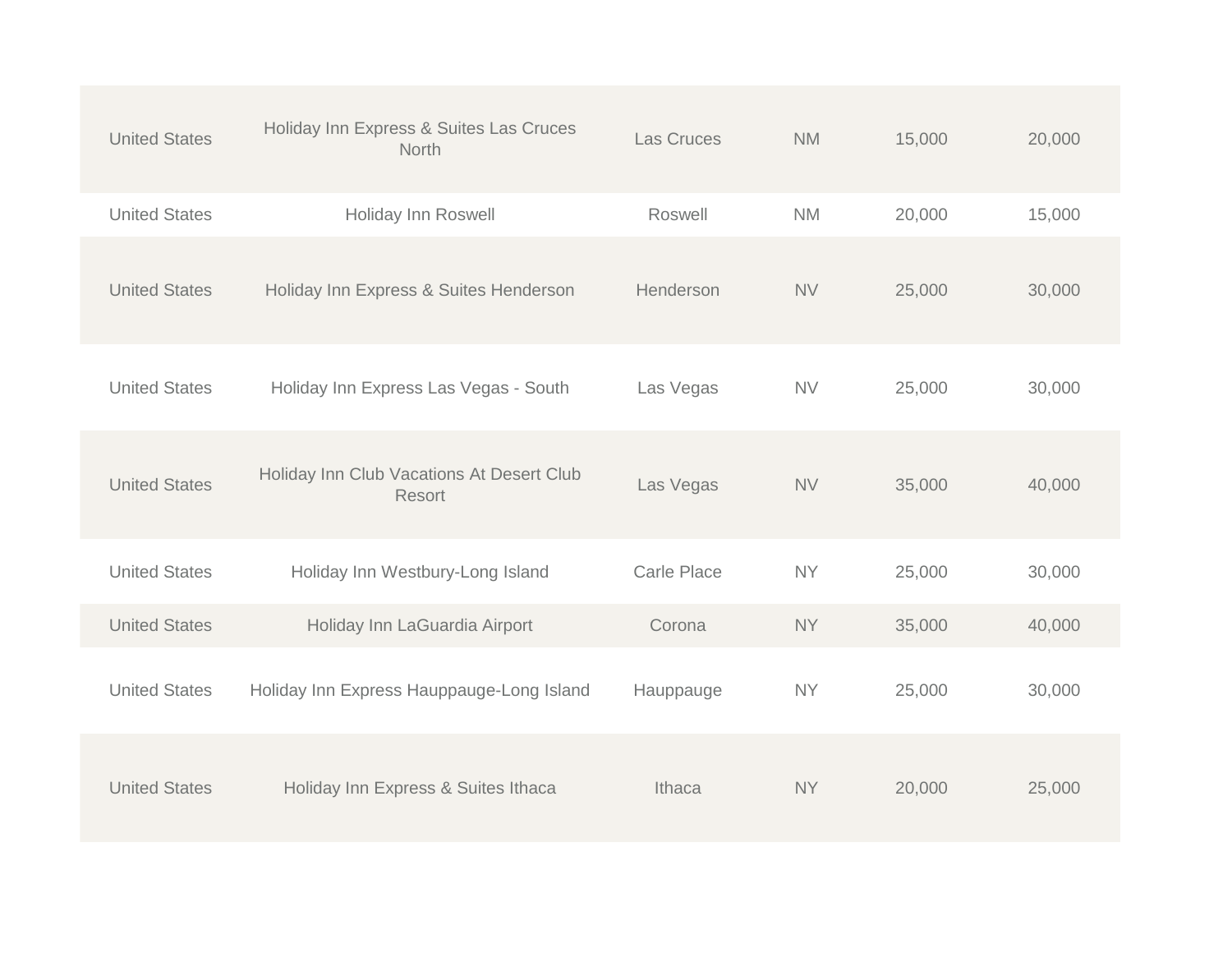| <b>United States</b> | Crowne Plaza JFK Airport New York City    | Jamaica          | <b>NY</b> | 35,000 | 40,000 |
|----------------------|-------------------------------------------|------------------|-----------|--------|--------|
| <b>United States</b> | Crowne Plaza Lake Placid                  | Lake Placid      | <b>NY</b> | 45,000 | 50,000 |
| <b>United States</b> | Holiday Inn L.I. City-Manhattan View      | Long Island City | <b>NY</b> | 35,000 | 40,000 |
| <b>United States</b> | Holiday Inn Express & Suites Malone       | Malone           | <b>NY</b> | 25,000 | 20,000 |
| <b>United States</b> | Holiday Inn Express Queens - Maspeth      | Maspeth          | <b>NY</b> | 30,000 | 35,000 |
| <b>United States</b> | Hotel Indigo Lower East Side New York     | New York         | <b>NY</b> | 50,000 | 55,000 |
| <b>United States</b> | Holiday Inn Manhattan-Financial District  | New York         | <b>NY</b> | 40,000 | 45,000 |
| <b>United States</b> | Holiday Inn Niagara Falls-Scenic Downtown | Niagara Falls    | <b>NY</b> | 35,000 | 40,000 |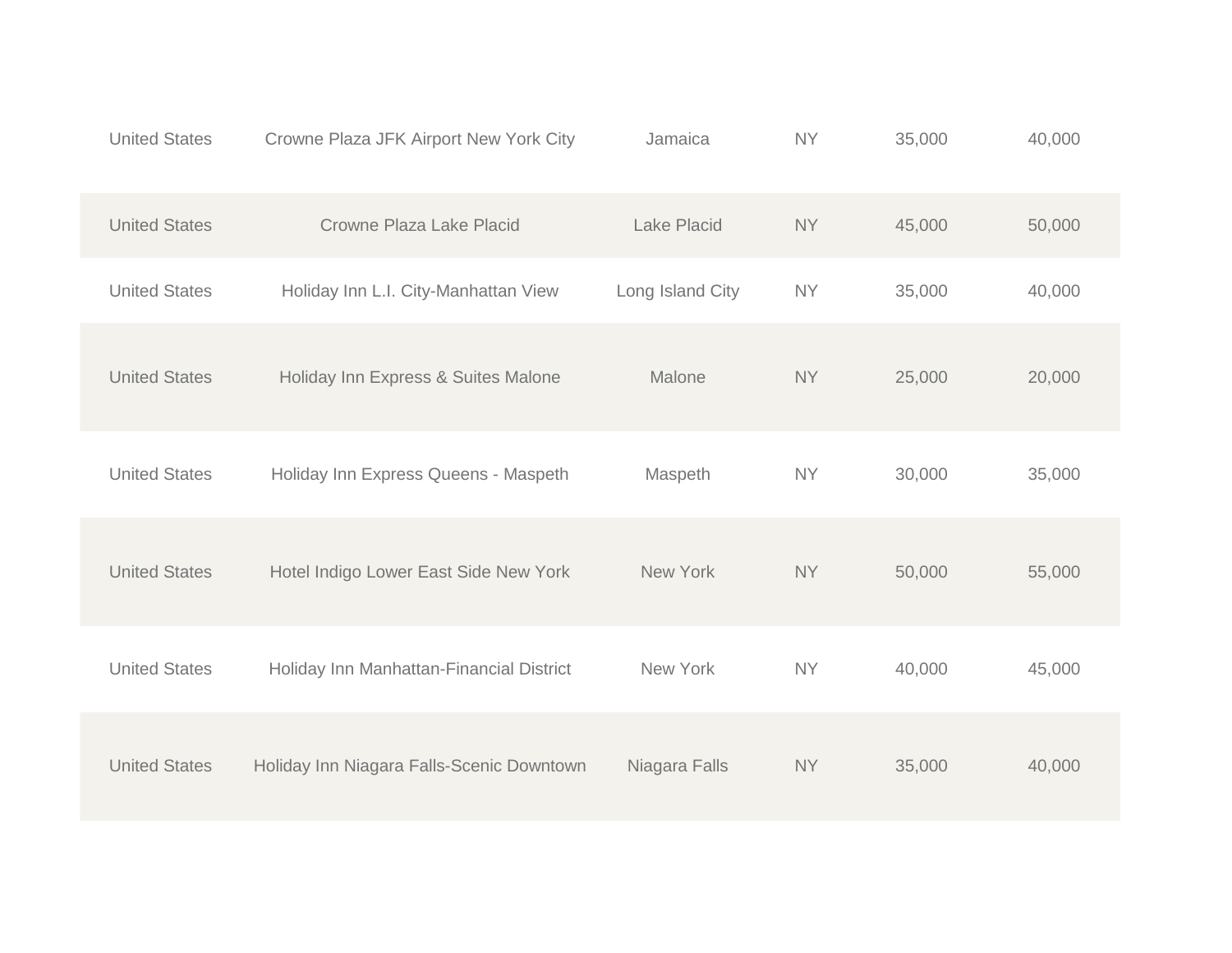| <b>United States</b> | Holiday Inn Express Poughkeepsie                      | Poughkeepsie               | <b>NY</b>      | 25,000 | 30,000 |  |
|----------------------|-------------------------------------------------------|----------------------------|----------------|--------|--------|--|
| <b>United States</b> | Holiday Inn New York JFK Airport Area                 | Rosedale Jamaica<br>Queens | <b>NY</b>      | 35,000 | 40,000 |  |
| <b>United States</b> | Holiday Inn Express Cleveland Airport - Brook<br>Park | <b>Brookpark</b>           | OH             | 15,000 | 20,000 |  |
| <b>United States</b> | Holiday Inn & Suites Cincinnati Downtown              | Cincinnati                 | OH             | 20,000 | 25,000 |  |
| <b>United States</b> | Holiday Inn Express Cleveland Downtown                | Cleveland                  | OH             | 25,000 | 30,000 |  |
| <b>United States</b> | <b>Staybridge Suites Columbus Polaris</b>             | Columbus                   | OH             | 20,000 | 25,000 |  |
| <b>United States</b> | Holiday Inn Toledo-Maumee (I-80/90)                   | Maumee                     | OH             | 25,000 | 20,000 |  |
| <b>United States</b> | Holiday Inn Express & Suites Medina                   | Medina                     | OH             | 20,000 | 15,000 |  |
| <b>United States</b> | Holiday Inn Express Columbus South - Obetz            | Obetz                      | O <sub>H</sub> | 20,000 | 15,000 |  |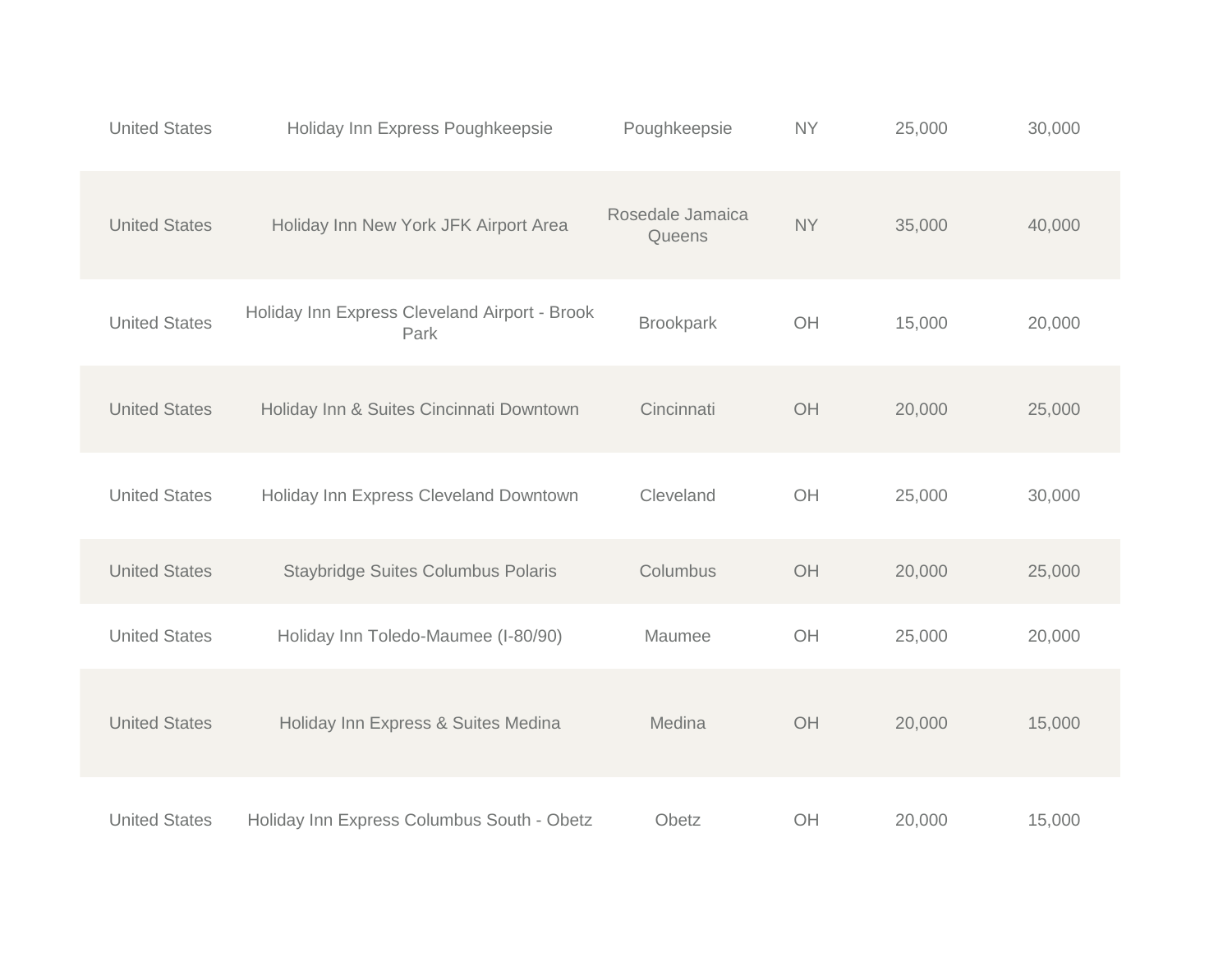| <b>United States</b> | Staybridge Suites Toledo - Rossford -<br>Perrysburg    | Rossford            | OH        | 25,000 | 20,000 |
|----------------------|--------------------------------------------------------|---------------------|-----------|--------|--------|
| <b>United States</b> | Holiday Inn Express & Suites Sunbury-<br>Columbus Area | Sunbury             | OH        | 20,000 | 15,000 |
| <b>United States</b> | Holiday Inn Cincinnati N - West Chester                | <b>West Chester</b> | OH        | 20,000 | 25,000 |
| <b>United States</b> | Holiday Inn Express & Suites Alva                      | Alva                | OK        | 20,000 | 15,000 |
| <b>United States</b> | <b>Candlewood Suites Midwest City</b>                  | Del City            | <b>OK</b> | 20,000 | 15,000 |
| <b>United States</b> | Holiday Inn Express & Suites Guymon                    | Guymon              | OK        | 20,000 | 15,000 |
| <b>United States</b> | Holiday Inn Express & Suites Perry                     | Perry               | OK        | 20,000 | 15,000 |
| <b>United States</b> | Holiday Inn Hillsboro                                  | Hillsboro           | <b>OR</b> | 20,000 | 25,000 |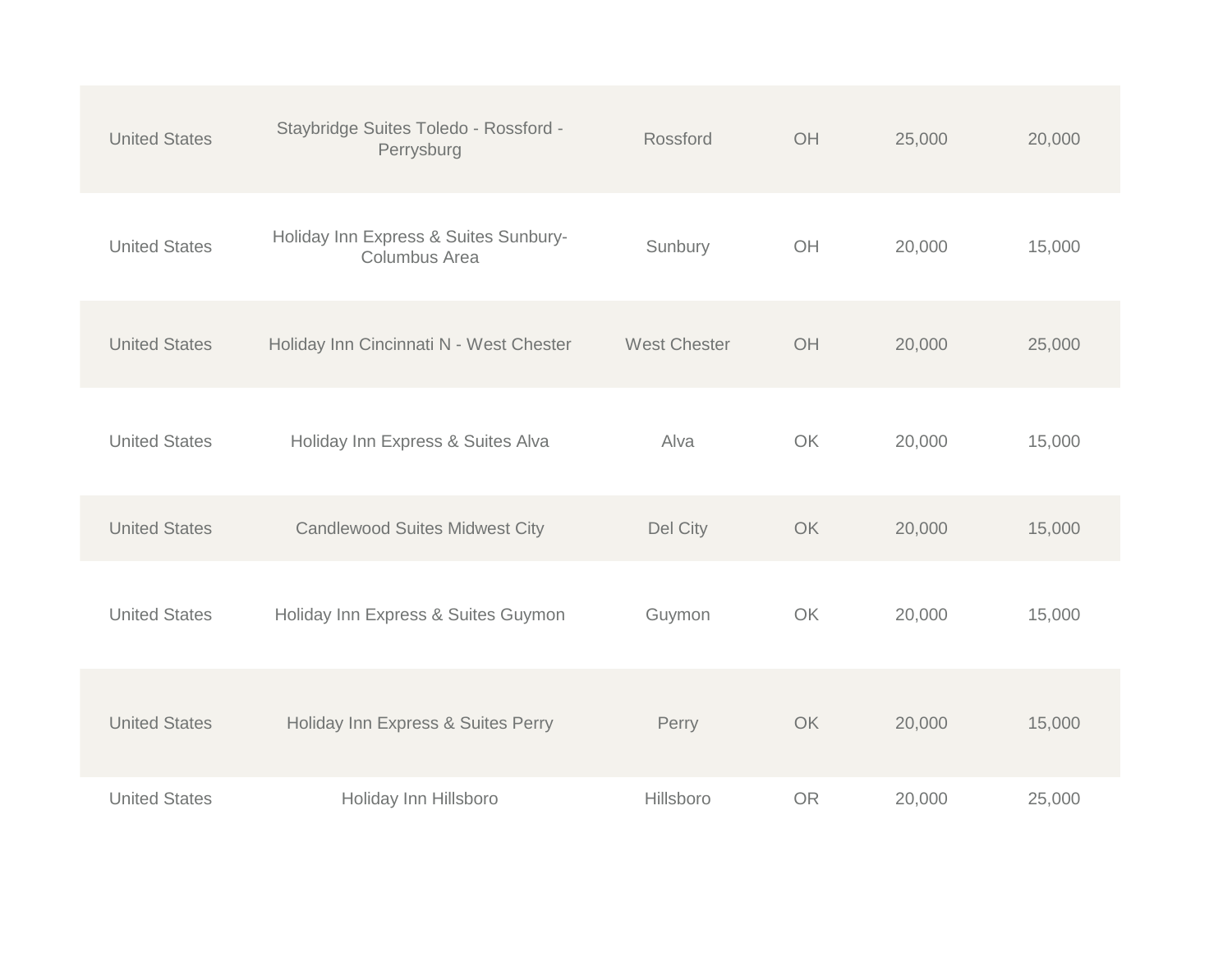| <b>United States</b> | <b>Candlewood Suites Belle Vernon</b>                        | <b>Belle Vernon</b> | PA | 20,000 | 15,000 |
|----------------------|--------------------------------------------------------------|---------------------|----|--------|--------|
| <b>United States</b> | Holiday Inn Bensalem-Philadelphia Area                       | <b>Bensalem</b>     | PA | 15,000 | 20,000 |
| <b>United States</b> | Holiday Inn Express Philadelphia Airport                     | Essington           | PA | 20,000 | 25,000 |
| <b>United States</b> | Holiday Inn Express Philadelphia NE -<br>Langhorne           | Langhorne           | PA | 15,000 | 20,000 |
| <b>United States</b> | Holiday Inn Express & Suites Lancaster-Lititz                | Lititz              | PA | 20,000 | 25,000 |
| <b>United States</b> | Holiday Inn Express & Suites Harrisburg W -<br>Mechanicsburg | Mechanicsburg       | PA | 15,000 | 20,000 |
| <b>United States</b> | Holiday Inn Express Philadelphia-Midtown                     | Philadelphia        | PA | 35,000 | 40,000 |
| <b>United States</b> | Holiday Inn Express & Suites Pittsburgh-<br>South Side       | Pittsburgh          | PA | 35,000 | 40,000 |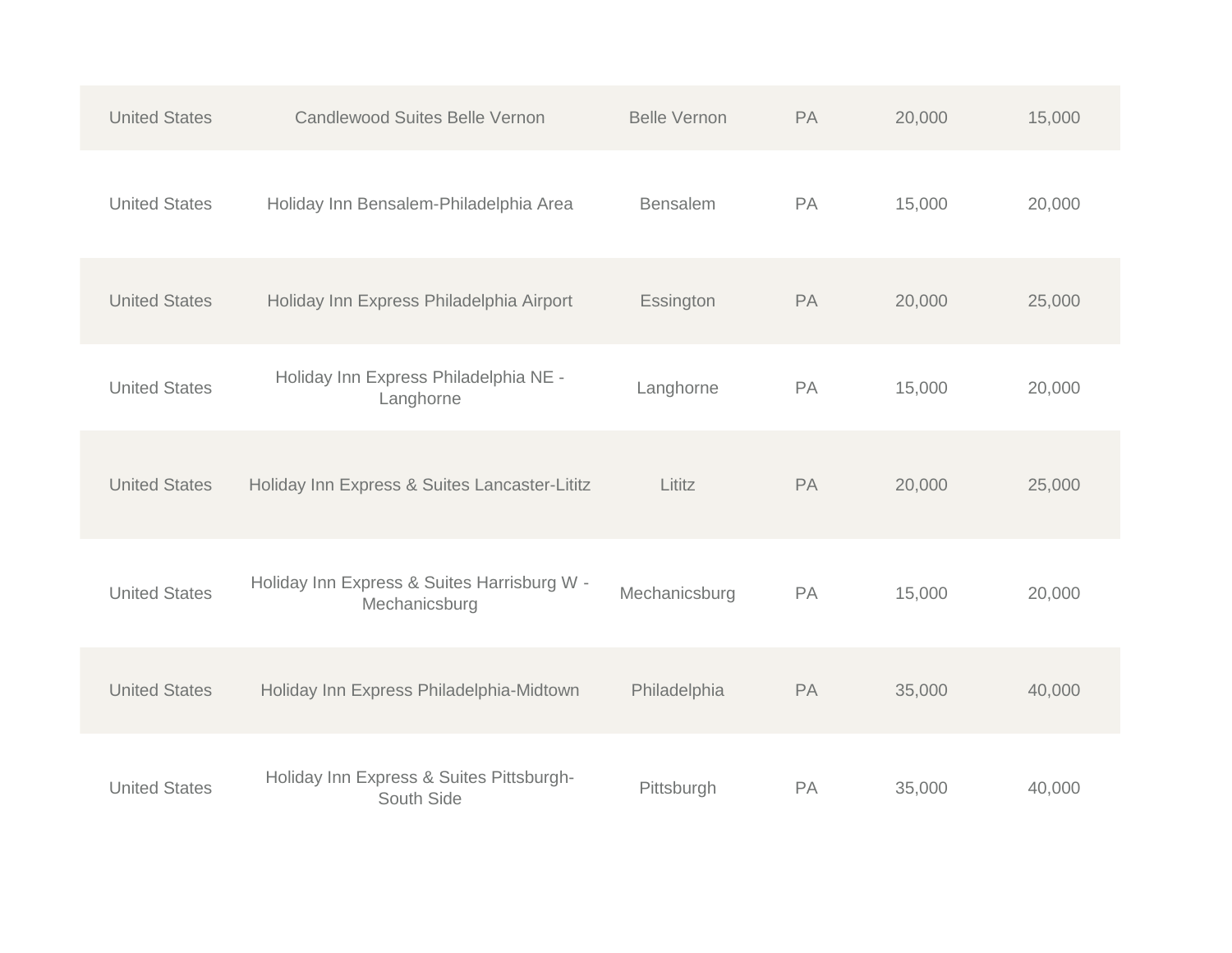| <b>United States</b> | Holiday Inn Express & Suites Pittsburgh<br>Airport             | Pittsburgh         | PA        | 15,000 | 20,000 |
|----------------------|----------------------------------------------------------------|--------------------|-----------|--------|--------|
| <b>United States</b> | Holiday Inn Express & Suites Lancaster East -<br>Strasburg     | Strasburg          | PA        | 20,000 | 25,000 |
| <b>United States</b> | <b>Staybridge Suites Pittsburgh-Cranberry</b><br>Township      | Warrendale         | PA        | 25,000 | 20,000 |
| <b>United States</b> | Holiday Inn Express Charleston Dwtn -<br><b>Medical Area</b>   | Charleston         | <b>SC</b> | 35,000 | 40,000 |
| <b>United States</b> | Holiday Inn Charleston Historic Downtown                       | Charleston         | <b>SC</b> | 40,000 | 45,000 |
| <b>United States</b> | Holiday Inn Express Hilton Head Island                         | <b>Hilton Head</b> | <b>SC</b> | 20,000 | 25,000 |
| <b>United States</b> | Holiday Inn Express & Suites Charleston NE<br>Mt Pleasant US17 | Mt Pleasant        | <b>SC</b> | 20,000 | 25,000 |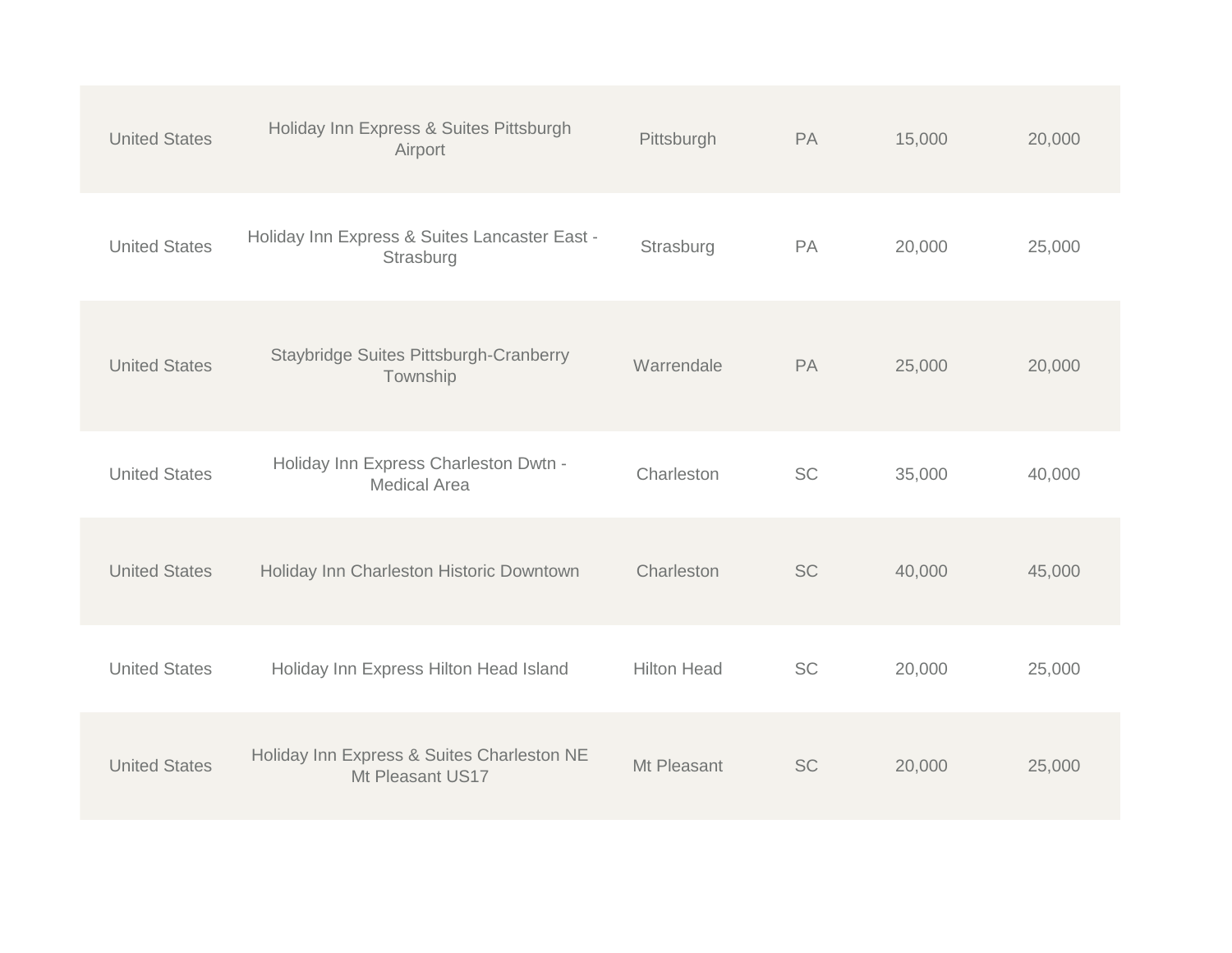| <b>United States</b> | Staybridge Suites Myrtle Beach - West                          | Myrtle Beach      | <b>SC</b> | 30,000 | 35,000 |
|----------------------|----------------------------------------------------------------|-------------------|-----------|--------|--------|
| <b>United States</b> | Holiday Inn Express Myrtle Beach-<br>Broadway@The Bch          | Myrtle Beach      | SC        | 30,000 | 35,000 |
| <b>United States</b> | Holiday Inn Express North Augusta - SC                         | North Augusta     | SC        | 20,000 | 25,000 |
| <b>United States</b> | Holiday Inn Express & Suites Charleston Arpt-<br>Conv Ctr Area | North Charleston  | <b>SC</b> | 25,000 | 30,000 |
| <b>United States</b> | Holiday Inn Santee                                             | Santee            | SC        | 25,000 | 30,000 |
| <b>United States</b> | Holiday Inn & Suites Columbia-Airport                          | West Columbia     | SC        | 15,000 | 20,000 |
| <b>United States</b> | Holiday Inn Express & Suites Rapid City I-90                   | <b>Rapid City</b> | SD        | 35,000 | 40,000 |
| <b>United States</b> | Holiday Inn Rapid City-Rushmore Plaza                          | <b>Rapid City</b> | SD        | 35,000 | 40,000 |
| <b>United States</b> | Holiday Inn Express & Suites Chattanooga<br>Downtown           | Chattanooga       | <b>TN</b> | 25,000 | 30,000 |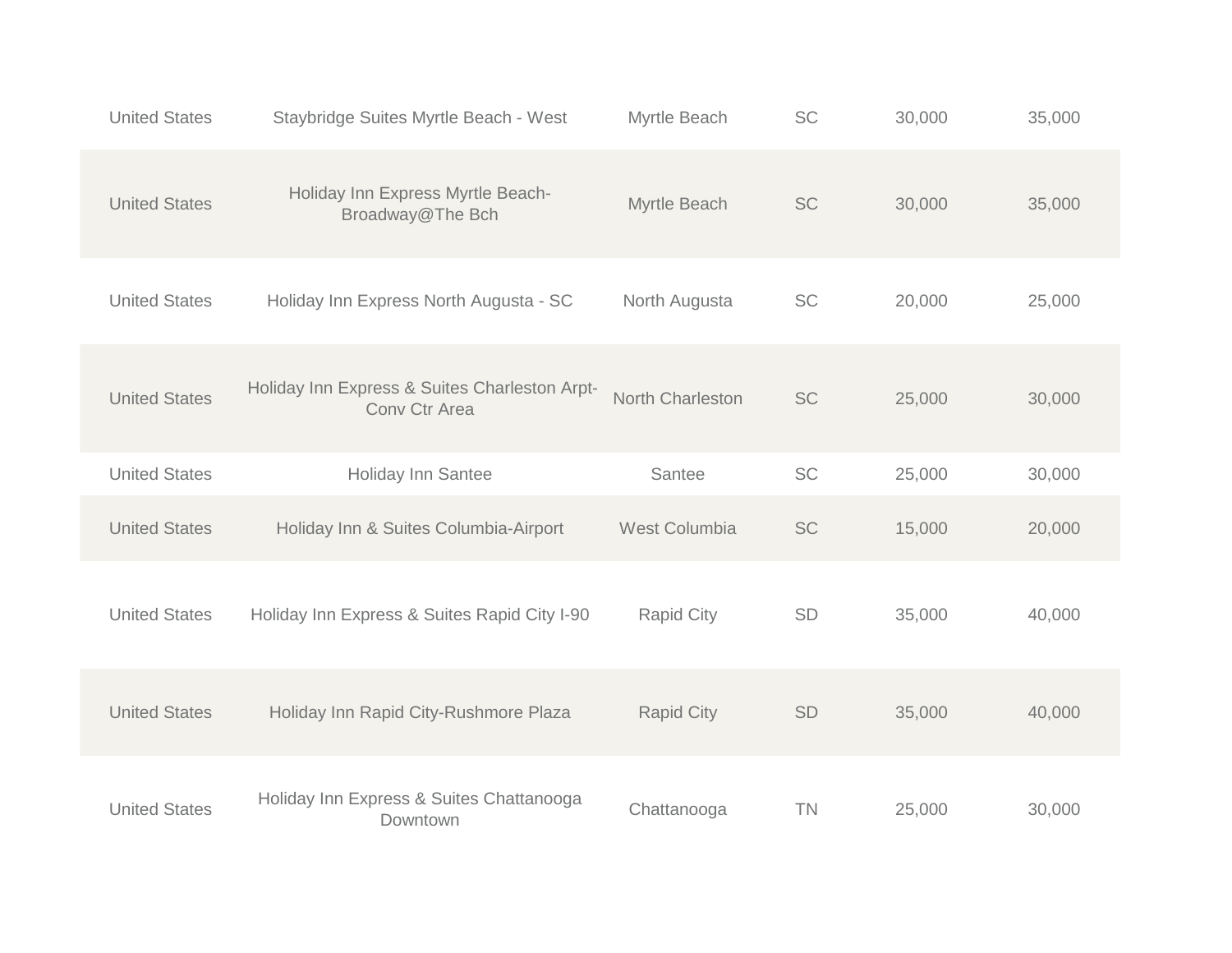| <b>United States</b> | Holiday Inn Chattanooga - Hamilton Place             | Chattanooga | <b>TN</b> | 15,000 | 20,000 |
|----------------------|------------------------------------------------------|-------------|-----------|--------|--------|
| <b>United States</b> | Holiday Inn Express & Suites Cleveland<br>Northwest  | Cleveland   | <b>TN</b> | 15,000 | 20,000 |
| <b>United States</b> | Holiday Inn Express & Suites Cookeville              | Cookeville  | <b>TN</b> | 15,000 | 20,000 |
| <b>United States</b> | Holiday Inn Knoxville West- Cedar Bluff Rd           | Knoxville   | <b>TN</b> | 20,000 | 25,000 |
| <b>United States</b> | Holiday Inn Express & Suites Knoxville-<br>Farragut  | Knoxville   | <b>TN</b> | 15,000 | 20,000 |
| <b>United States</b> | Holiday Inn & Suites Memphis - Wolfchase<br>Galleria | Memphis     | <b>TN</b> | 15,000 | 20,000 |
| <b>United States</b> | Hotel Indigo Nashville                               | Nashville   | <b>TN</b> | 50,000 | 55,000 |
| <b>United States</b> | Holiday Inn Nashville-Vanderbilt (Dwtn)              | Nashville   | <b>TN</b> | 40,000 | 45,000 |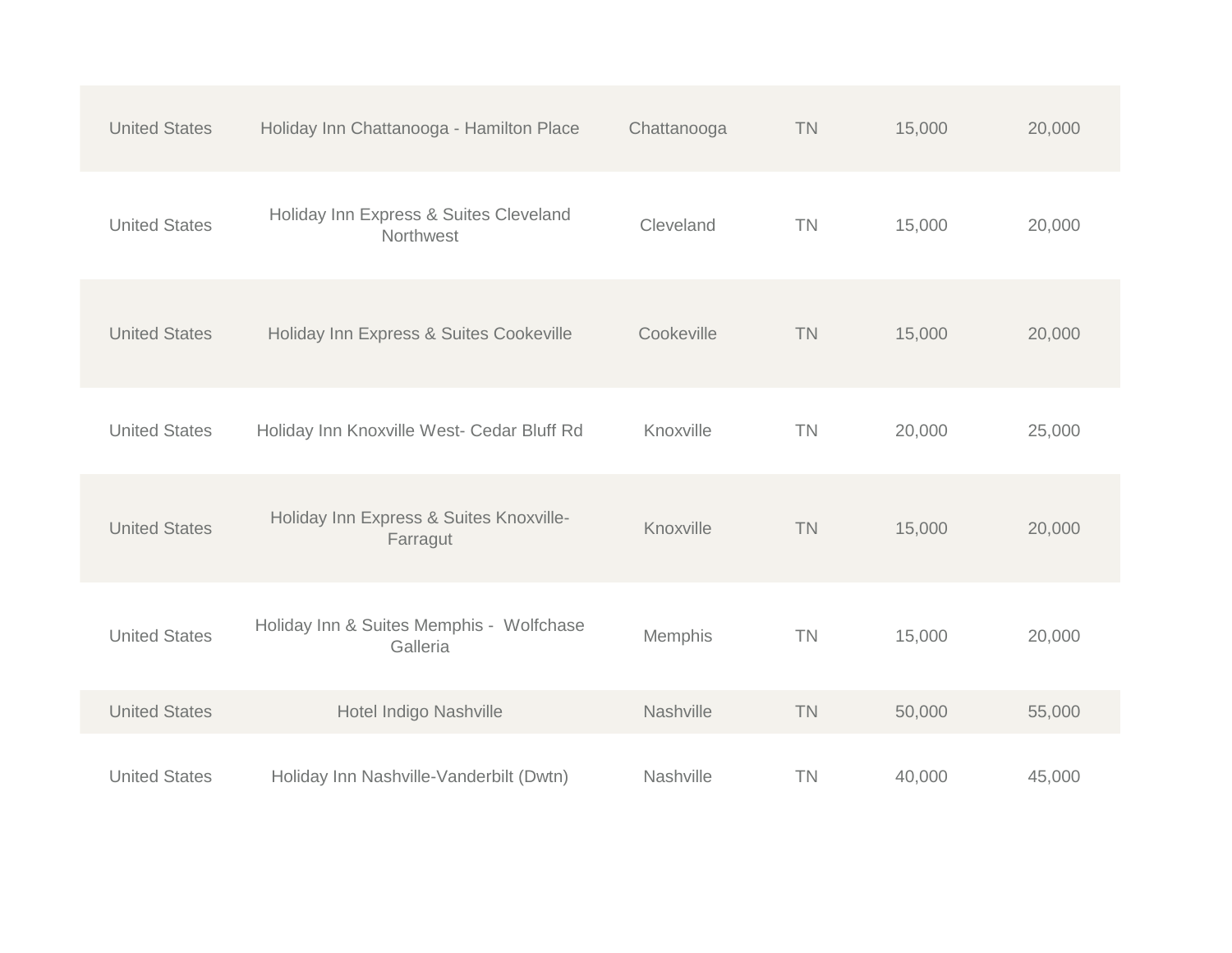| <b>United States</b> | Holiday Inn Express Nashville W<br>140/Whitebridge Rd          | Nashville    | <b>TN</b> | 25,000 | 30,000 |
|----------------------|----------------------------------------------------------------|--------------|-----------|--------|--------|
| <b>United States</b> | Holiday Inn Express & Suites Nashville-<br>Opryland            | Nashville    | <b>TN</b> | 30,000 | 35,000 |
| <b>United States</b> | Candlewood Suites Nashville - Metro Center                     | Nashville    | <b>TN</b> | 20,000 | 25,000 |
| <b>United States</b> | Holiday Inn Express & Suites Pigeon<br>Forge/Near Dollywood    | Pigeon Forge | <b>TN</b> | 30,000 | 35,000 |
| <b>United States</b> | Holiday Inn Express & Suites Knoxville-North-<br>I-75 Exit 112 | Powell       | <b>TN</b> | 15,000 | 20,000 |
| <b>United States</b> | Holiday Inn Amarillo West Medical Center                       | Amarillo     | <b>TX</b> | 15,000 | 20,000 |
| <b>United States</b> | Holiday Inn Arlington NE-Rangers Ballpark                      | Arlington    | <b>TX</b> | 25,000 | 30,000 |
| <b>United States</b> | <b>Staybridge Suites Austin Airport</b>                        | Austin       | <b>TX</b> | 20,000 | 25,000 |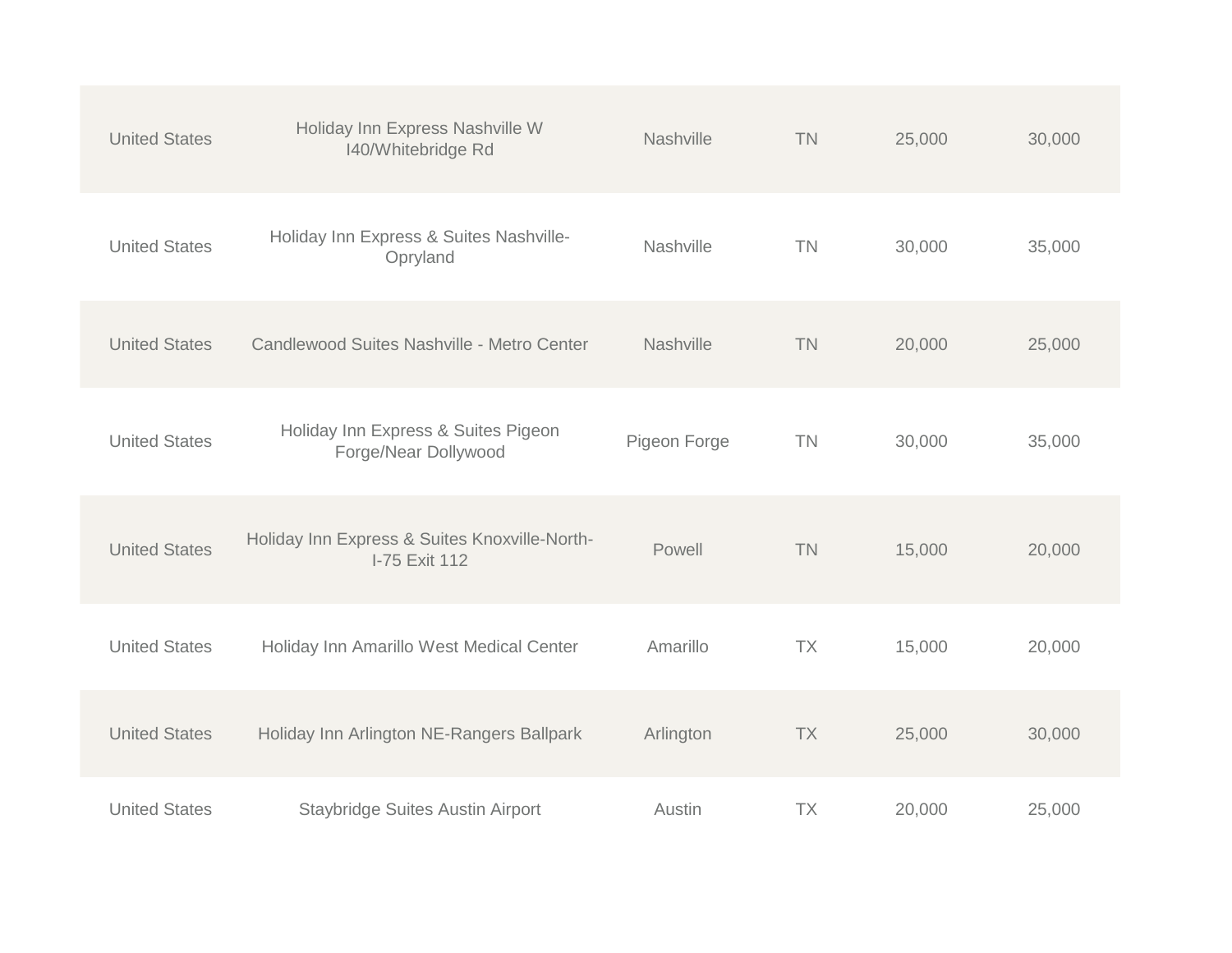| <b>United States</b> | Hotel Indigo Austin Downtown - University                        | Austin             | <b>TX</b> | 40,000 | 45,000 |
|----------------------|------------------------------------------------------------------|--------------------|-----------|--------|--------|
| <b>United States</b> | Candlewood Suites Austin Arboretum-<br>Northwest                 | Austin             | <b>TX</b> | 15,000 | 20,000 |
| <b>United States</b> | Holiday Inn Express & Suites Austin<br>Downtown - University     | Austin             | <b>TX</b> | 30,000 | 35,000 |
| <b>United States</b> | Holiday Inn Express & Suites Austin South                        | Austin             | TX        | 20,000 | 25,000 |
| <b>United States</b> | Holiday Inn Express & Suites Bay City                            | <b>Bay City</b>    | <b>TX</b> | 20,000 | 15,000 |
| <b>United States</b> | Holiday Inn & Suites Beaumont-Plaza (I-10 &<br>Walden)           | <b>Beaumont</b>    | TX        | 15,000 | 20,000 |
| <b>United States</b> | Holiday Inn Express & Suites Brookshire -<br><b>Katy Freeway</b> | <b>Brookshire</b>  | <b>TX</b> | 20,000 | 15,000 |
| <b>United States</b> | Holiday Inn Brownsville                                          | <b>Brownsville</b> | <b>TX</b> | 20,000 | 15,000 |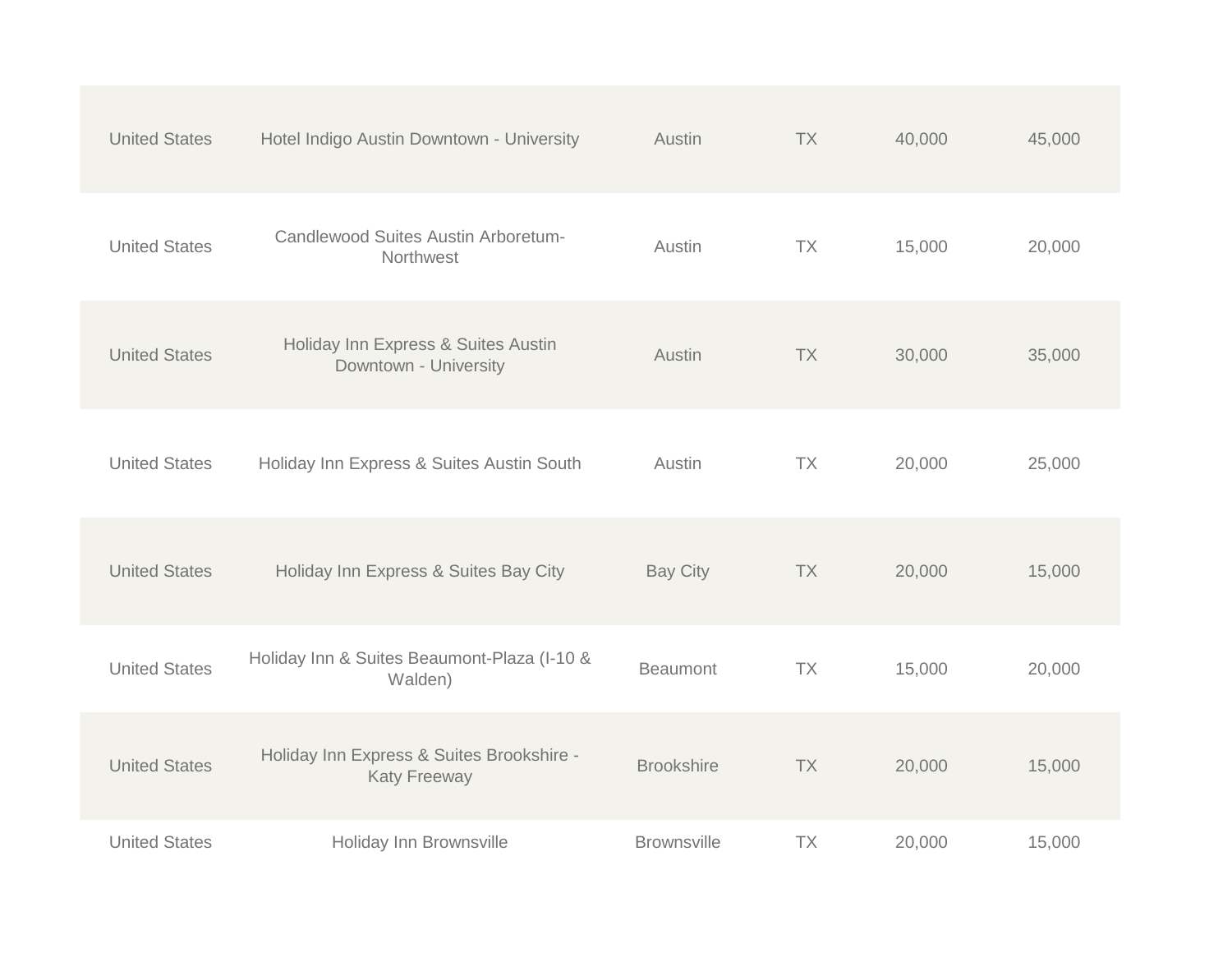| <b>United States</b> | Holiday Inn Express & Suites Corpus Christi-<br>N Padre Island      | Corpus Christi | <b>TX</b> | 20,000 | 25,000 |
|----------------------|---------------------------------------------------------------------|----------------|-----------|--------|--------|
| <b>United States</b> | <b>Candlewood Suites Cotulla</b>                                    | Cotulla        | <b>TX</b> | 15,000 | 10,000 |
| <b>United States</b> | Holiday Inn Express & Suites Cuero                                  | Cuero          | <b>TX</b> | 20,000 | 15,000 |
| <b>United States</b> | Holiday Inn Express & Suites Dallas Central<br><b>Market Center</b> | <b>Dallas</b>  | TX        | 20,000 | 25,000 |
| <b>United States</b> | <b>Candlewood Suites Dallas Market Cntr-Love</b><br>Field           | <b>Dallas</b>  | <b>TX</b> | 10,000 | 15,000 |
| <b>United States</b> | Holiday Inn Express & Suites Denton-Unt-<br>Twu                     | Denton         | <b>TX</b> | 15,000 | 20,000 |
| <b>United States</b> | Holiday Inn El Paso West Sunland Park                               | El Paso        | <b>TX</b> | 15,000 | 20,000 |
| <b>United States</b> | Holiday Inn Express El Paso-Central                                 | El Paso        | <b>TX</b> | 15,000 | 20,000 |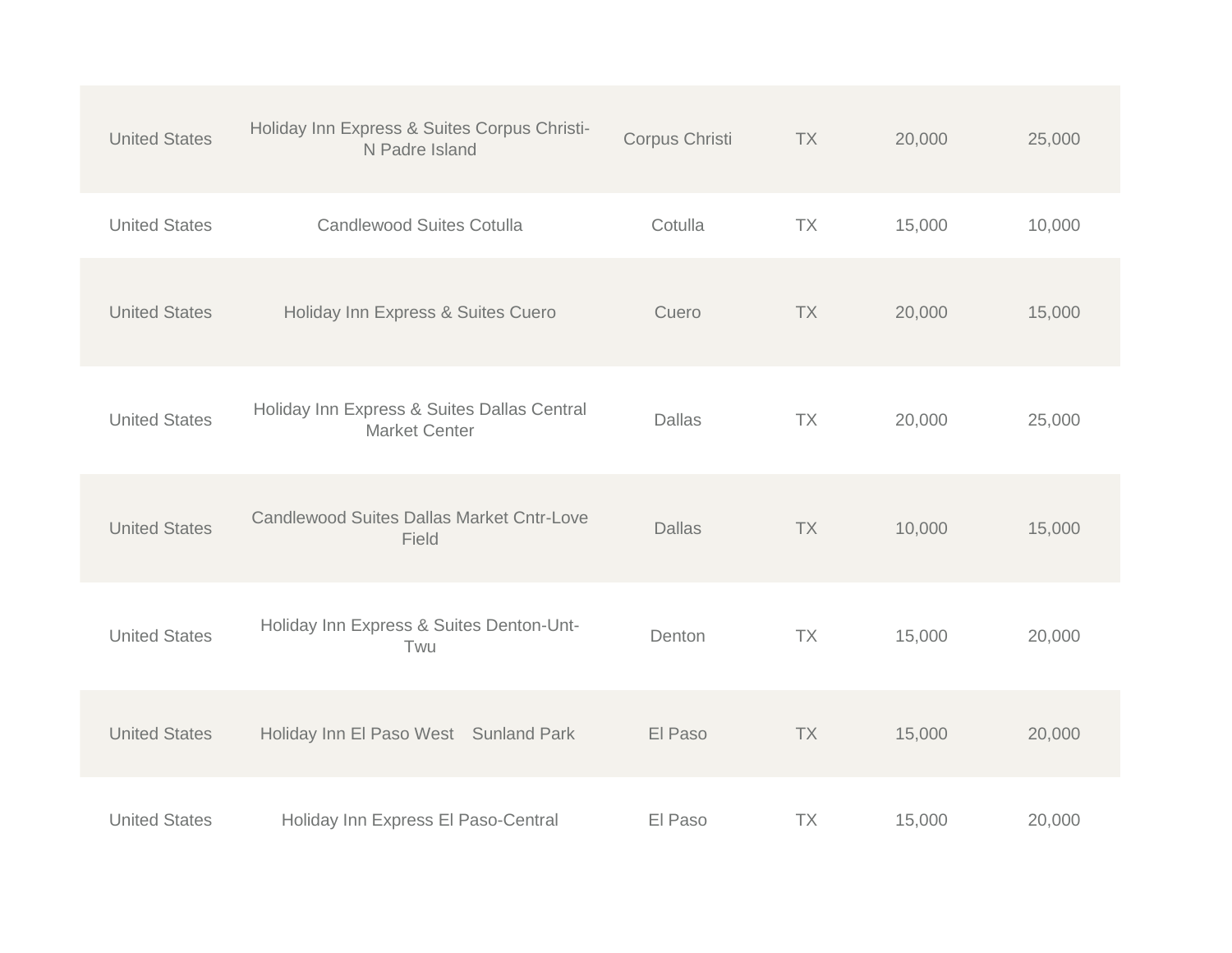| <b>United States</b> | Hotel Indigo El Paso Downtown                               | El Paso     | <b>TX</b> | 25,000 | 30,000 |
|----------------------|-------------------------------------------------------------|-------------|-----------|--------|--------|
| <b>United States</b> | <b>Candlewood Suites El Paso</b>                            | El Paso     | <b>TX</b> | 10,000 | 15,000 |
| <b>United States</b> | Holiday Inn El Paso Airport                                 | El Paso     | <b>TX</b> | 15,000 | 20,000 |
| <b>United States</b> | Holiday Inn Express & Suites Floresville                    | Floresville | <b>TX</b> | 15,000 | 10,000 |
| <b>United States</b> | Holiday Inn Express & Suites Fort Worth<br>Downtown         | Fort Worth  | <b>TX</b> | 25,000 | 30,000 |
| <b>United States</b> | Holiday Inn Express & Suites Fort Worth<br>Southwest (I-20) | Fort Worth  | <b>TX</b> | 15,000 | 20,000 |
| <b>United States</b> | Candlewood Suites Dallas, Ft Worth/Fossil<br><b>Creek</b>   | Fort Worth  | <b>TX</b> | 10,000 | 15,000 |
| <b>United States</b> | Candlewood Suites Harlingen                                 | Harlingen   | <b>TX</b> | 15,000 | 10,000 |
| <b>United States</b> | <b>Crowne Plaza Houston River Oaks</b>                      | Houston     | <b>TX</b> | 20,000 | 25,000 |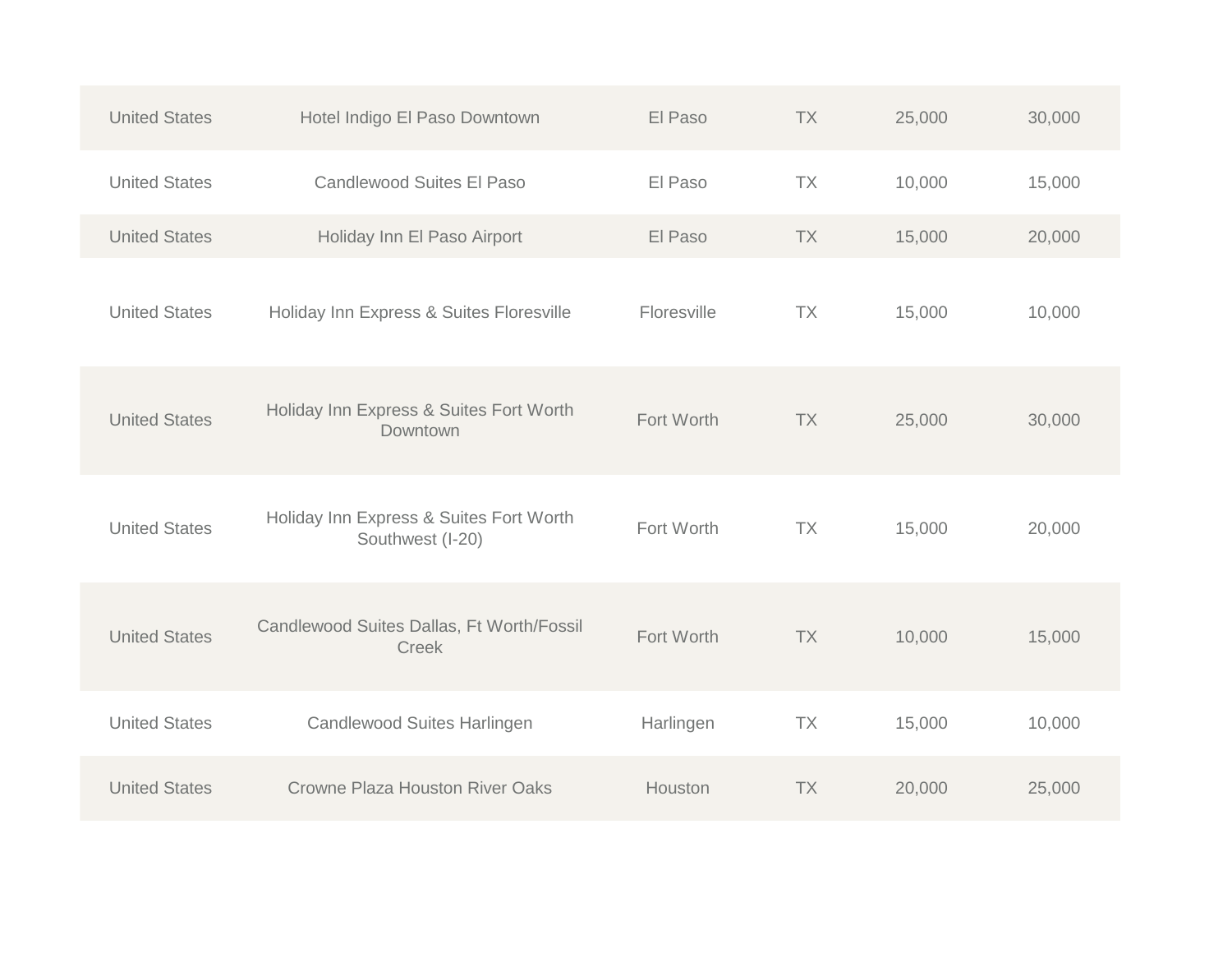| <b>United States</b> | Staybridge Suites Houston - Medical Center                           | Houston | <b>TX</b> | 20,000 | 25,000 |
|----------------------|----------------------------------------------------------------------|---------|-----------|--------|--------|
| <b>United States</b> | Holiday Inn Houston S - NRG Area - Med Ctr                           | Houston | <b>TX</b> | 25,000 | 30,000 |
| <b>United States</b> | Holiday Inn Express & Suites Houston -<br><b>Memorial Park Area</b>  | Houston | <b>TX</b> | 15,000 | 20,000 |
| <b>United States</b> | <b>Candlewood Suites Houston-Westchase</b>                           | Houston | <b>TX</b> | 10,000 | 15,000 |
| <b>United States</b> | <b>Candlewood Suites Houston-Clear Lake</b>                          | Houston | <b>TX</b> | 10,000 | 15,000 |
| <b>United States</b> | Candlewood Suites Houston IAH / Beltway 8                            | Houston | <b>TX</b> | 10,000 | 15,000 |
| <b>United States</b> | Candlewood Suites Houston I-10 East                                  | Houston | <b>TX</b> | 10,000 | 15,000 |
| <b>United States</b> | Holiday Inn Express & Suites Houston S -<br><b>Medical Ctr Area</b>  | Houston | <b>TX</b> | 20,000 | 25,000 |
| <b>United States</b> | Holiday Inn Express & Suites HOU I-10 West<br><b>Energy Corridor</b> | Houston | TX        | 20,000 | 15,000 |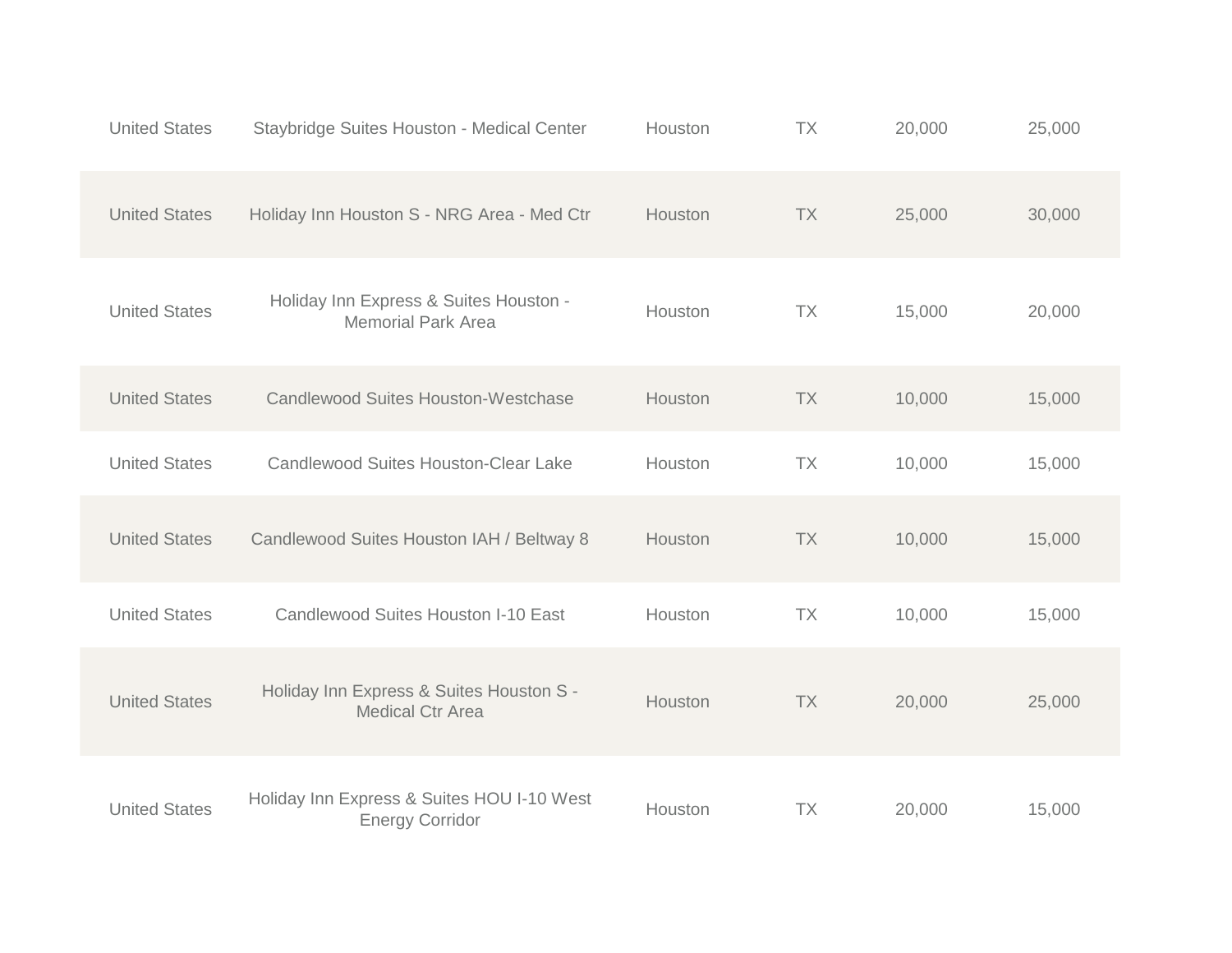| <b>United States</b> | Candlewood Suites Houston CityCentre I-10<br>West               | Houston     | <b>TX</b> | 15,000 | 10,000 |
|----------------------|-----------------------------------------------------------------|-------------|-----------|--------|--------|
| <b>United States</b> | Holiday Inn Express & Suites Houston NW<br>Beltway 8-West Road  | Houston     | <b>TX</b> | 20,000 | 15,000 |
| <b>United States</b> | Holiday Inn Express & Suites Houston SW -<br>Galleria Area      | Houston     | <b>TX</b> | 20,000 | 15,000 |
| <b>United States</b> | Staybridge Suites Houston W - Westchase<br>Area                 | Houston     | <b>TX</b> | 25,000 | 20,000 |
| <b>United States</b> | Holiday Inn Express Kenedy                                      | Kenedy      | <b>TX</b> | 20,000 | 15,000 |
| <b>United States</b> | Holiday Inn Express & Suites Laredo-Event<br><b>Center Area</b> | Laredo      | <b>TX</b> | 15,000 | 20,000 |
| <b>United States</b> | <b>Candlewood Suites League City</b>                            | League City | <b>TX</b> | 10,000 | 15,000 |
| <b>United States</b> | Holiday Inn Express & Suites Midland South I-<br>20             | Midland     | <b>TX</b> | 20,000 | 25,000 |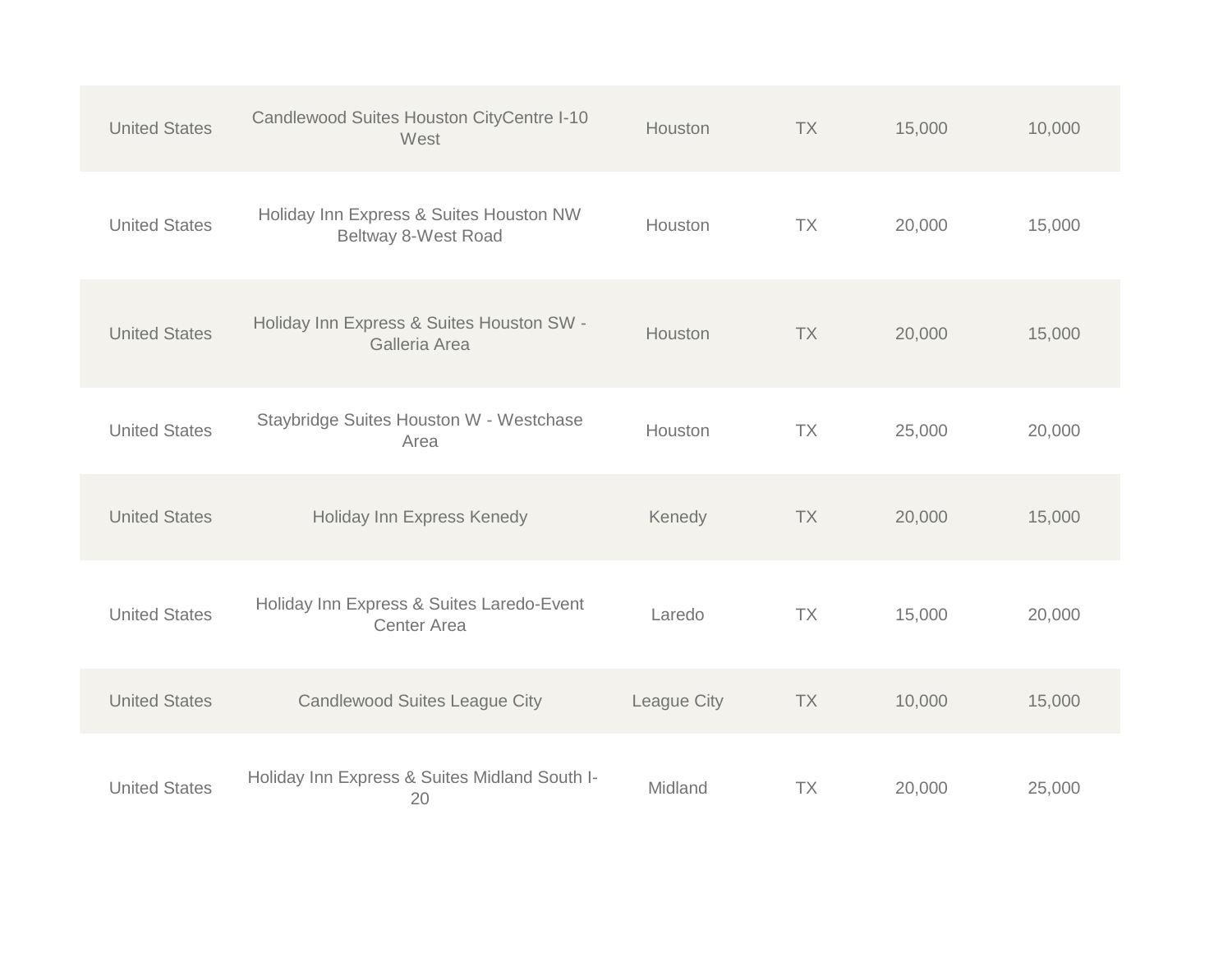| <b>United States</b> | Holiday Inn Odessa                                 | Odessa            | <b>TX</b> | 20,000 | 25,000 |
|----------------------|----------------------------------------------------|-------------------|-----------|--------|--------|
| <b>United States</b> | Holiday Inn Express & Suites Perryton              | Perryton          | <b>TX</b> | 20,000 | 15,000 |
| <b>United States</b> | Holiday Inn Austin North - Round Rock              | <b>Round Rock</b> | <b>TX</b> | 15,000 | 20,000 |
| <b>United States</b> | <b>Candlewood Suites Austin-Round Rock</b>         | <b>Round Rock</b> | <b>TX</b> | 10,000 | 15,000 |
| <b>United States</b> | Holiday Inn San Antonio Nw - Seaworld Area         | San Antonio       | <b>TX</b> | 20,000 | 25,000 |
| <b>United States</b> | Candlewood Suites San Antonio NW Medical<br>Center | San Antonio       | <b>TX</b> | 10,000 | 15,000 |
| <b>United States</b> | Staybridge Suites Plano - The Colony               | The Colony        | <b>TX</b> | 25,000 | 20,000 |
| <b>United States</b> | Holiday Inn & Suites Waco Northwest                | Waco              | <b>TX</b> | 20,000 | 25,000 |
| <b>United States</b> | Hotel Indigo Waco - Baylor                         | Waco              | <b>TX</b> | 40,000 | 45,000 |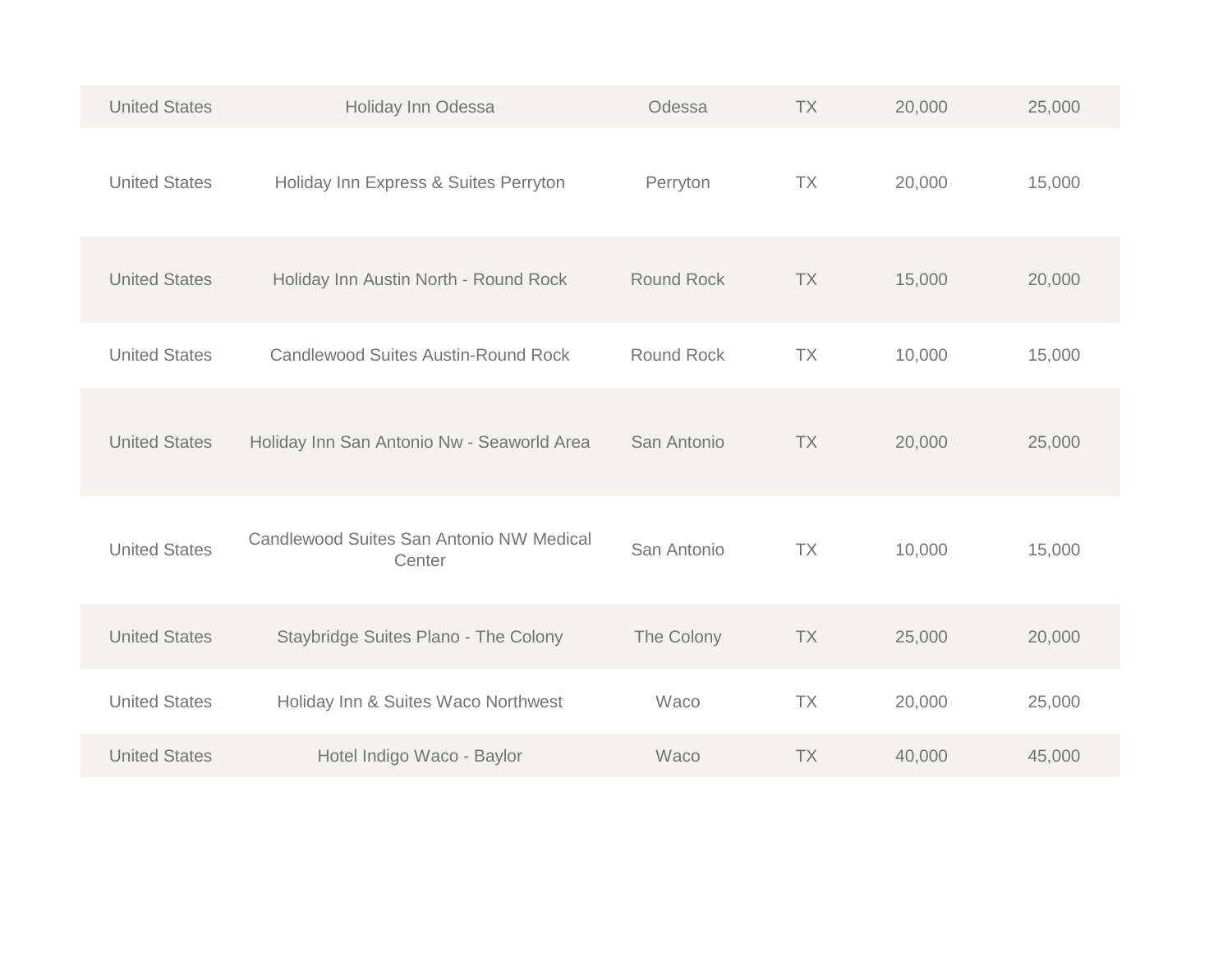| <b>United States</b> | Holiday Inn Express & Suites Waxahachie                        | Waxahachie            | <b>TX</b> | 20,000 | 25,000 |
|----------------------|----------------------------------------------------------------|-----------------------|-----------|--------|--------|
| <b>United States</b> | Holiday Inn Houston-Webster                                    | Webster               | <b>TX</b> | 15,000 | 20,000 |
| <b>United States</b> | Holiday Inn Express & Suites Houston Space<br>Ctr - Clear Lake | Webster               | <b>TX</b> | 20,000 | 25,000 |
| <b>United States</b> | Holiday Inn Express Layton-I-15                                | Layton                | UT        | 15,000 | 20,000 |
| <b>United States</b> | Holiday Inn Express & Suites Salt Lake City<br>South - Murray  | Murray                | UT        | 20,000 | 25,000 |
| <b>United States</b> | Holiday Inn Express & Suites Orem-North<br>Provo               | Orem                  | UT        | 15,000 | 20,000 |
| <b>United States</b> | Holiday Inn ST. GEORGE CONV CTR                                | Saint George          | UT        | 20,000 | 25,000 |
| <b>United States</b> | Candlewood Suites Salt Lake City-Airport                       | <b>Salt Lake City</b> | UT        | 15,000 | 20,000 |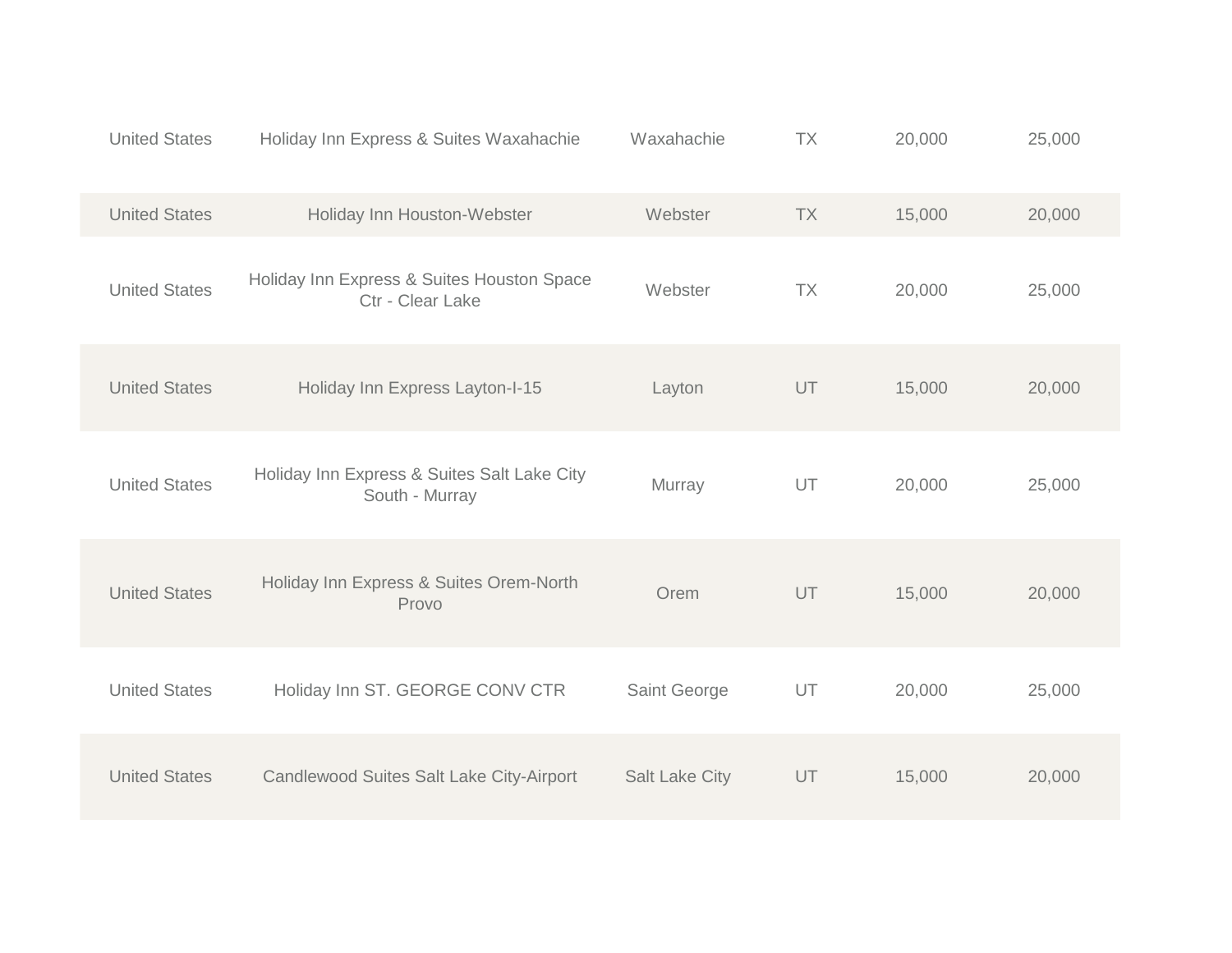| <b>United States</b> | Crowne Plaza Old Town Alexandria                     | Alexandria     | VA | 25,000 | 30,000 |
|----------------------|------------------------------------------------------|----------------|----|--------|--------|
| <b>United States</b> | Holiday Inn Alexandria - Carlyle                     | Alexandria     | VA | 20,000 | 25,000 |
| <b>United States</b> | Kimpton Lorien Hotel and Spa                         | Alexandria     | VA | 50,000 | 45,000 |
| <b>United States</b> | Crowne Plaza Washington Natl Airport                 | Arlington      | VA | 30,000 | 35,000 |
| <b>United States</b> | Holiday Inn National Airport/Crystal City            | Arlington      | VA | 25,000 | 30,000 |
| <b>United States</b> | Holiday Inn Express Chesapeake - Norfolk             | Chesapeake     | VA | 20,000 | 25,000 |
| <b>United States</b> | Holiday Inn Express & Suites Fredericksburg          | Fredericksburg | VA | 20,000 | 25,000 |
| <b>United States</b> | Staybridge Suites Tysons - McLean                    | Mclean         | VA | 25,000 | 30,000 |
| <b>United States</b> | Holiday Inn Express Richmond I-64 Short<br>Pump Area | Richmond       | VA | 15,000 | 20,000 |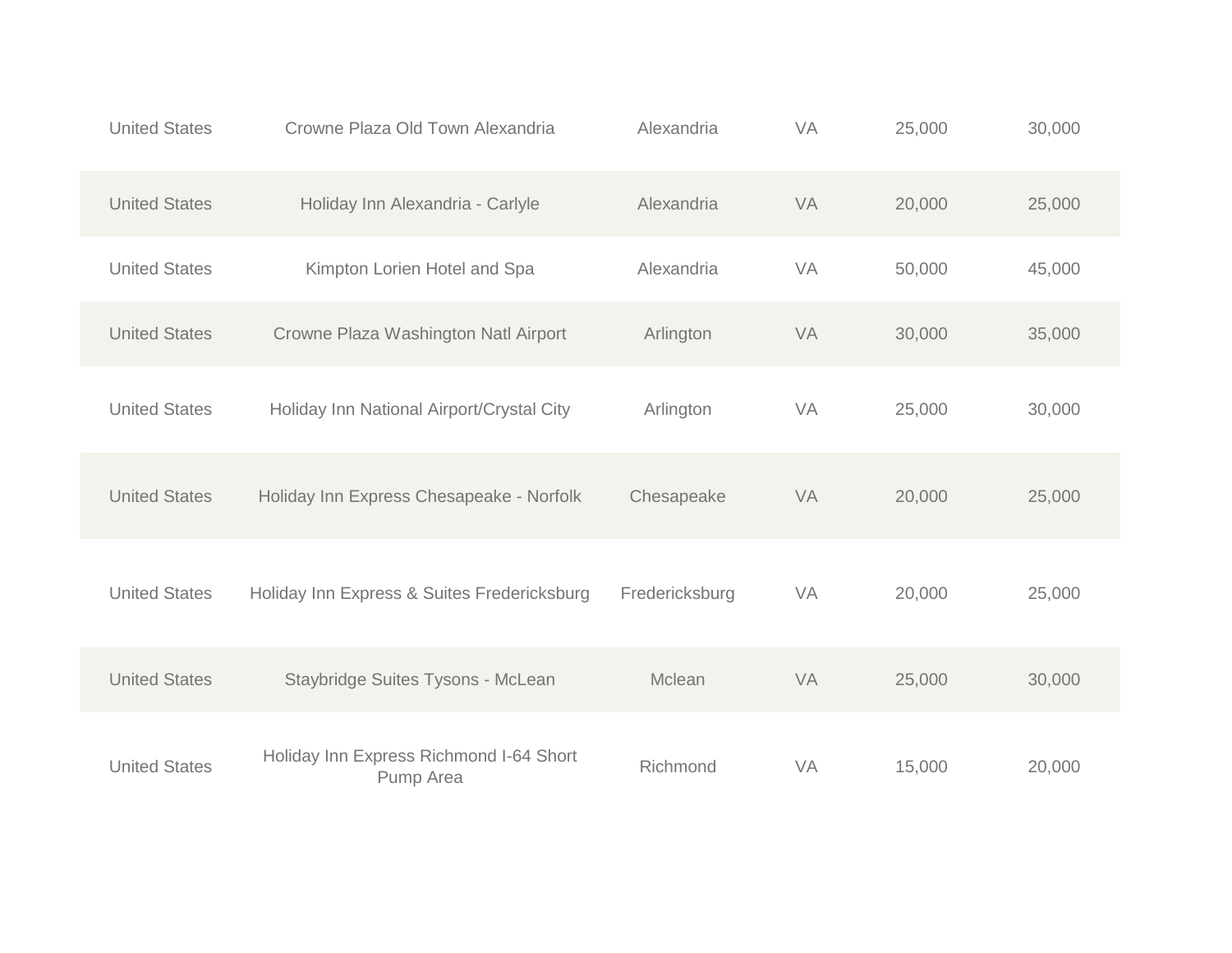| <b>United States</b> | Holiday Inn Express & Suites South Hill                     | South Hill     | VA        | 20,000 | 15,000 |
|----------------------|-------------------------------------------------------------|----------------|-----------|--------|--------|
| <b>United States</b> | Holiday Inn Va Beach-Oceanside (21st St)                    | Virginia Beach | VA        | 40,000 | 45,000 |
| <b>United States</b> | Holiday Inn & Suites Virginia Beach - North<br><b>Beach</b> | Virginia Beach | VA        | 40,000 | 45,000 |
| <b>United States</b> | Holiday Inn Express Williamsbrg Busch<br>Gardens Area       | Williamsburg   | VA        | 20,000 | 25,000 |
| <b>United States</b> | Holiday Inn Winchester SE-Historic Gateway                  | Winchester     | VA        | 15,000 | 20,000 |
| <b>United States</b> | Kimpton Taconic Hotel                                       | Manchester     | VT        | 50,000 | 45,000 |
| <b>United States</b> | Holiday Inn Express Bothell                                 | <b>Bothell</b> | <b>WA</b> | 20,000 | 25,000 |
| <b>United States</b> | Holiday Inn Express & Suites Tacoma South -<br>Lakewood     | Lakewood       | <b>WA</b> | 15,000 | 20,000 |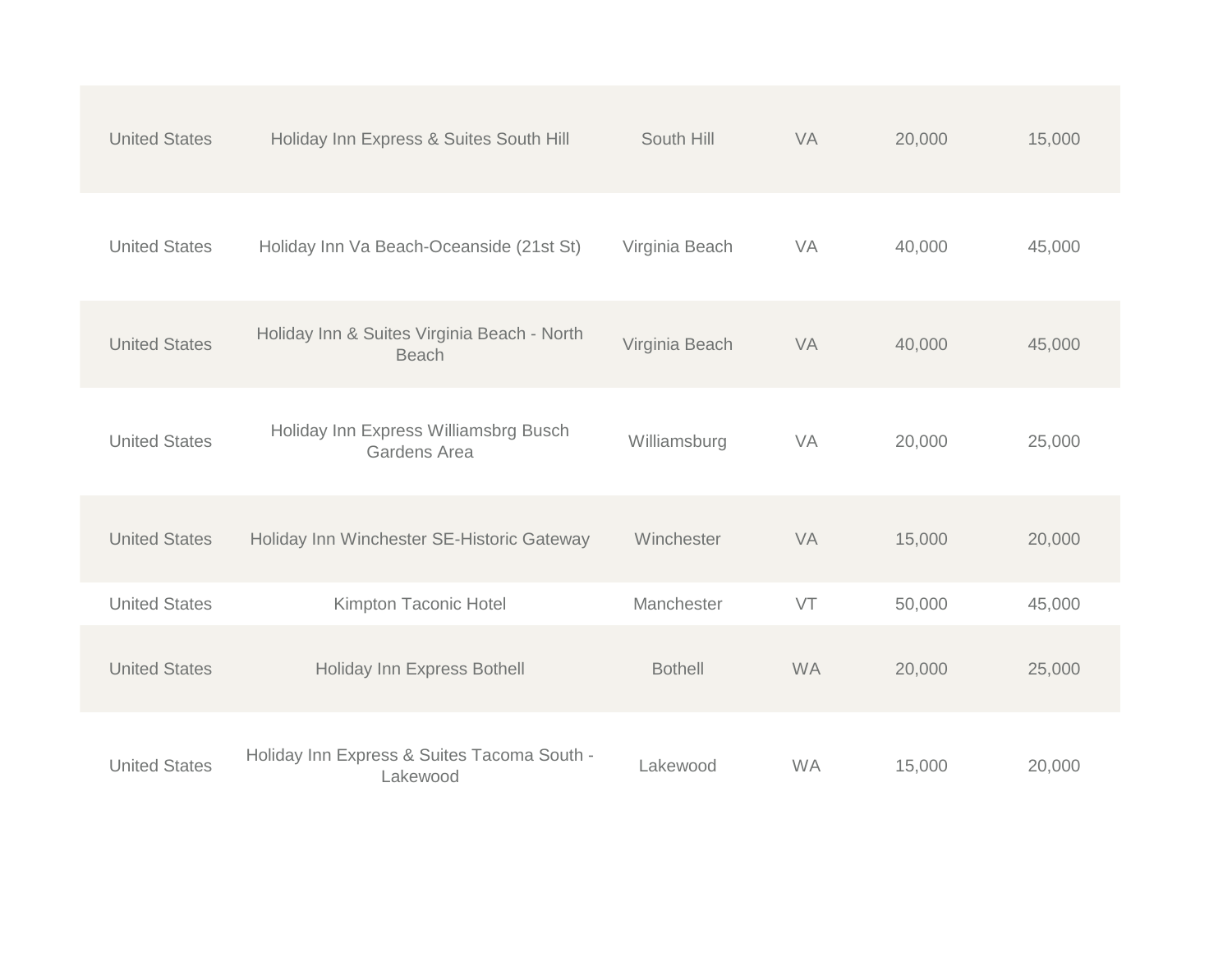| <b>United States</b> | Holiday Inn Express & Suites Richland                     | Richland       | <b>WA</b> | 15,000 | 20,000 |
|----------------------|-----------------------------------------------------------|----------------|-----------|--------|--------|
| <b>United States</b> | Holiday Inn Express & Suites Seattle-Sea-Tac<br>Airport   | SeaTac         | <b>WA</b> | 35,000 | 40,000 |
| <b>United States</b> | Holiday Inn Express & Suites North Seattle -<br>Shoreline | Seattle        | <b>WA</b> | 25,000 | 30,000 |
| <b>United States</b> | Crowne Plaza Seattle-Downtown                             | Seattle        | <b>WA</b> | 45,000 | 50,000 |
| <b>United States</b> | Holiday Inn Seattle Downtown                              | <b>Seattle</b> | <b>WA</b> | 35,000 | 40,000 |
| <b>United States</b> | Holiday Inn Express Spokane-Downtown                      | Spokane        | <b>WA</b> | 25,000 | 30,000 |
| <b>United States</b> | Holiday Inn Eau Claire South I-94                         | Eau Claire     | WI        | 20,000 | 25,000 |
| <b>United States</b> | Holiday Inn Express Janesville-I-90 & Us Hwy<br>14        | Janesville     | WI        | 20,000 | 25,000 |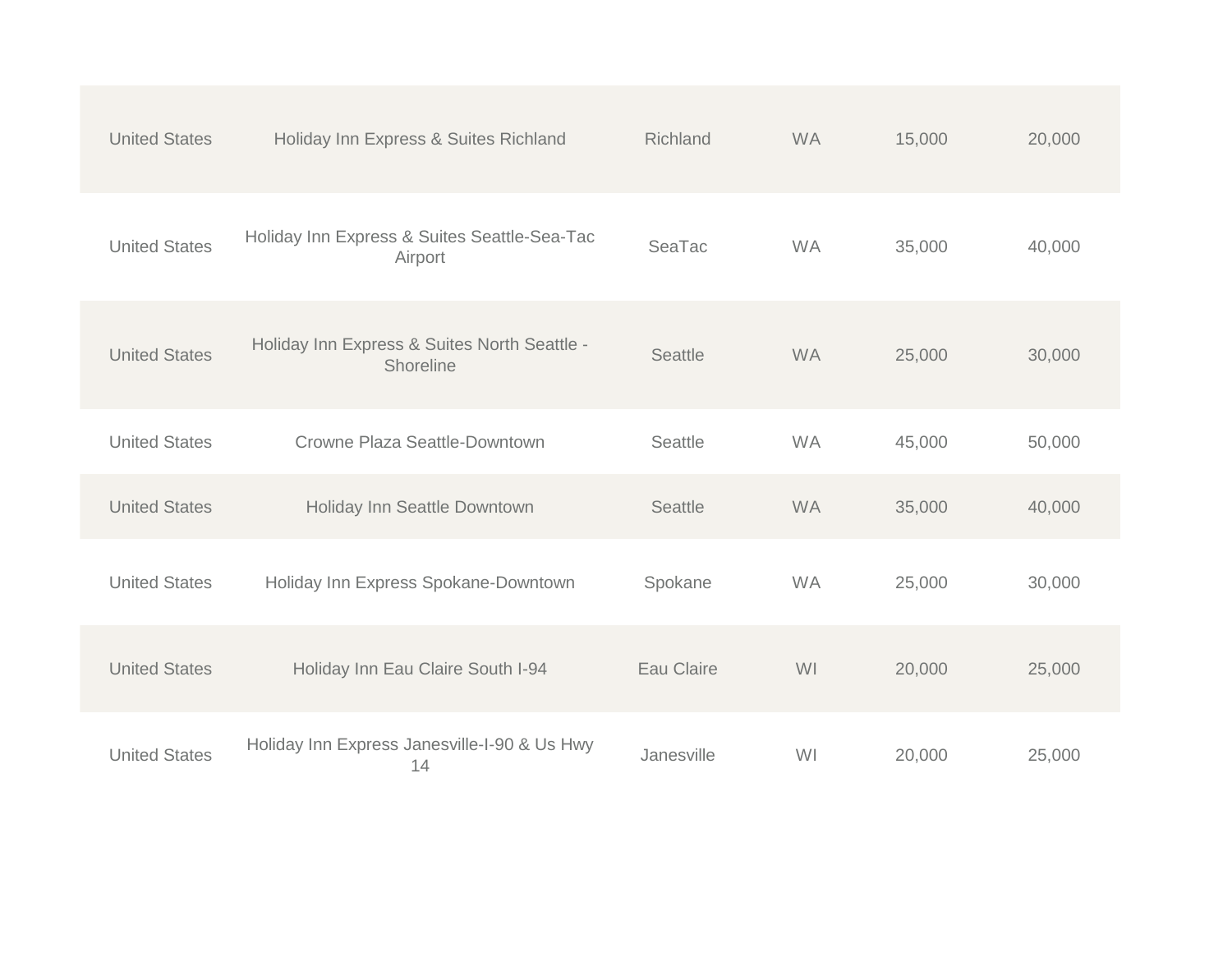| <b>United States</b> | Holiday Inn Express & Suites Madison        | Madison                | WI        | 20,000 | 25,000 |
|----------------------|---------------------------------------------|------------------------|-----------|--------|--------|
| <b>United States</b> | Holiday Inn Milwaukee Riverfront            | Milwaukee              | WI        | 20,000 | 25,000 |
| <b>United States</b> | Holiday Inn Express & Suites Platteville    | Platteville            | WI        | 20,000 | 15,000 |
| <b>United States</b> | Holiday Inn & Suites Wausau-Rothschild      | Rothschild             | WI        | 15,000 | 20,000 |
| <b>United States</b> | Holiday Inn Express Wisconsin Dells         | <b>Wisconsin Dells</b> | WI        | 35,000 | 40,000 |
| <b>United States</b> | Holiday Inn & Suites Beckley                | <b>Beckley</b>         | WV        | 30,000 | 35,000 |
| <b>United States</b> | Holiday Inn Express & Suites Fairmont       | Fairmont               | <b>WV</b> | 25,000 | 20,000 |
| <b>United States</b> | Holiday Inn & Suites Huntington-Civic Arena | Huntington             | WV        | 15,000 | 20,000 |
| <b>United States</b> | Holiday Inn Morgantown - University Area    | Morgantown             | WV        | 20,000 | 25,000 |